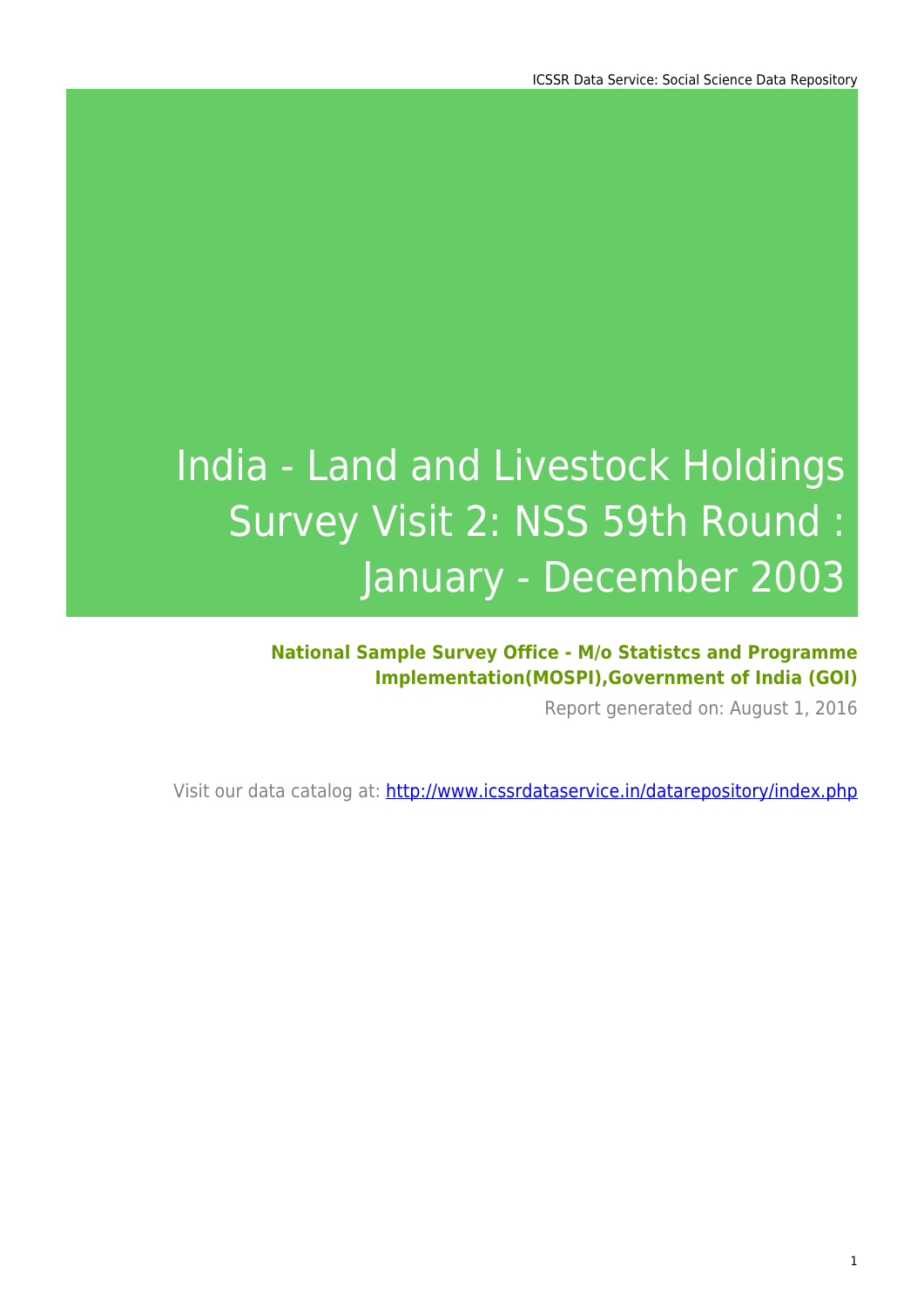### **Overview**

### **Identification**

ID NUMBER DDI-IND-MOSPI-NSSO-59th-Sch18dot1-visit2-2003

### **Version**

VERSION DESCRIPTION V1.0; Re-organised anonymised dataset for public distribution.

PRODUCTION DATE 2012-11-20

### **Overview**

#### **ABSTRACT**

The Land and Livestock Holdings survey (LHS) of NSSO is one of the main sources of information on livestock and poultry held by the household sector of the economy. It also provides estimates of two basic distributions of land holdings, viz., distribution of land owned by households and that of agriculturally operated land. The survey of Land and Livestock Holdings carried out in the 59th round (January-December 2003) of the National Sample Survey (NSS) is the sixth in the series of similar surveys conducted so far by the NSS. The objective of these surveys has been to generate basic quantitative information on the agrarian structure of the country, which is relevant to land policy. In the 59th round, information on various aspects of ownership and operational holdings was collected for both rural and urban areas. Each sample household was visited twice during the period of survey with a gap of four to eight months. Two different schedules of enquiry were canvassed in the two visits.The first visit was made during January to August 2003 and the second, during September to December 2003. The survey was conducted in both rural and urban areas.

KIND OF DATA Sample survey data [ssd]

UNITS OF ANALYSIS Randomly selected households based on sampling procedure and members of the household

### **Scope**

#### **NOTES**

In the Land and Livestock Holdings surveys of the NSSO, two types of holdings, namely, household ownership holdings and operational holdings, are enumerated by interviewing the sample households. Data are also collected on the livestock and agricultural

implements owned by households. In the present survey, however, data on agricultural implements of households were not collected, as this was being done in another NSS survey called "Situation Assessment Survey of Farmers", carried out concurrently.

There were four subjects of enquiry in the 59th round of NSS: Land and Livestock Holdings, Debt and Investment, Consumer Expenditure, and Situation Assessment Survey (SAS) of Farmers. With the exception of consumer expenditure, all the enquiries required two visits to each sample household for collection of data: one during January to August and the other during September to December. Accordingly, each sample first-stage unit (village or block) was visited twice by the investigator to whom it was allotted. A small proportion of households could not be surveyed a second time due to varying reasons; for these, only one set of data could be collected.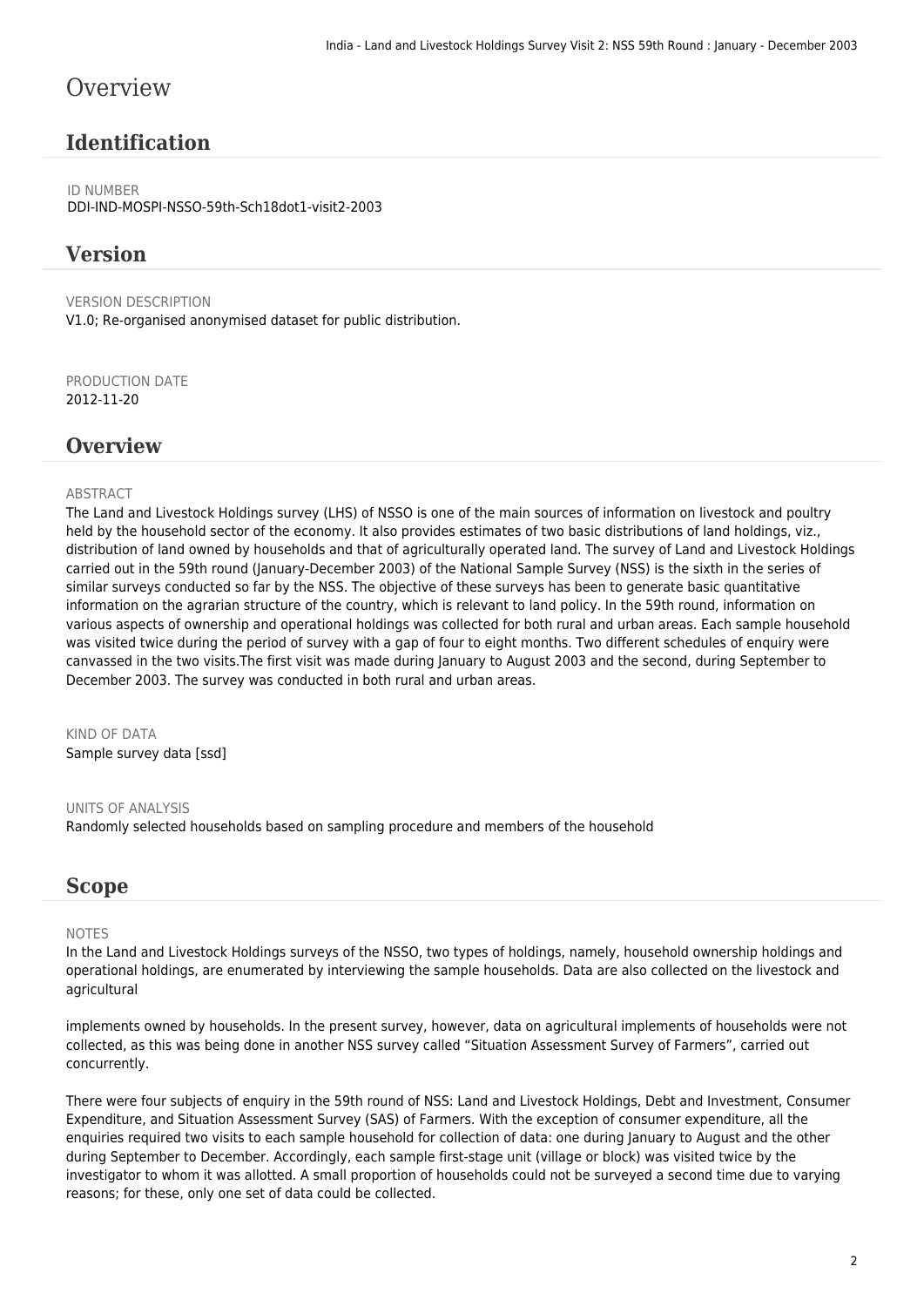Some items of information were in any case collected in the first visit only; these included general household characteristics, age, sex, educational level and other characteristics of household members. Also, importantly, information on livestock owned was collected only in

the first visit. The field work during the first visit included the canvassing of the listing schedule (Sch. 0.0) and selection of the sample households.

Items of enquiry: Particulars of land owned, land leased out and leased in, and types and terms of lease formed the main body of information for the study of ownership holdings. For the operational holdings, data were collected on size, composition, tenurial form, land use, extent of irrigation, fragmentation of holding, drainage facilities and other related aspects.Further, for each operational holding, information on its size, composition, tenurial form, main use, agricultural activities and attached farm workers were collected for each agricultural season as well as for the whole agricultural year of 2002-03.

Reference period: The survey was conducted in two visits and some items of information were be collected in only one of them. The formats of different blocks were made in such a way that they remain the same for schedules of both the visits. Information on holdings operated during the Kharif season of the agricultural year 2002-03 was collected in first visit, and on holdings operated during the Rabi season, in the second visit. In addition, some general information on operational holdings with the agricultural year 2002-03 as the reference period was also collected in the second visit. This information did not, however, include the area of the operational holding with the entire agricultural year as reference period. Households have therefore been classified in this report, for the purpose of presentation of livestock data, by size of holding for the Kharif season (from data collected in the first visit), and not by size of holding with the entire agricultural year as reference period as was done in the 48th round. It may be noted that the data on livestock were collected during the first visit to the sample households. For land without crop, July to December 2002 will be treated as Kharif season and January to June 2003 as Rabi season.

#### TOPICS

| <b>Topic</b>  | <b>Vocabulary</b> | URI                                  |
|---------------|-------------------|--------------------------------------|
| Labor Markets | World Bank        | http://www.surveynetwork.org/toolkit |

#### KEYWORDS

Employment, Unemployment, Indebtedness of rural labour, Usual principal activity, Usual subsidiary activity, Time disposition during the week, Migration

### **Coverage**

### GEOGRAPHIC COVERAGE

The survey covered the whole of the Indian Union except (i) Leh (Ladakh) and Kargil districts of Jammu & Kashmir, (ii) interior villages of Nagaland situated beyond five kilometres of the bus route and (iii) villages in Andaman and Nicobar Islands which remain inaccessible throughout the year.

#### UNIVERSE

The survey used the interview method of data collection from a sample of randomly selected households and members of the household

### **Producers and Sponsors**

#### PRIMARY INVESTIGATOR(S)

| <b>Name</b>                   | <b>Affiliation</b>                                                           |
|-------------------------------|------------------------------------------------------------------------------|
| National Sample Survey Office | M/o Statistcs and Programme Implementation(MOSPI), Government of India (GOI) |

#### OTHER PRODUCER(S)

| <b>Affiliati</b><br><b>Name</b><br>Role<br>iation<br>____ |  |
|-----------------------------------------------------------|--|
|-----------------------------------------------------------|--|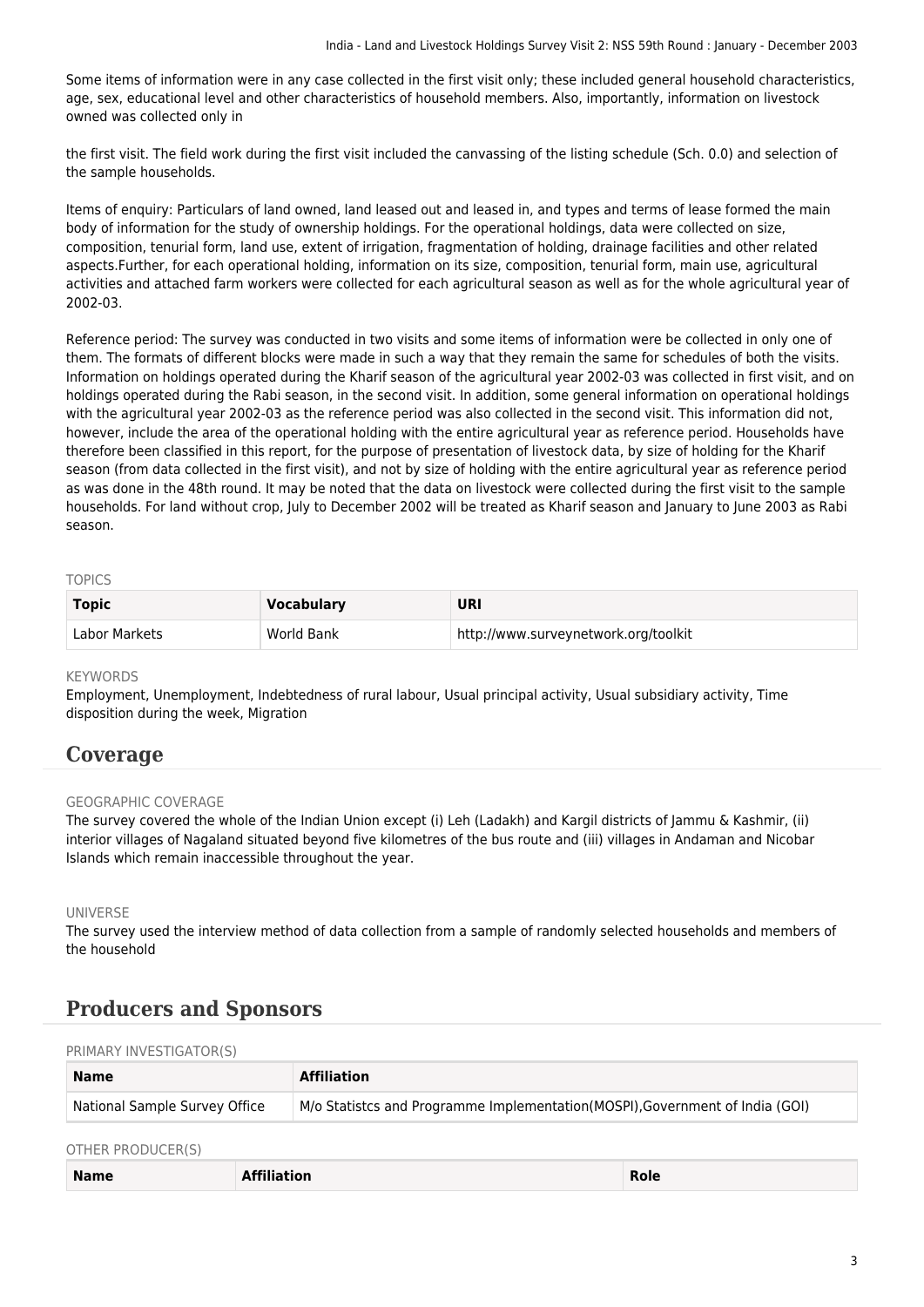| <b>Name</b>                                | <b>Affiliation</b>                                                              | Role                                                         |
|--------------------------------------------|---------------------------------------------------------------------------------|--------------------------------------------------------------|
| Survey Design Reearch<br><b>Division</b>   | National Sample Survey Office                                                   | Questionnaire Desgn, Sampling<br>methodology, Survey Reports |
| <b>Field Operations</b><br><b>Division</b> | National Sample Survey Office                                                   | Field Work                                                   |
| Data Processing Division                   | National Sample Survey Office                                                   | Data Processing                                              |
| <b>Computer Centre</b>                     | M/o Statistcs and Programme<br>Implementation(MOSPI), Government of India (GOI) | Data Dissemination                                           |

### FUNDING

| <b>Name</b>                                    | <b>Abbreviation</b> | <b>Role</b> |
|------------------------------------------------|---------------------|-------------|
| M/o Statistics & Programme Implementation, GOI | MOSPI               |             |

#### OTHER ACKNOWLEDGEMENTS

| <b>Name</b>                         | <b>Affiliation</b> | Role                                           |
|-------------------------------------|--------------------|------------------------------------------------|
| Governing council and Working Group | <b>GOI</b>         | Finalisation of survey study and Questionnaire |

### **Metadata Production**

METADATA PRODUCED BY

| <b>Name</b>                 | Abbreviation Affiliation |                                           | Role                       |
|-----------------------------|--------------------------|-------------------------------------------|----------------------------|
| Computer Centre   MOSPI, CC |                          | M/O Statistics & Programme Implementation | Documentation of the study |

DATE OF METADATA PRODUCTION 2012-12-20

DDI DOCUMENT VERSION Version 1.0 (December 2012)

DDI DOCUMENT ID DDI-IND-MOSPI-NSSO-59th-Sch18dot1-visit2-2003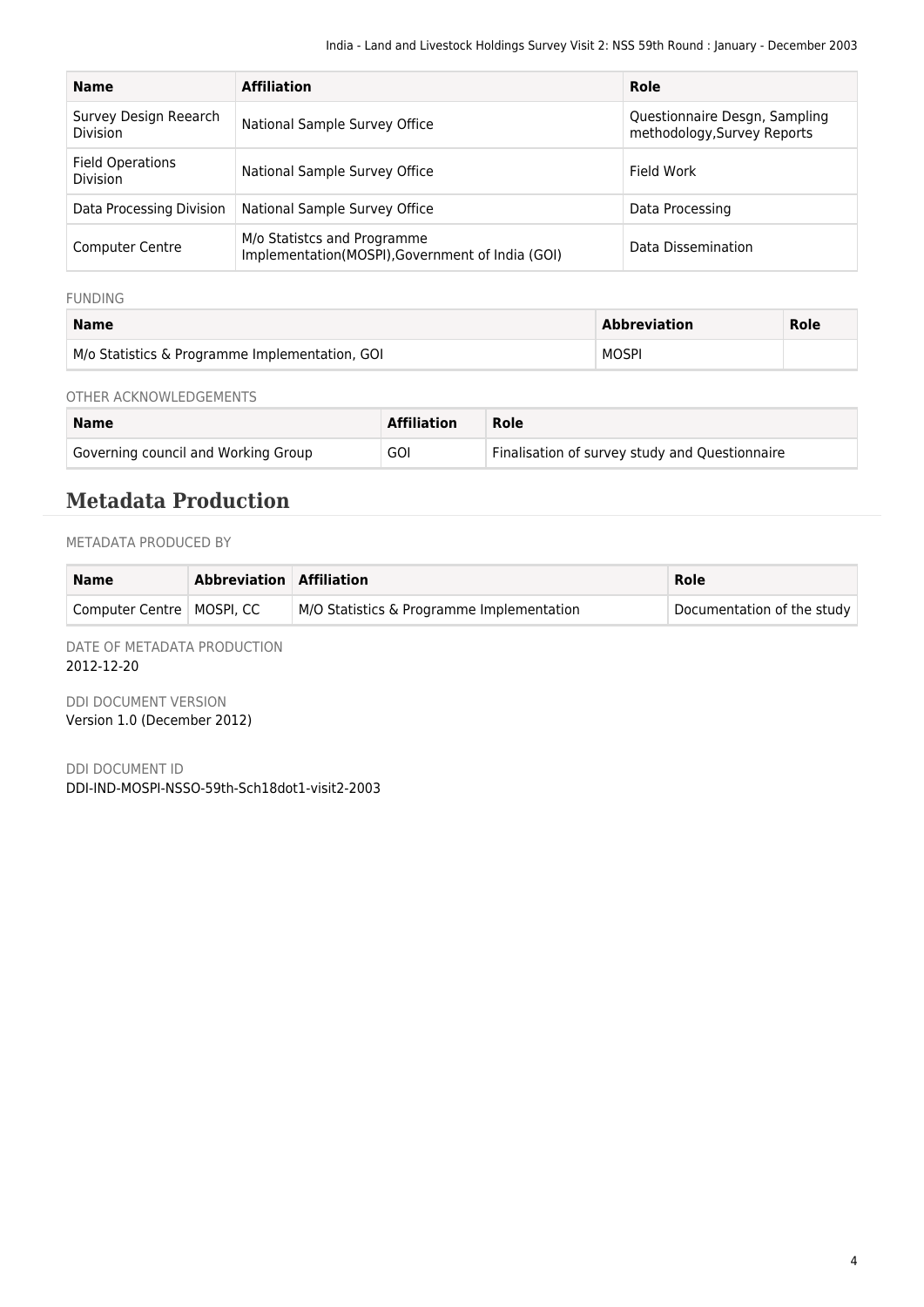## Sampling

### **Sampling Procedure**

A stratified multi-stage design was adopted for the 59th round survey. The first-stage units (FSU) were the census villages (panchayat wards in Kerala) in the rural sector and UFS blocks in the urban sector. In both sectors, the ultimate stage units were households. In

large villages/ blocks, an intermediate stage unit called hamlet-group/ sub-block was also involved.

Sampling frame for first-stage units: The list of villages (panchayat wards for Kerala) as per Population Census 1991 was used as sampling frame in rural areas; for urban areas, the latest UFS frame was used.

Allocation and selection of sample households: Eight sample households were allocated to each sample FSU. In case of no hamlet-group formation, two households were selected from each of the four second-stage strata. In case of hamlet-group formation, one household was

selected from each SSS of each hamlet-group. Sample households were selected by SRSWOR in each SSS of each hamlet-group.

The procedure for selection of fsus given in detail in Appendix B of the report no.493 attached as external resources.

### **Deviations from Sample Design**

There was no deviation from the original sample deviation.

### **Response Rate**

6760 villages and 3824 urban blocks were allocated at all-India level for the Central sample.cjvInformation was collected from a sample of 52,265 rural households and 29,893 urban households spread over 6553 villages and 3757 urban blocks through personal interviews.

### **Weighting**

For generating any estimate, one has to extract relevant portion of the data, and aggregate after applying the weights.

Weights (or multipliers) VARIABLES are given at the end of record of each dataset. The weights (multipliers) are WGT\_SS for Sub-sample-wise estimation and WGT\_Combined for combined subsample estimates.

All records of a household will have same weight figure. In case of those Blocks/Levels, where Item/Person Sl.No. is not applicable the field is filled up with 00000.

Use of subsample-wise weights (multipliers)

For generating subsample-wise estimates based on data of all subrounds taken together, either Subsample-1 households or Subsample-2 households are to be considered at one time. Subsample code is available in the dataset For generating subsample-combined estimates based on data of all subrounds taken together all households are to be considered.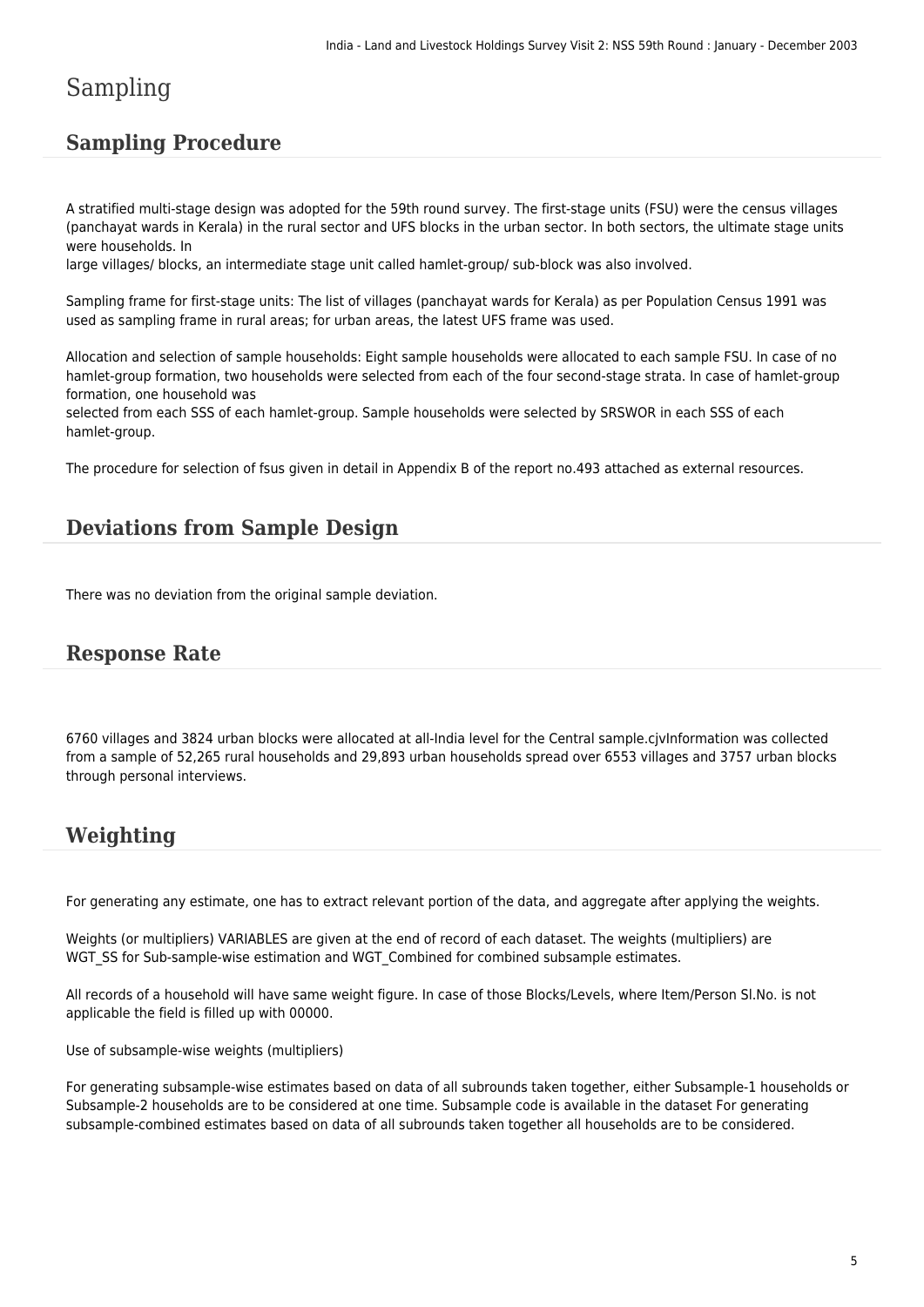## Questionnaires

### **Overview**

The schedule consisted of the following blocks:

- Block 0: descriptive identification of sample household
- Block 1: identification of sample household
- Block 2: particulars of field operation
- Block 3: household characteristics (only in visit 1)
- Block 4: demographic and other particulars of household members (only in visit 1)
- Block 5: particulars of land of the household as on the date of survey
- Block 6: some general information of operational holdings for Kharif / Rabi
- Block 7: number of cattle and buffaloes owned on the date of survey (only in visit 1)
- Block 8: number of other livestock & poultry owned on the date of survey (only in visit 1)
- Block 9: some general information of operational holdings for agricultural year 2002-03 (only in visit 2)
- Block 10: remarks by investigator

Block 11: remarks by supervisory officer(s)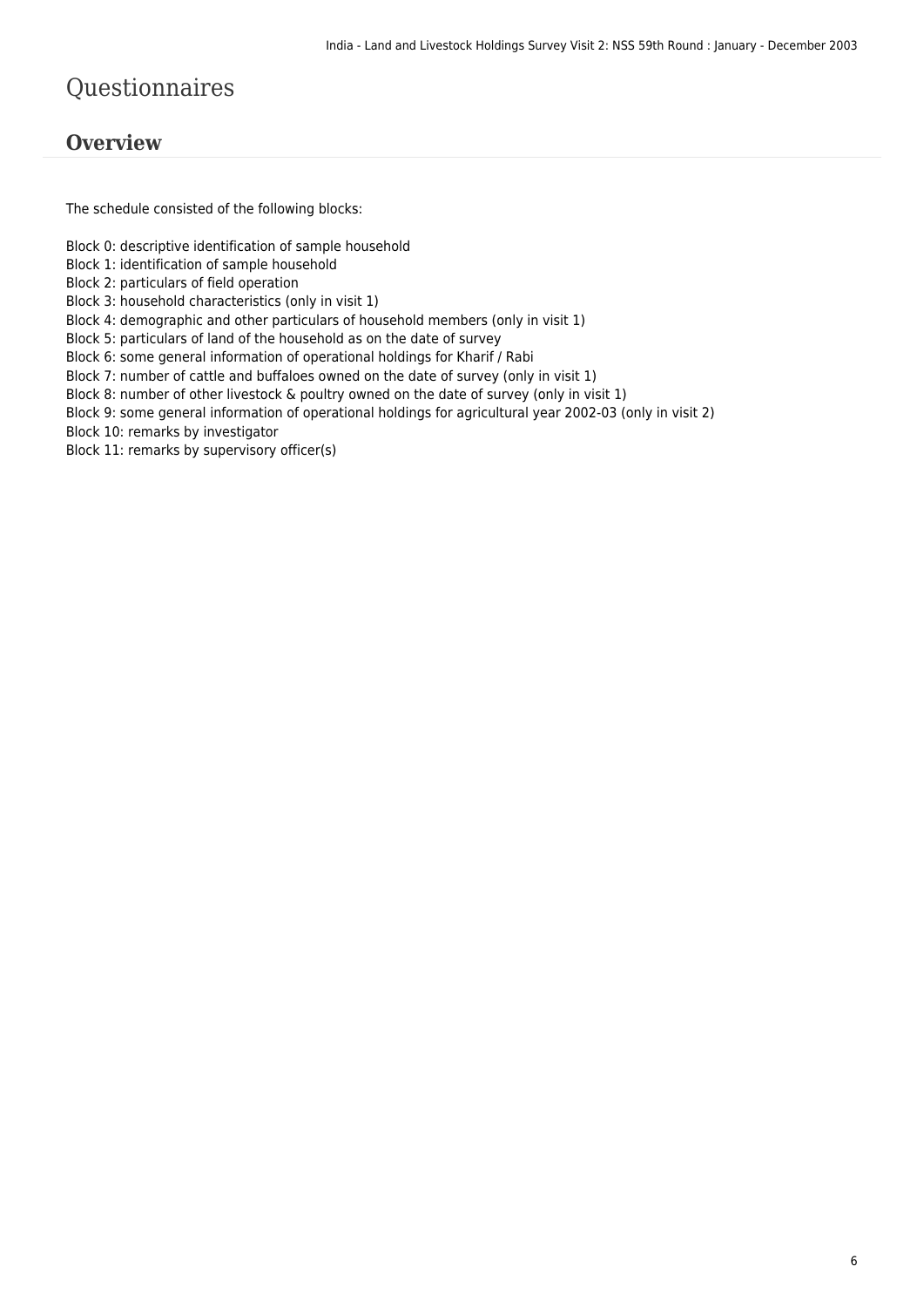## Data Collection

### **Data Collection Dates**

| <b>Start</b> | End        | Cycle      |
|--------------|------------|------------|
| 2003-01-01   | 2003-03-31 | subround-1 |
| 2003-04-01   | 2003-06-30 | subround-2 |
| 2003-07-01   | 2003-09-30 | subround-3 |
| 2003-10-01   | 2003-12-31 | subround-4 |

### **Data Collection Mode**

Face-to-face [f2f]

### **Data Collection Notes**

The information for Land and Livestock Holdings survey was collected from a sample of households by the interview method. Each sample household was visited twice during the period of survey with a gap of four to eight months. Two different schedules of enquiry were

canvassed in the two visits.

The survey period for the 59th round survey was the calendar year 2003. To reduce recall error, particulars relating to the entire agricultural year were collected by visiting each sample household twice during the survey period. The first visit to a sample household was made during the period January to August, while the second visit was made during the period September to December. The longer period for the first visit reflected the higher workload for the field staff during this visit compared to the second visit.

The survey period of the round was divided into two sub-rounds. Sub-round one consisted of the first half of the survey period of each visit while sub-round two consisted of the remaining period. Equal numbers of sample villages/blocks were allotted to each sub-round and a village/block was normally surveyed in the sub-round to which it was allotted. Because of arduous field conditions, this restriction was not strictly enforced in Andaman and Nicobar Islands, Lakshadweep, and rural areas of Arunachal Pradesh and Nagaland.

### **Questionnaires**

The schedule consisted of the following blocks:

Block 0: descriptive identification of sample household

- Block 1: identification of sample household
- Block 2: particulars of field operation
- Block 3: household characteristics (only in visit 1)
- Block 4: demographic and other particulars of household members (only in visit 1)
- Block 5: particulars of land of the household as on the date of survey

Block 6: some general information of operational holdings for Kharif / Rabi

Block 7: number of cattle and buffaloes owned on the date of survey (only in visit 1)

Block 8: number of other livestock & poultry owned on the date of survey (only in visit 1)

Block 9: some general information of operational holdings for agricultural year 2002-03 (only in visit 2)

Block 10: remarks by investigator

Block 11: remarks by supervisory officer(s)

### **Data Collectors**

**Name Abbreviation Affiliation**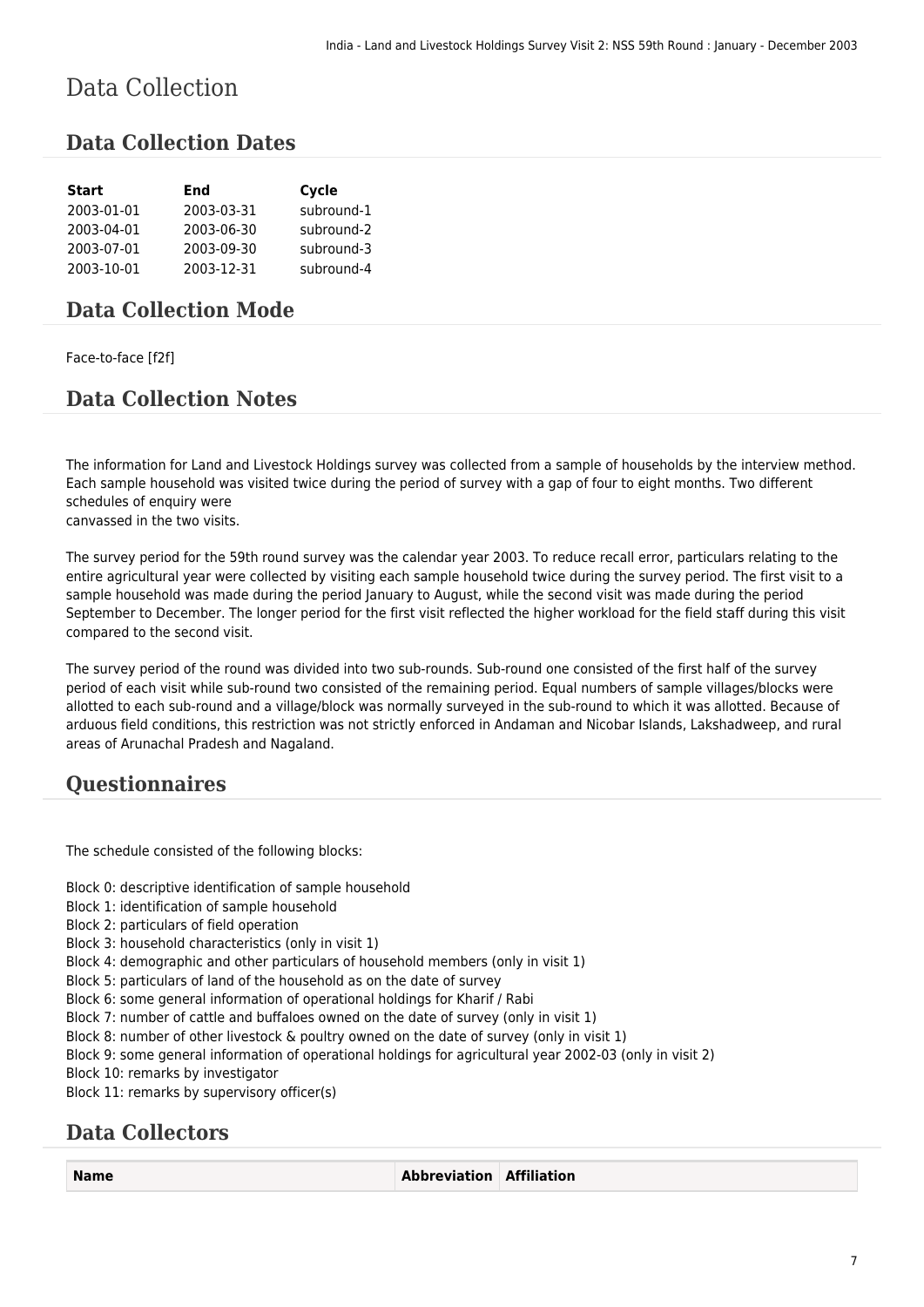| <b>Name</b>                                                  | Abbreviation   Affiliation |                                                     |
|--------------------------------------------------------------|----------------------------|-----------------------------------------------------|
| Field Operations Division of Naional Sample<br>Survey Office | NSSO(FOD)                  | Ministry of Statistics and Programme Implementation |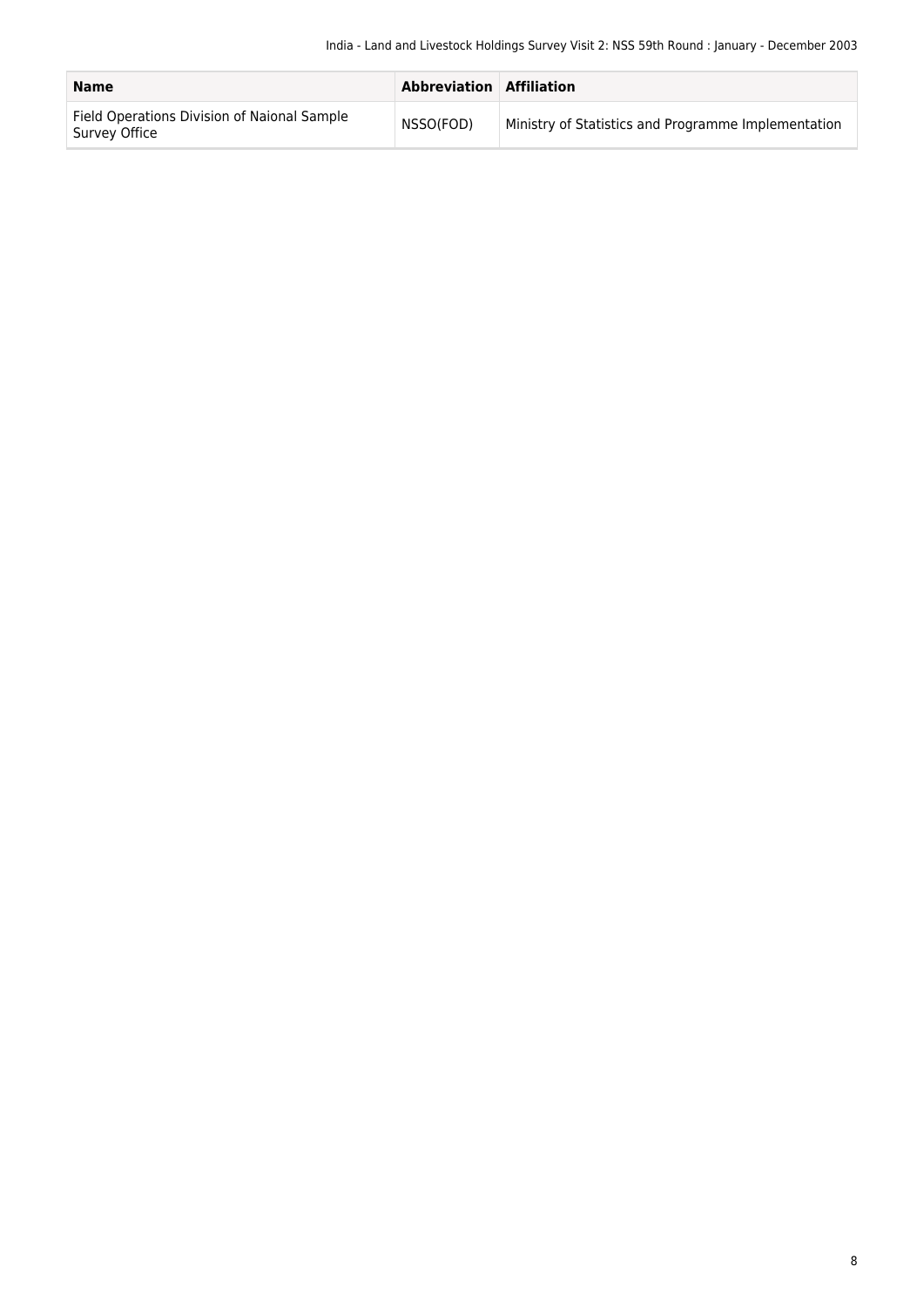## Data Processing

No content available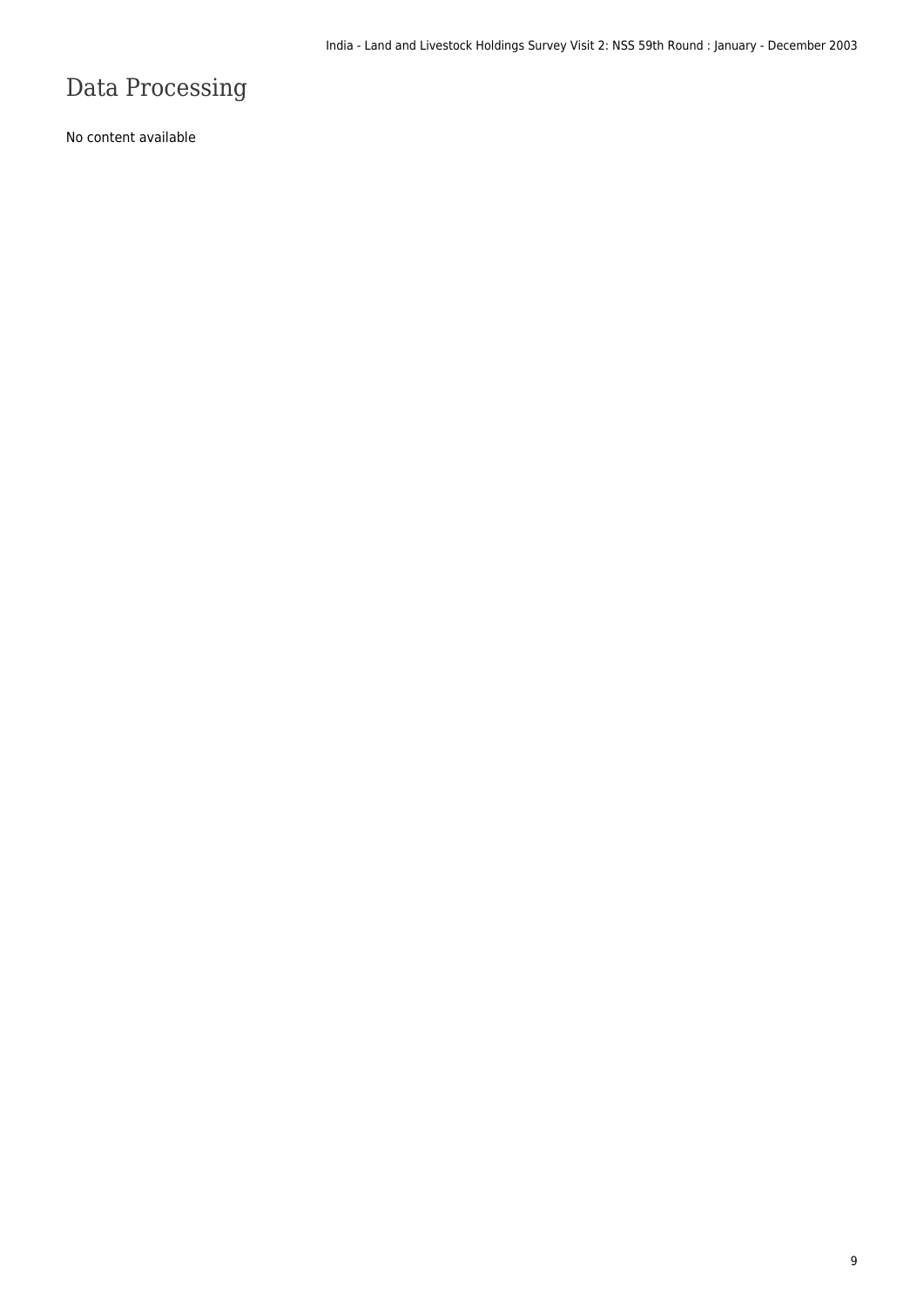## Data Appraisal

No content available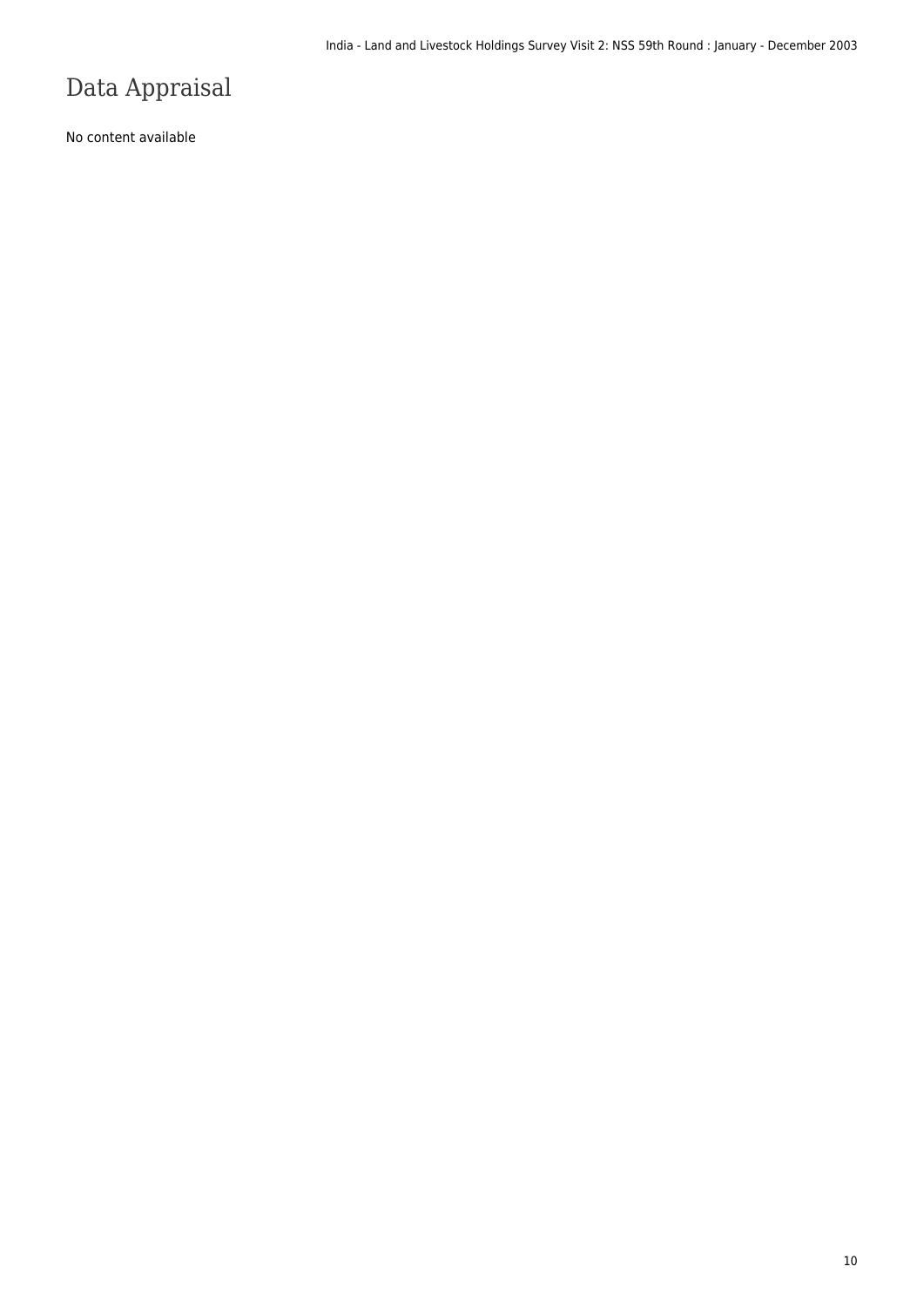## **File Description**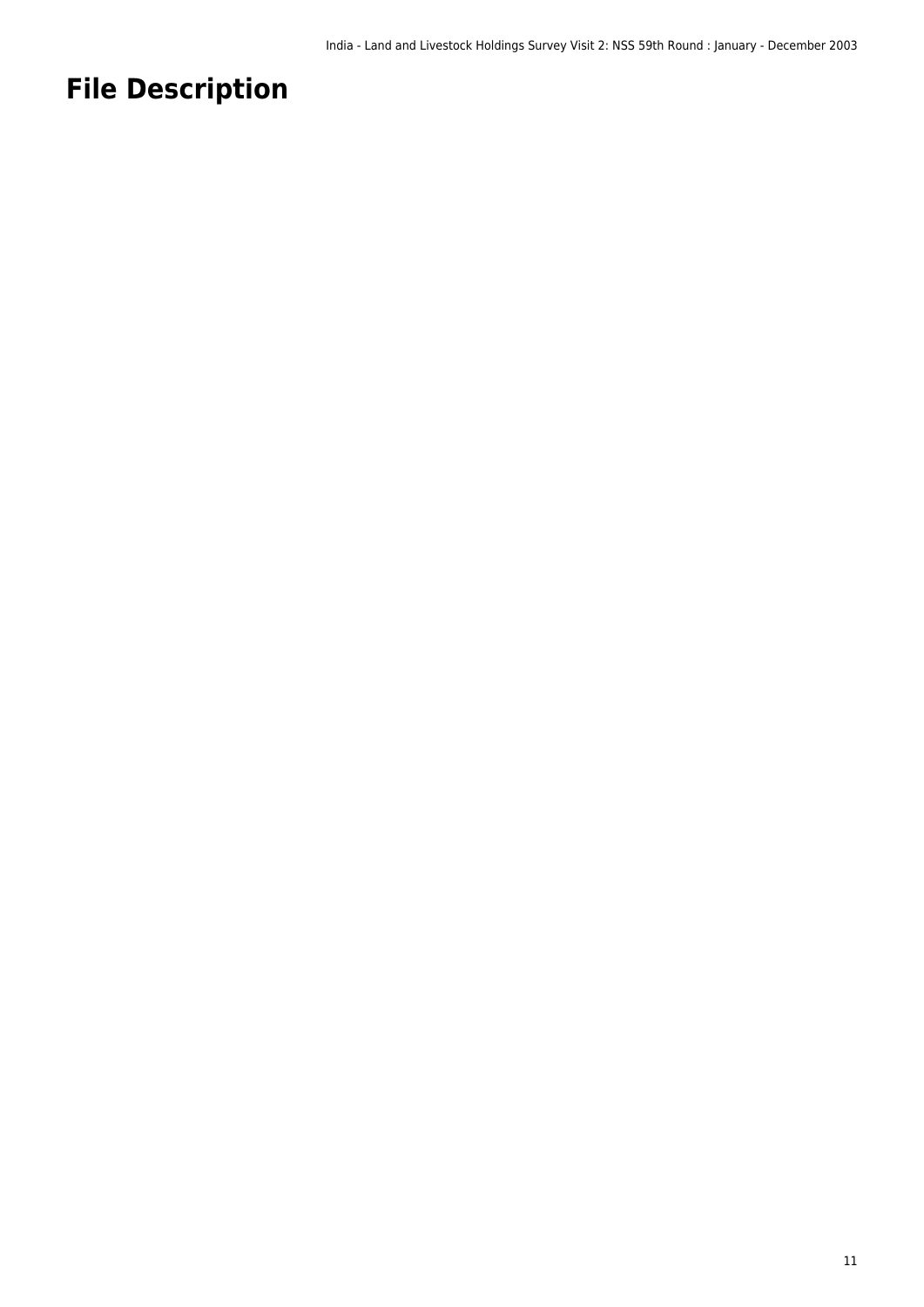## **Variable List**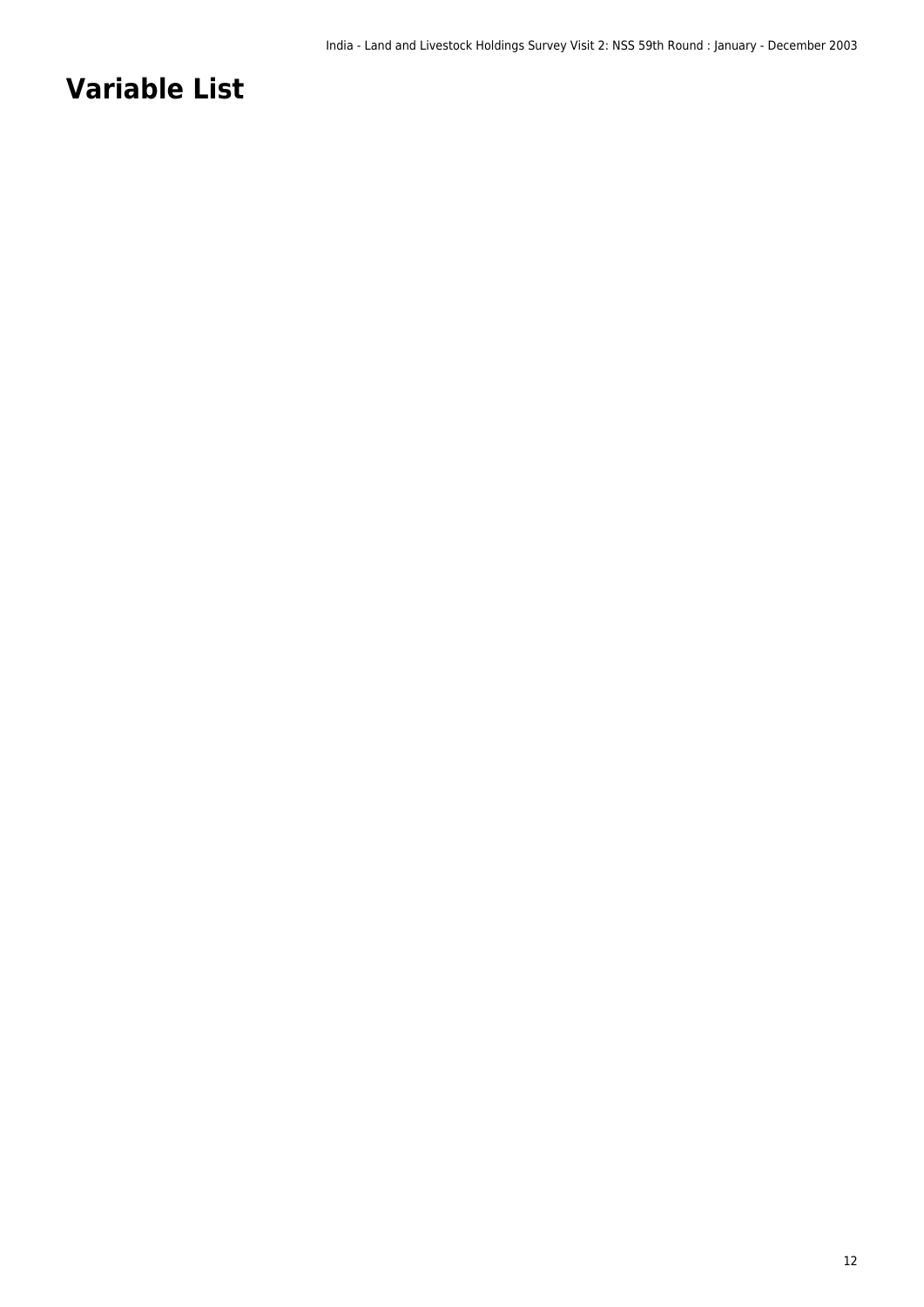## **Block-1-identification of sample household-records-visit-1**

| Content      | Contains Identification of sample household and field operation particulars |
|--------------|-----------------------------------------------------------------------------|
| Cases        | 81053                                                                       |
| Variable(s)  | 32                                                                          |
| Structure    | Type: relational<br>Keys: Key hhold(Key to locate Household)                |
| Version      |                                                                             |
| Producer     | <b>NSSO</b>                                                                 |
| Missing Data |                                                                             |

## **Variables**

| ID              | <b>Name</b>          | <b>Label</b>                           | <b>Type</b> | <b>Format</b>          | Question |
|-----------------|----------------------|----------------------------------------|-------------|------------------------|----------|
| V1              | Key_hhold            | Key to locate Household                | discrete    | character              |          |
| V <sub>2</sub>  | Rec_id               | Record identifier                      | discrete    | character              |          |
| V3              | <b>CSR</b>           | Centre code, Round, Shift              | discrete    | character              |          |
| V <sub>4</sub>  | <b>FSU</b>           | LOT/FSU Serial No.                     | discrete    | character              |          |
| V <sub>5</sub>  | Round                | Round                                  | discrete    | character              |          |
| V <sub>6</sub>  | Schedule             | Schedule                               | discrete    | character              |          |
| V <sub>7</sub>  | Sample               | Sample                                 | discrete    | character              |          |
| V8              | Sector               | Sector                                 | discrete    | character              |          |
| V <sub>9</sub>  | State Region         | State-Region                           | discrete    | character              |          |
| V10             | state                | State code                             | discrete    | character              |          |
| V11             | District             | <b>District</b>                        | discrete    | character              |          |
| V12             | Stratum              | Stratum                                | discrete    | character              |          |
| V13             | Sub_Round            | Sub-Round                              | discrete    | character              |          |
| V14             | Sub_Sample           | Sub-Sample                             | discrete    | character              |          |
| V15             | FOD_Sub_Region       | FOD Sub-Region                         | discrete    | character              |          |
| V16             | Sub Block no         | Hamlet Group/Sub-Block no.             | discrete    | character              |          |
| V17             | Second_Stage_Stratum | Second Stage Stratum                   | discrete    | character              |          |
| V18             | Visit_number         | Visit number                           | discrete    | character              |          |
| V19             | Hhold_SI_No.         | Sample HHS No.                         | discrete    | character              |          |
| V20             | B1q16                | Informant SI.No.                       | discrete    | character              |          |
| V21             | B1q17                | Response Code                          | discrete    | character              |          |
| V <sub>22</sub> | B1q18                | Survey Code                            | discrete    | character              |          |
| V <sub>23</sub> | $B1_q19$             | Substitution Code                      |             | $discrete$   character |          |
| V118            | B1 q20               | No. of partitioned hhlds (for visit-2) | contin      | numeric                |          |
| V119            | $B2_q2i$             | Date of Survey                         | contin      | numeric                |          |
| V120            | B <sub>2_q2iv</sub>  | Date of Despatch                       | contin      | numeric                |          |
| V121            | B2 q4                | Time to canvass(mins.)                 | contin      | numeric                |          |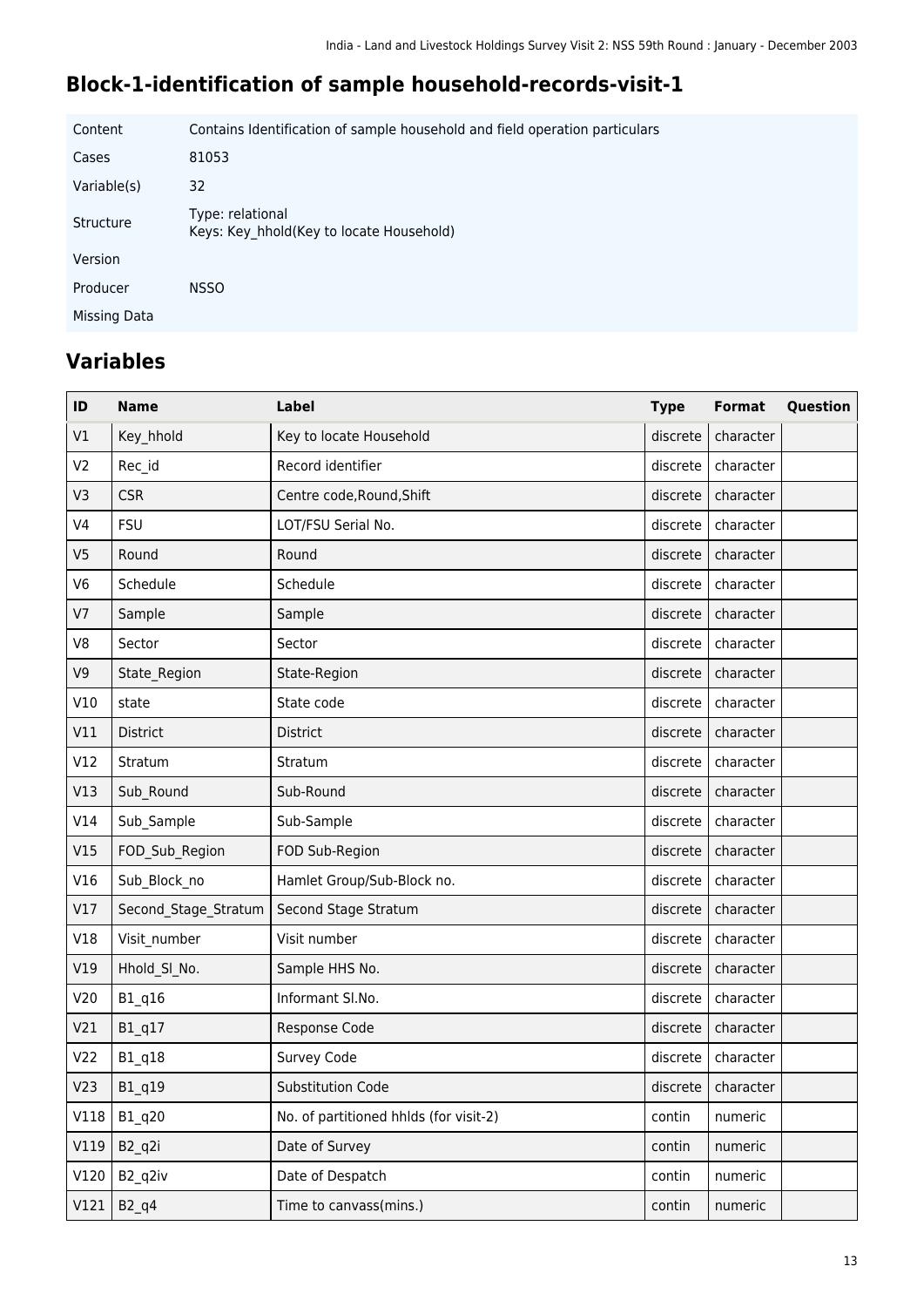India - Land and Livestock Holdings Survey Visit 2: NSS 59th Round : January - December 2003

| ID              | <b>Name</b>  | Label             | <b>Type</b> | <b>Format</b> | Question |
|-----------------|--------------|-------------------|-------------|---------------|----------|
| V <sub>28</sub> | wgt ss       | Weight sub-sample | contin      | numeric       |          |
| V <sub>29</sub> | wgt combined | Weight combined   | contin      | numeric       |          |
| V30             | <b>NSS</b>   | <b>NSS</b>        | contin      | numeric       |          |
| V31             | <b>NSC</b>   | <b>NSC</b>        | contin      | numeric       |          |
| V32             | Wgt posted   | Multiplier posted | contin      | numeric       |          |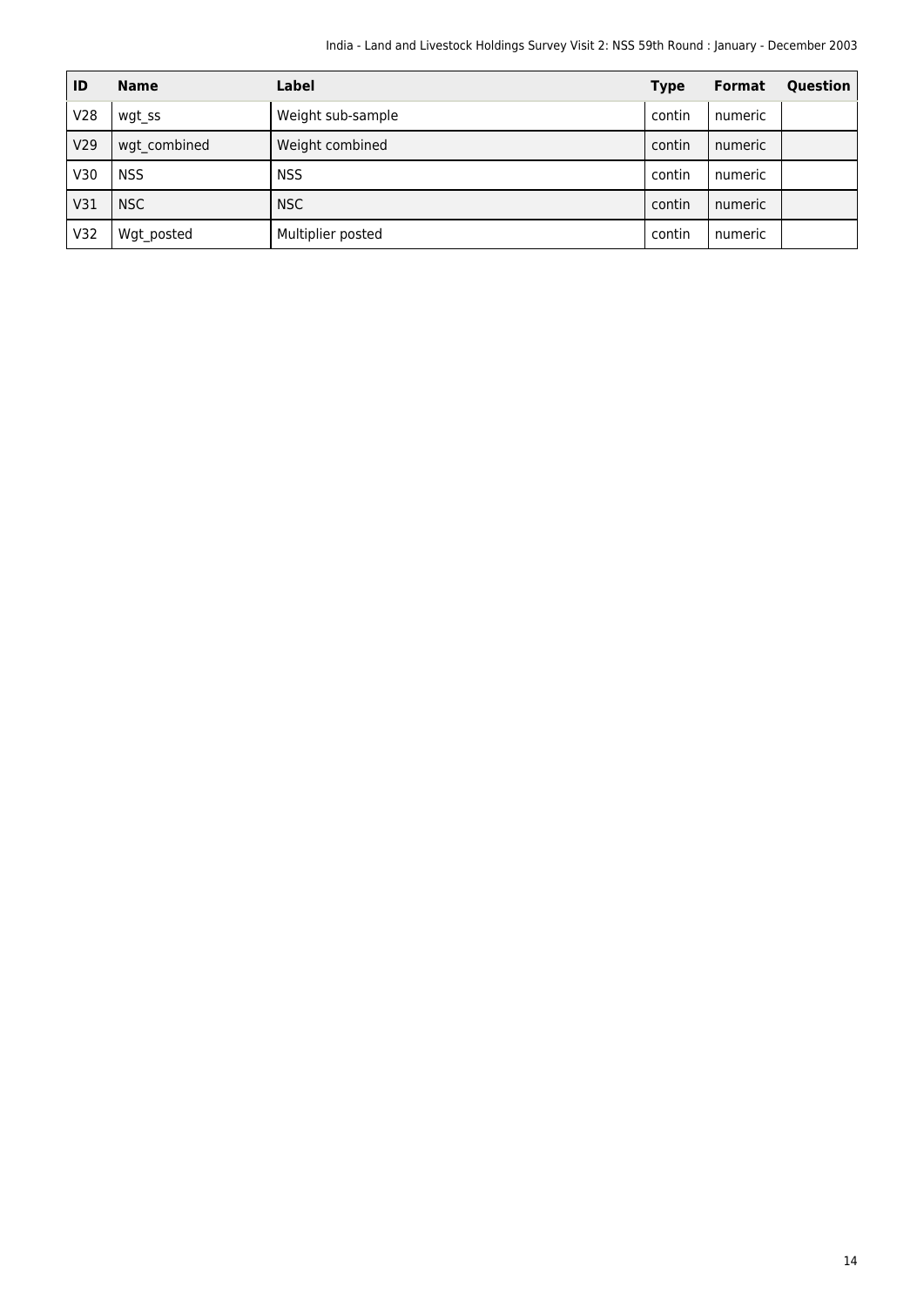## **Block-5-particulars-land-household-records-visit-2**

| Content      | This dataset contains information on particulars of land which are owned, possessed on the date of<br>survey, land which is not possessed on the date of survey but possessed during major part of a Rabi<br>season or Kharif season of agricultural year 2002-03, land which is leased-out but not possessed<br>anytime during the agricultural year 2002-03 and homestead land which has not been operated during<br>the reference period. |
|--------------|----------------------------------------------------------------------------------------------------------------------------------------------------------------------------------------------------------------------------------------------------------------------------------------------------------------------------------------------------------------------------------------------------------------------------------------------|
| Cases        | 280737                                                                                                                                                                                                                                                                                                                                                                                                                                       |
| Variable(s)  | 41                                                                                                                                                                                                                                                                                                                                                                                                                                           |
| Structure    | Type: relational<br>Keys: Key plot(Key to locate plot number), Key hhold(Key to locate Household)                                                                                                                                                                                                                                                                                                                                            |
| Version      |                                                                                                                                                                                                                                                                                                                                                                                                                                              |
| Producer     | <b>NSSO</b>                                                                                                                                                                                                                                                                                                                                                                                                                                  |
| Missing Data |                                                                                                                                                                                                                                                                                                                                                                                                                                              |

### **Variables**

| ID              | <b>Name</b>          | Label                             | <b>Type</b> | Format    | Question |
|-----------------|----------------------|-----------------------------------|-------------|-----------|----------|
| V33             | Key_plot             | Key to locate plot number         | discrete    | character |          |
| V34             | Key_hhold            | Key to locate Household           | discrete    | character |          |
| V35             | Rec id               | Record identifier                 | discrete    | character |          |
| V36             | <b>CSR</b>           | Centre code, Round, Shift         | discrete    | character |          |
| V37             | <b>FSU</b>           | LOT/FSU Serial No.                | discrete    | character |          |
| V38             | Round                | Round                             | discrete    | character |          |
| V39             | Schedule             | Schedule                          | discrete    | character |          |
| V40             | Sample               | Sample                            | discrete    | character |          |
| V41             | Sector               | Sector                            | discrete    | character |          |
| V42             | State_Region         | State-Region                      | discrete    | character |          |
| V43             | state                | State code                        | discrete    | character |          |
| V44             | District             | District                          | discrete    | character |          |
| V <sub>45</sub> | Stratum              | Stratum                           | discrete    | character |          |
| V46             | Sub_Round            | Sub-Round                         | discrete    | character |          |
| V47             | Sub_Sample           | Sub-Sample                        | discrete    | character |          |
| V48             | FOD_Sub_Region       | FOD Sub-Region                    | discrete    | character |          |
| V49             | Sub_Block_no         | Hamlet Group/Sub-Block no.        | discrete    | character |          |
| V50             | Second_Stage_Stratum | Second Stage Stratum              | discrete    | character |          |
| V51             | Visit_number         | Visit number                      | discrete    | character |          |
| V <sub>52</sub> | Hhold_SI_No          | Sample HHS No.                    | discrete    | character |          |
| V <sub>53</sub> | $B5_c1$              | Plot srl no.                      | discrete    | character |          |
| V54             | $B5_c3$              | Kind of possession                | discrete    | character |          |
| V <sub>55</sub> | $B5_c4$              | Area of land (0.000)              | contin      | numeric   |          |
| V56             | $B5_c5$              | Included in operational holdings? | discrete    | character |          |
| V57             | $B5_c6$              | Soil type                         | discrete    | character |          |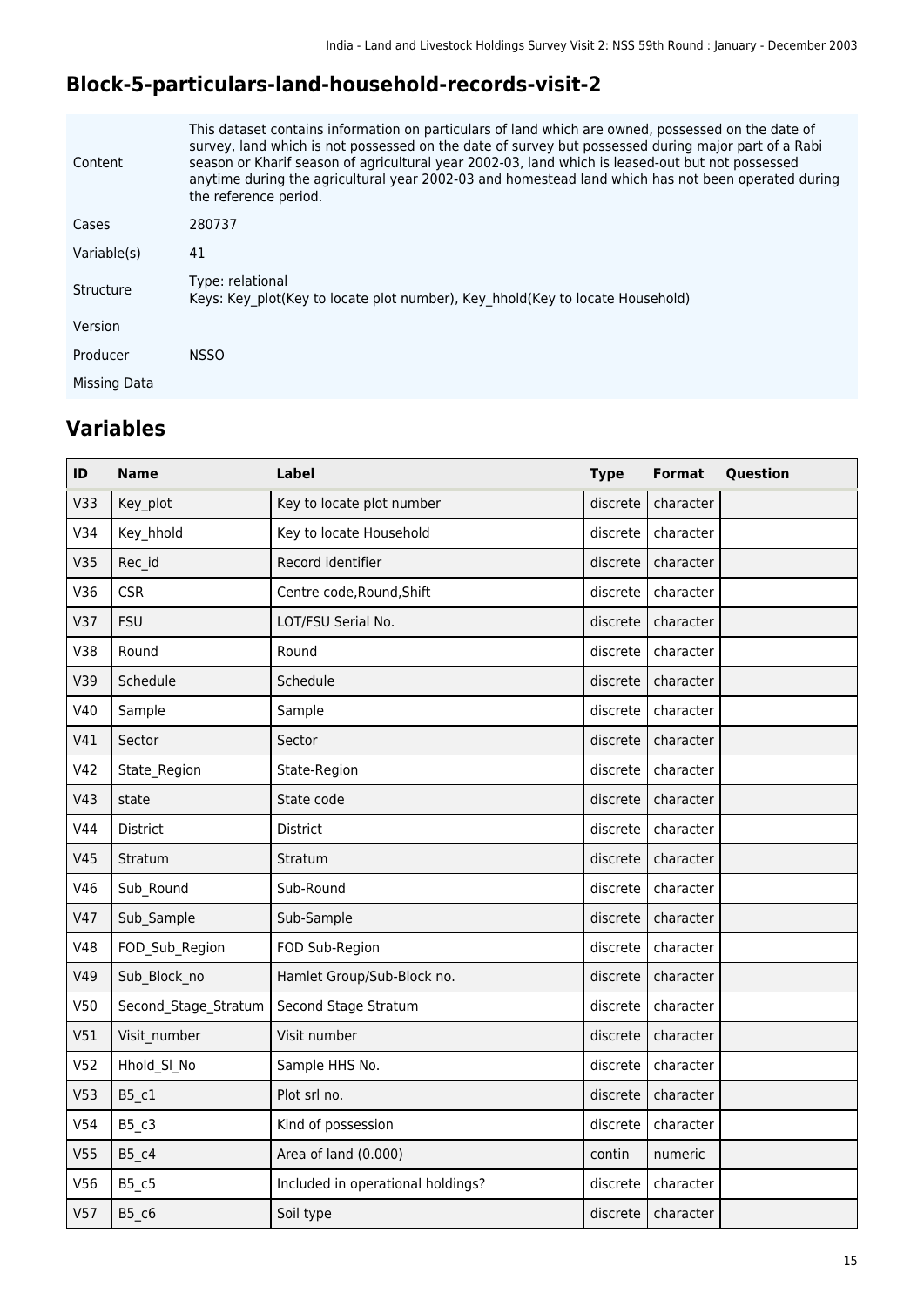| ID              | <b>Name</b>  | <b>Label</b>                   | <b>Type</b> | <b>Format</b> | Question                                                                                         |
|-----------------|--------------|--------------------------------|-------------|---------------|--------------------------------------------------------------------------------------------------|
| V58             | $B5_C7$      | Type of possession             | discrete    | character     |                                                                                                  |
| V <sub>59</sub> | $B5_c8$      | Duration of possession         | discrete    | character     |                                                                                                  |
| V60             | B5 c9        | No.of lessor/lessee households | contin      | numeric       |                                                                                                  |
| V122            | B5_c10       | Recoded type of lessor         | discrete    | character     |                                                                                                  |
| V62             | B5_c11       | Terms of lease                 | discrete    | character     |                                                                                                  |
| V63             | B5 c12       | Water-logged?                  | discrete    | character     |                                                                                                  |
| V64             | B5_c13       | Land use                       | discrete    | character     |                                                                                                  |
| V65             | B5_c14       | Whether irrigated              | discrete    | character     |                                                                                                  |
| V66             | B5_c15       | Source of irrigation           | discrete    | character     |                                                                                                  |
| V67             | B5_c16       | <b>Agriculture Production</b>  | discrete    | character     |                                                                                                  |
| <b>V68</b>      | B5_c17       | Possessed for the major part?  | discrete    | character     | whether possessed<br>for major part the<br>period July -<br>December 2002/<br>January-June 2003: |
| V69             | wgt combined | Multiplier combined            | contin      | numeric       |                                                                                                  |
| V70             | wgt ss       | Multiplier sub-sample          | contin      | numeric       |                                                                                                  |
| V71             | <b>NSS</b>   | <b>NSS</b>                     | contin      | numeric       |                                                                                                  |
| V <sub>72</sub> | <b>NSC</b>   | <b>NSC</b>                     | contin      | numeric       |                                                                                                  |
| V <sub>73</sub> | Wgt_posted   | Multiplier posted              | contin      | numeric       |                                                                                                  |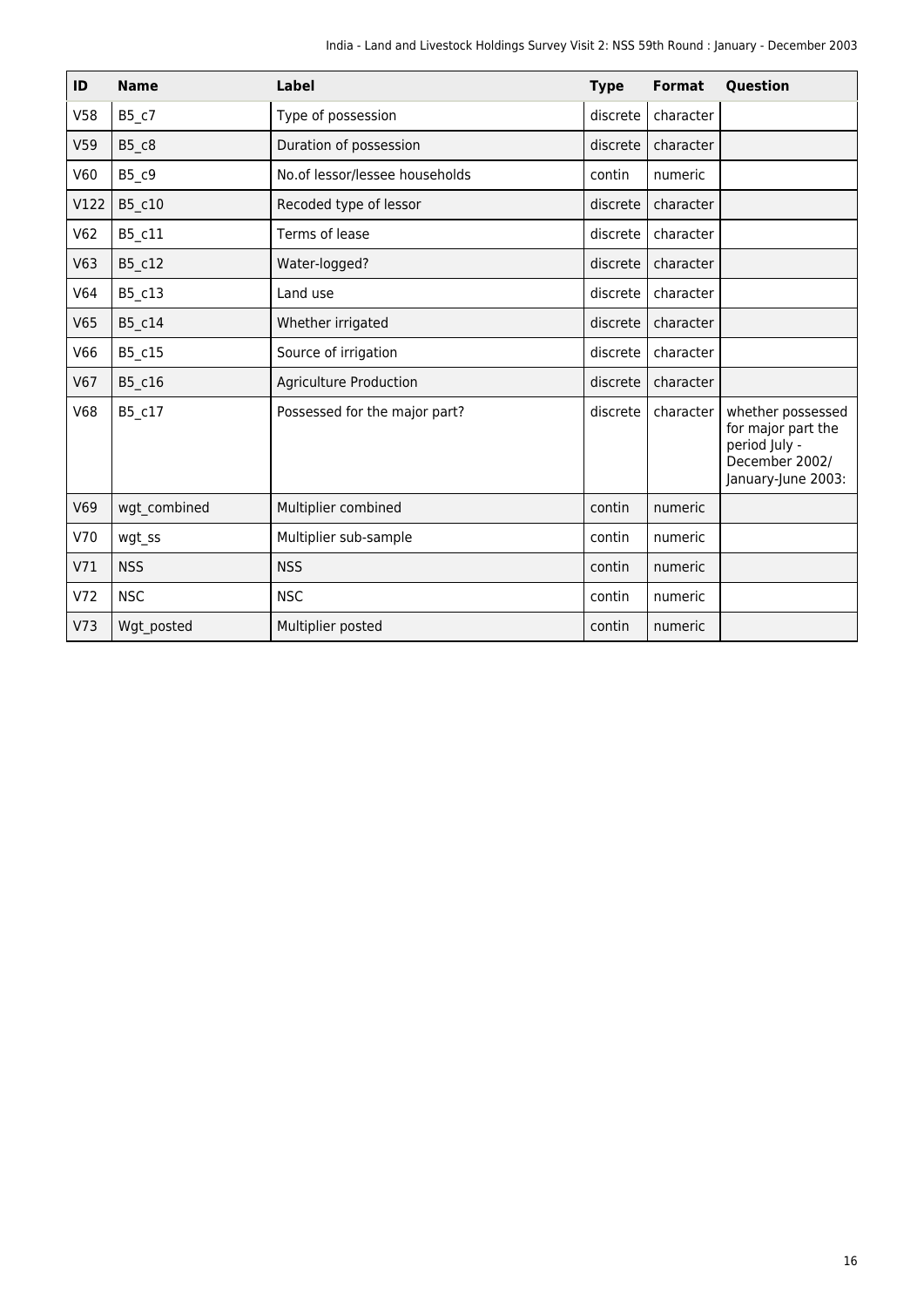## **Block-6-general-information-operational-holdings-Rabi-records-visit-2**

| Content      | This dataset contains some general information on the operational holdings operated individually or<br>jointly by the household in Kharif season of agricultural year 2002-03. |
|--------------|--------------------------------------------------------------------------------------------------------------------------------------------------------------------------------|
| Cases        | 40510                                                                                                                                                                          |
| Variable(s)  | 44                                                                                                                                                                             |
| Structure    | Type: relational<br>Keys: key oper hold(Key to locate Operational holding no), key hhold(Key to locate Household)                                                              |
| Version      |                                                                                                                                                                                |
| Producer     | <b>NSSO</b>                                                                                                                                                                    |
| Missing Data |                                                                                                                                                                                |

### **Variables**

| ID         | <b>Name</b>          | Label                                | <b>Type</b> | <b>Format</b> | Question |
|------------|----------------------|--------------------------------------|-------------|---------------|----------|
| V74        | key oper hold        | Key to locate Operational holding no | discrete    | character     |          |
| V75        | key hhold            | Key to locate Household              | discrete    | character     |          |
| V76        | Rec_id               | Record identifier                    | discrete    | character     |          |
| <b>V77</b> | <b>CSR</b>           | Centre code, Round, Shift            | discrete    | character     |          |
| V78        | <b>FSU</b>           | LOT/FSU Serial No.                   | discrete    | character     |          |
| V79        | Round                | Round                                | discrete    | character     |          |
| <b>V80</b> | Schedule             | Schedule                             | discrete    | character     |          |
| V81        | Sample               | Sample                               | discrete    | character     |          |
| <b>V82</b> | Sector               | Sector                               | discrete    | character     |          |
| V83        | State Region         | State-Region                         | discrete    | character     |          |
| <b>V84</b> | state                | State code                           | discrete    | character     |          |
| <b>V85</b> | District             | District                             | discrete    | character     |          |
| <b>V86</b> | Stratum              | Stratum                              | discrete    | character     |          |
| <b>V87</b> | Sub Round            | Sub-Round                            | discrete    | character     |          |
| <b>V88</b> | Sub_Sample           | Sub-Sample                           | discrete    | character     |          |
| V89        | FOD Sub Region       | FOD Sub-Region                       | discrete    | character     |          |
| V90        | Sub Block no         | Hamlet Group/Sub-Block no.           | discrete    | character     |          |
| V91        | Second_Stage_Stratum | Second Stage Stratum                 | discrete    | character     |          |
| V92        | Visit number         | Visit number                         | discrete    | character     |          |
| V93        | Hhold_SI_No          | Sample HHS No.                       | discrete    | character     |          |
| V94        | B6_Col               | Operational holding no.              | discrete    | character     |          |
| V95        | B6_c1                | How operated?                        | discrete    | character     |          |
| V96        | B6_c2                | No. of partner households            | contin      | numeric       |          |
| V123       | B6_c3                | Percentage share of land             | contin      | numeric       |          |
| <b>V98</b> | B6_c4                | Class of area operated               | discrete    | character     |          |
| V99        | B6_c5                | Type of holding                      | discrete    | character     |          |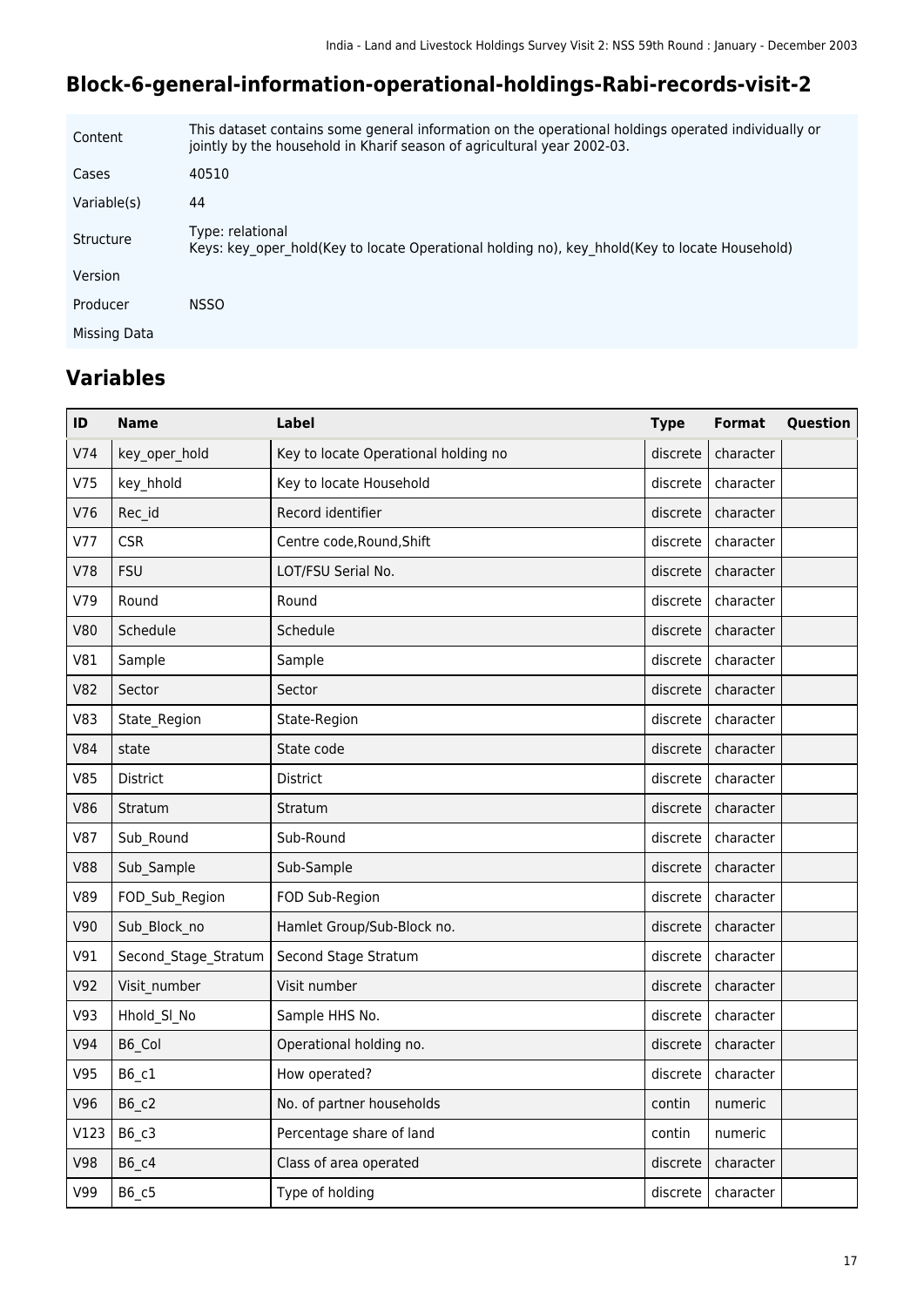| ID   | <b>Name</b>  | <b>Label</b>                       | <b>Type</b> | <b>Format</b> | <b>Question</b> |
|------|--------------|------------------------------------|-------------|---------------|-----------------|
| V100 | B6_c6        | Main use of holding                | discrete    | character     |                 |
| V101 | B6_c7        | Cultivation in kitchen garden      | discrete    | character     |                 |
| V102 | B6_c8        | Livestock keeping                  | discrete    | character     |                 |
| V103 | B6_c9        | Poultry                            | discrete    | character     |                 |
| V104 | B6_c10       | Other ag. prod. in homestead       | discrete    | character     |                 |
| V105 | B6_c11       | Orchards                           | discrete    | character     |                 |
| V106 | B6_c12       | Plantation                         | discrete    | character     |                 |
| V107 | B6_c13       | Raising field crops                | discrete    | character     |                 |
| V108 | B6 c14       | Pisciculture                       | discrete    | character     |                 |
| V109 | B6 c15       | Other agl. prod. outside homestead | discrete    | character     |                 |
| V110 | B6 c16       | No. of parcels                     | contin      | numeric       |                 |
| V111 | B6 c17       | Workers against wage in cash/kind  | contin      | numeric       |                 |
| V112 | B6_c18       | Workers against share of produce   | contin      | numeric       |                 |
| V113 | wgt combined | Weight combined                    | contin      | numeric       |                 |
| V114 | wgt_ss       | Weight sub-sample                  | contin      | numeric       |                 |
| V115 | <b>NSS</b>   | <b>NSS</b>                         | contin      | numeric       |                 |
| V116 | <b>NSC</b>   | <b>NSC</b>                         | contin      | numeric       |                 |
| V117 | Wgt_posted   | Multiplier posted                  | contin      | numeric       |                 |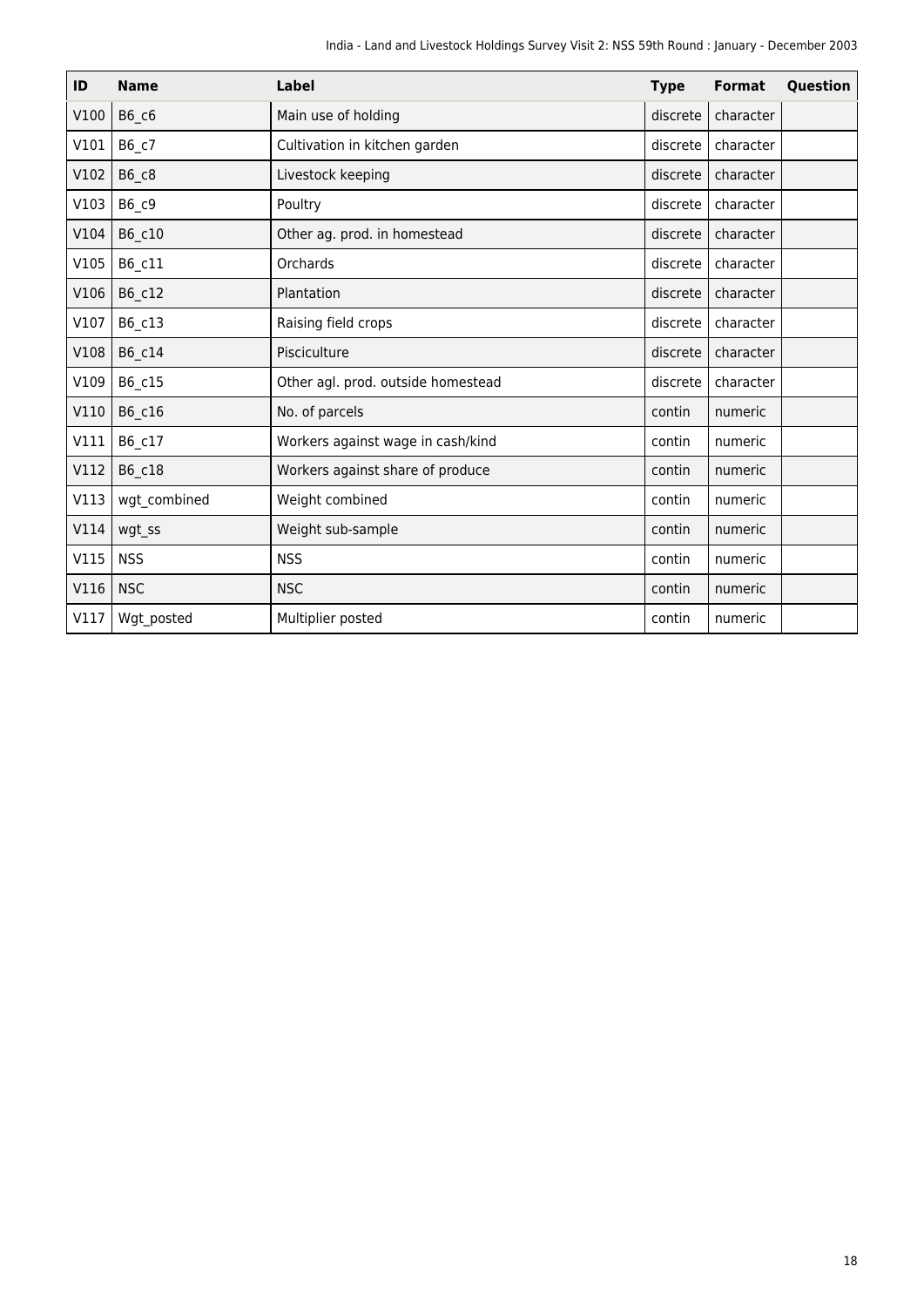India - Land and Livestock Holdings Survey Visit 2: NSS 59th Round : January - December 2003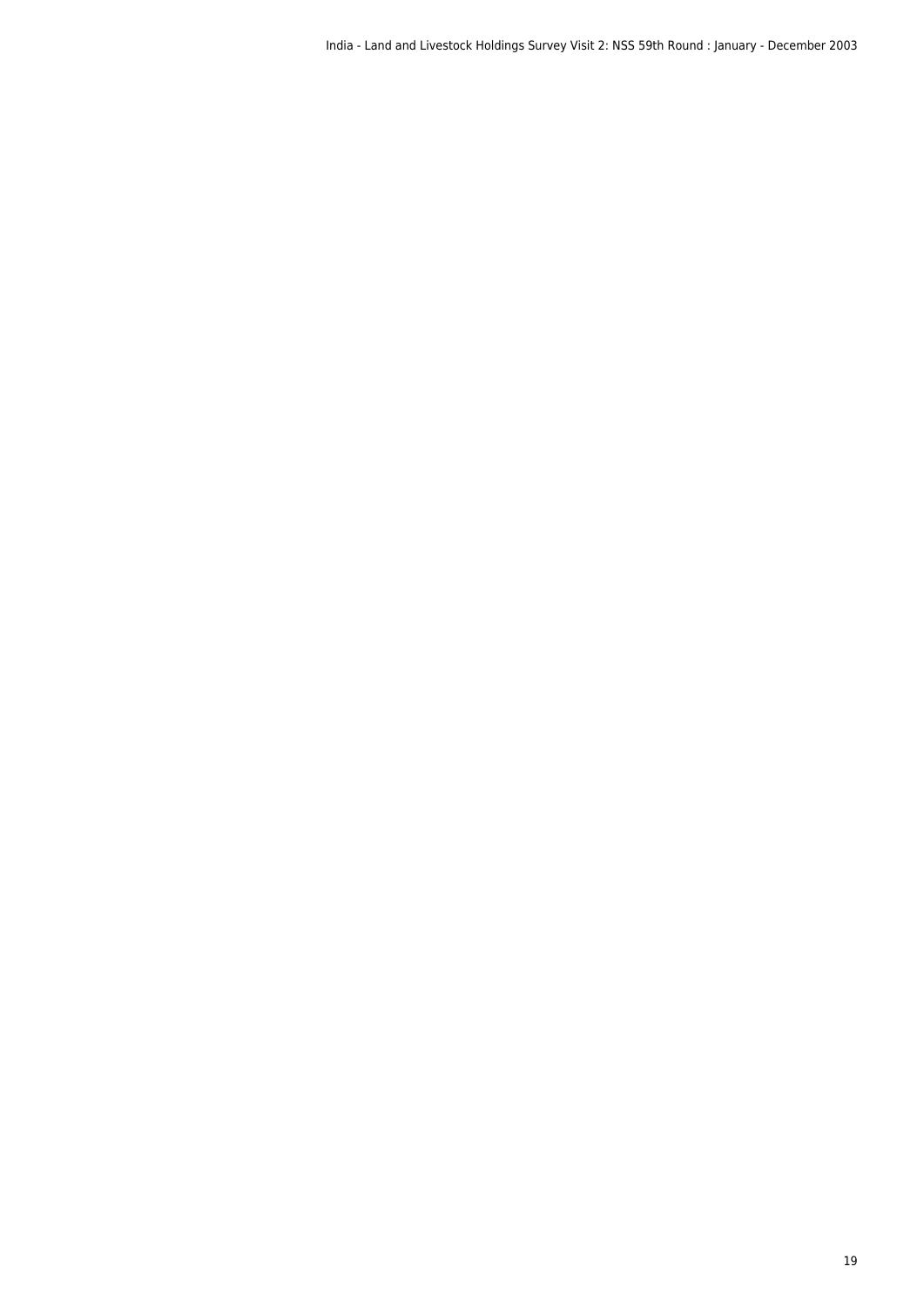## Key to locate Household (Key\_hhold) File: Block-1-identification of sample household-records-visit-1

**Overview**

Type: Discrete Format: character Width: 10

Valid cases: 81053 Invalid: 0

## Record identifier (Rec\_id) File: Block-1-identification of sample household-records-visit-1

### **Overview**

Type: Discrete Format: character Width: 2

Valid cases: 81053 Invalid: 0

## Centre code,Round,Shift (CSR) File: Block-1-identification of sample household-records-visit-1

### **Overview**

Type: Discrete Format: character Width: 3

Valid cases: 81053 Invalid: 0

## LOT/FSU Serial No. (FSU) File: Block-1-identification of sample household-records-visit-1

### **Overview**

Type: Discrete Format: character Width: 5

Valid cases: 81053 Invalid: 0

## Round (Round) File: Block-1-identification of sample household-records-visit-1

### **Overview**

Type: Discrete Format: character Width: 2

Valid cases: 81053 Invalid: 0

## Schedule (Schedule) File: Block-1-identification of sample household-records-visit-1

### **Overview**

Type: Discrete Format: character Width: 3

Valid cases: 81053 Invalid: 0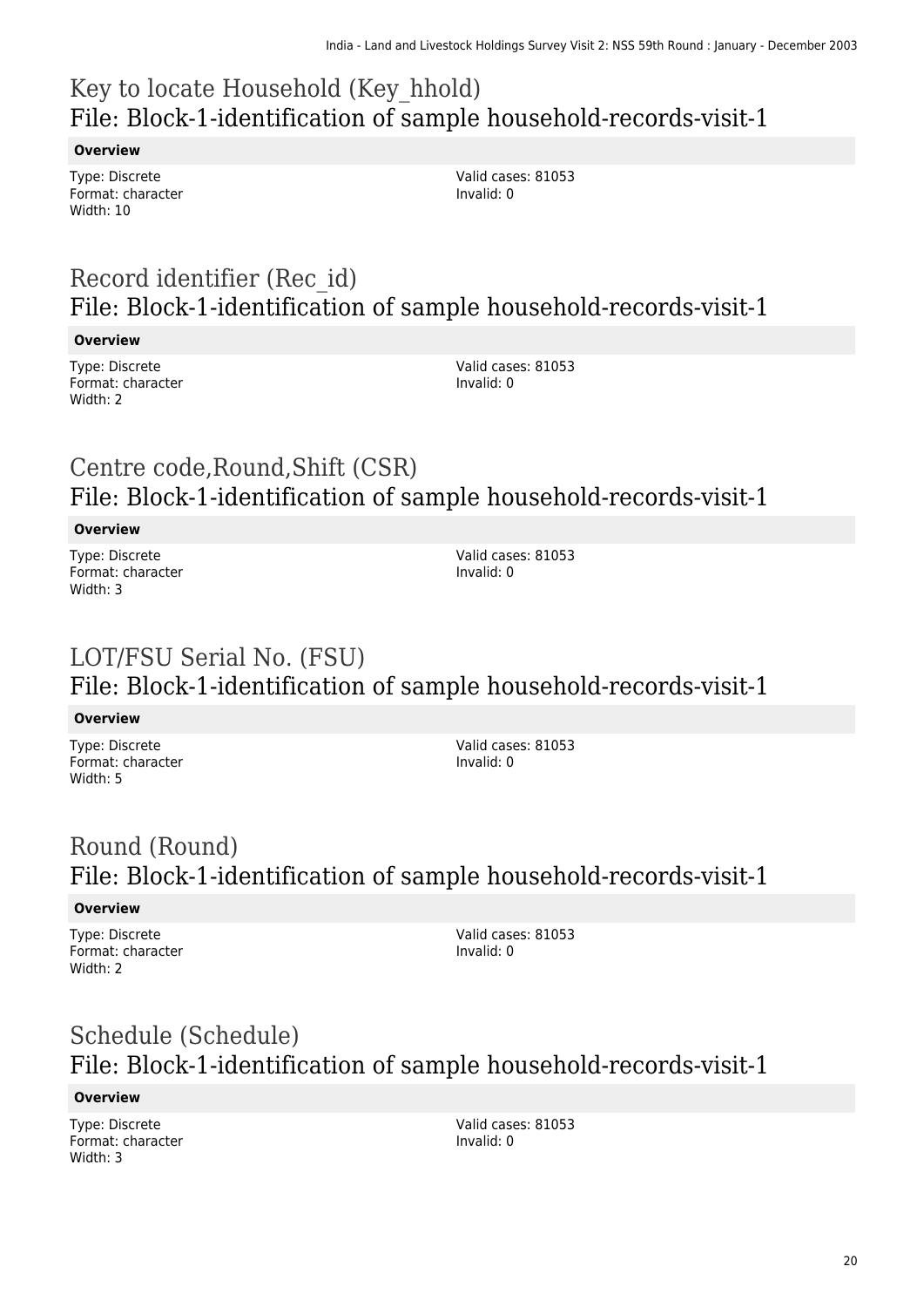## Sample (Sample) File: Block-1-identification of sample household-records-visit-1

### **Overview**

Type: Discrete Format: character Width: 1

Valid cases: 81053 Invalid: 0

## Sector (Sector) File: Block-1-identification of sample household-records-visit-1

### **Overview**

Type: Discrete Format: character Width: 1

Valid cases: 81053 Invalid: 0

## State-Region (State\_Region) File: Block-1-identification of sample household-records-visit-1

### **Overview**

Type: Discrete Format: character Width: 3

Valid cases: 81053 Invalid: 0

### State code (state) File: Block-1-identification of sample household-records-visit-1

### **Overview**

Type: Discrete Format: character Width: 2

Valid cases: 81053 Invalid: 0

## District (District) File: Block-1-identification of sample household-records-visit-1

### **Overview**

Type: Discrete Format: character Width: 2

Valid cases: 81053 Invalid: 0

### Stratum (Stratum) File: Block-1-identification of sample household-records-visit-1

### **Overview**

Type: Discrete Format: character Width: 2

Valid cases: 81053 Invalid: 0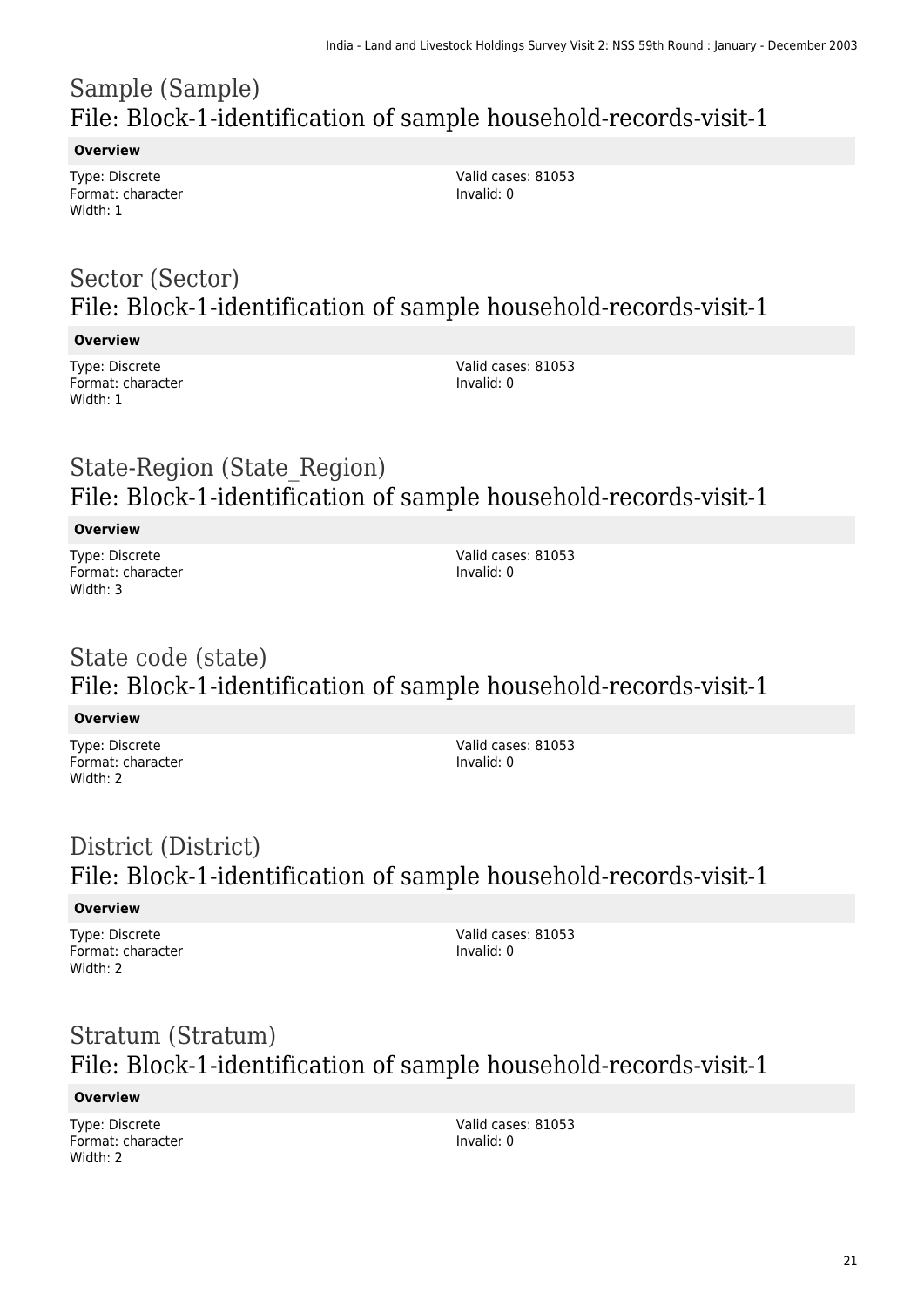## Sub-Round (Sub\_Round) File: Block-1-identification of sample household-records-visit-1

#### **Overview**

Type: Discrete Format: character Width: 1

Valid cases: 81053 Invalid: 0

## Sub-Sample (Sub\_Sample) File: Block-1-identification of sample household-records-visit-1

### **Overview**

Type: Discrete Format: character Width: 1

Valid cases: 81053 Invalid: 0

## FOD Sub-Region (FOD\_Sub\_Region) File: Block-1-identification of sample household-records-visit-1

### **Overview**

Type: Discrete Format: character Width: 4

Valid cases: 81053 Invalid: 0

### Hamlet Group/Sub-Block no. (Sub\_Block\_no) File: Block-1-identification of sample household-records-visit-1

### **Overview**

Type: Discrete Format: character Width: 1

Valid cases: 81053 Invalid: 0

### Second Stage Stratum (Second\_Stage\_Stratum) File: Block-1-identification of sample household-records-visit-1

### **Overview**

Type: Discrete Format: character Width: 1

Valid cases: 81053 Invalid: 0

### Visit number (Visit\_number) File: Block-1-identification of sample household-records-visit-1

### **Overview**

Type: Discrete Format: character Width: 1

Valid cases: 81053 Invalid: 0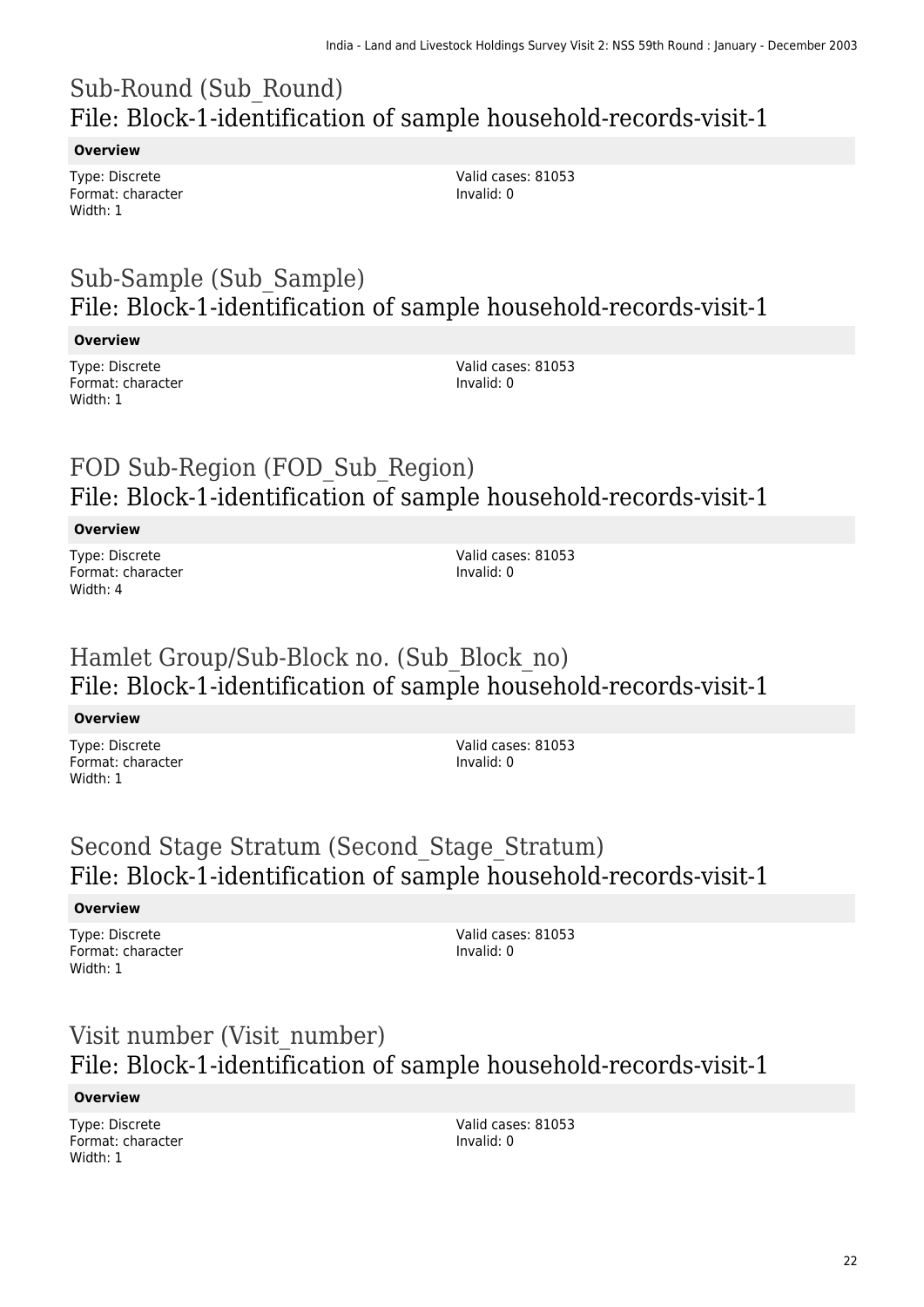## Sample HHS No. (Hhold\_Sl\_No.) File: Block-1-identification of sample household-records-visit-1

**Overview**

Type: Discrete Format: character Width: 2

Valid cases: 81053 Invalid: 0

## Informant Sl.No. (B1\_q16) File: Block-1-identification of sample household-records-visit-1

### **Overview**

Type: Discrete Format: character Width: 2

Valid cases: 81046 Invalid: 0

### **Interviewer instructions**

The serial number of the person recorded in column (1) of block 4, schedule 18.1 from whom the bulk of the information is collected will be entered. Information is to be collected from members of the household. Sometimes some persons although not a member of the household may give correct information e.g. head of the household who is staying away from home for his job/business. In some other cases, due to practical difficulty, the informant may not strictly be a member of the household and collection of information from such informants may be justified. In all such cases, code '99' is to be reported against this item. However, if during the second visit information is not collected from the person who supplied information in the first visit, '99' will be recorded.

## Response Code (B1\_q17) File: Block-1-identification of sample household-records-visit-1

### **Overview**

Type: Discrete Format: character Width: 1

### **Interviewer instructions**

This item is to be filled after canvassing the schedule. The type of informant, considering his co-operation and capability in providing the required information, will be recorded against this item in terms of specified response codes.

## Survey Code (B1\_q18) File: Block-1-identification of sample household-records-visit-1

### **Overview**

Type: Discrete Format: character Width: 1

Valid cases: 81053 Invalid: 0

Valid cases: 80216

Invalid: 0

### **Interviewer instructions**

Whether the originally selected sample household has been surveyed or a substituted household has been surveyed or no household could be surveyed will be indicated against this item. During visit 1, code 1 will be recorded if it is the originally selected sample household and 2 if it is the substituted one and if neither the originally selected household nor the substituted household can be surveyed i.e. if the sample household is a casualty, code 3 will be recorded.

## Substitution Code (B1\_q19) File: Block-1-identification of sample household-records-visit-1

#### **Overview**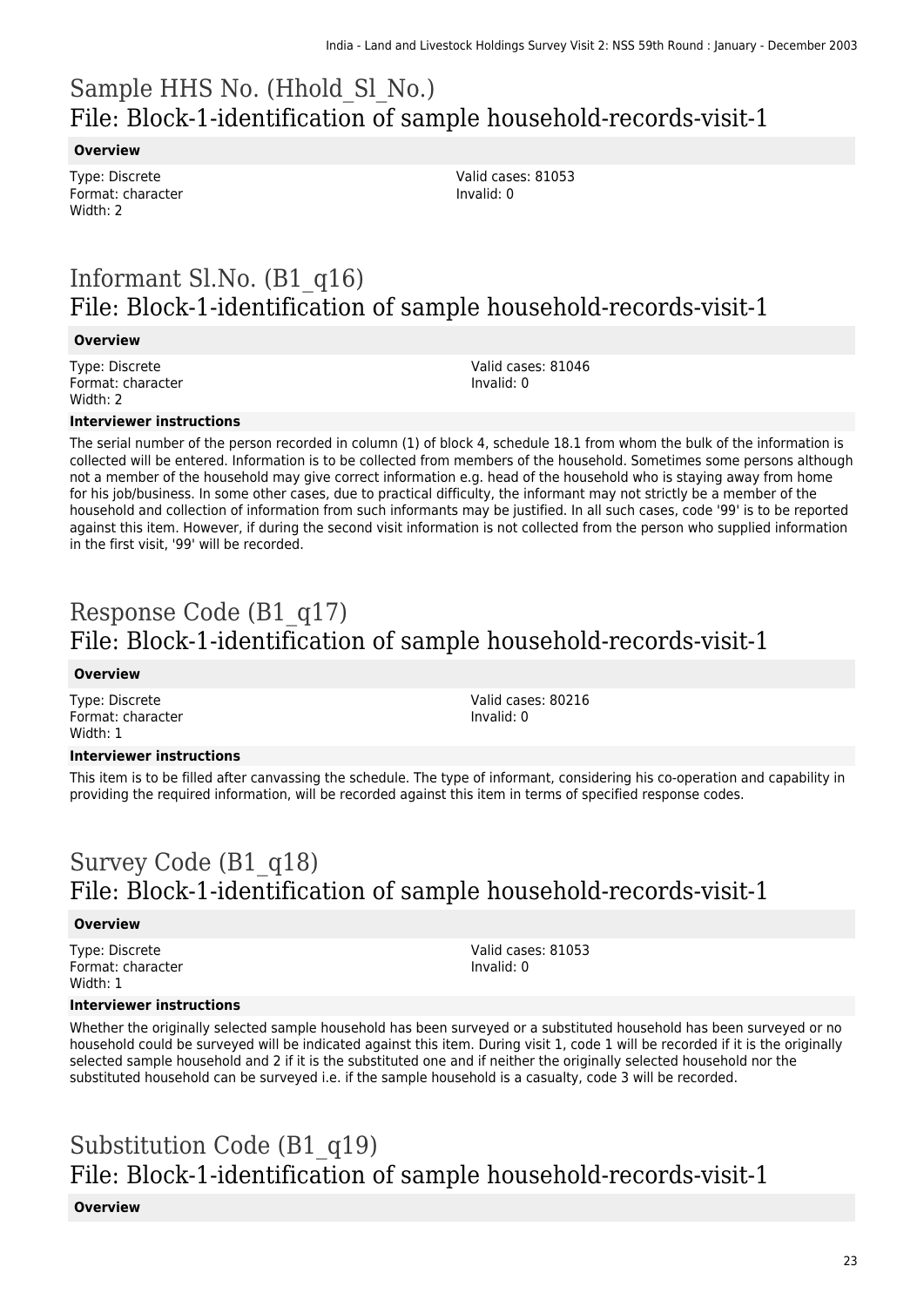### Substitution Code (B1\_q19) File: Block-1-identification of sample household-records-visit-1 Valid cases: 1006

Type: Discrete Format: character Width: 1

### **Interviewer instructions**

The description of this item in schedules is different in different visits although the list of codes is same. The description of the item for visit 1 is 'reason for first substitution of original household', and for visit 2, it is 'reason for casualty of household'. For an originally selected sample household which could not be surveyed in visit 1, irrespective of whether a substituted household could be surveyed or not, the reason for not surveying the original household will be recorded against item 19 in terms of code. If the household surveyed in visit 1 becomes casualty in visit 2, then this item will be filled.

Invalid: 0

## No. of partitioned hhlds (for visit-2) (B1\_q20) File: Block-1-identification of sample household-records-visit-1

### **Overview**

Type: Continuous Format: numeric Width: 2 Decimals: 0

### Valid cases: 274 Invalid: 80779

### **Interviewer instructions**

This item will be filled during visit 2 only. It is generally not expected that a household surveyed in the first visit will be partitioned during the period intervening the two visits. On rare occasions, when it is found to have been partitioned in the second visit, total number of households formed from the parent household due to partition will be entered against this item. In all other cases, a dash (-) will be put against this item. In case, a household of visit 1 is partitioned before visit 2, the partitioned household with the senior most household member of the parent household living in the sample village / block will be surveyed.

## Date of Survey (B2\_q2i) File: Block-1-identification of sample household-records-visit-1

### **Overview**

Type: Continuous Format: numeric Width: 6 Decimals: 0

Valid cases: 81048 Invalid: 5

## Date of Despatch (B2\_q2iv) File: Block-1-identification of sample household-records-visit-1

### **Overview**

Type: Continuous Format: numeric Width: 6 Decimals: 0

Valid cases: 81048 Invalid: 5

### Time to canvass(mins.)  $(B2q4)$ File: Block-1-identification of sample household-records-visit-1

### **Overview**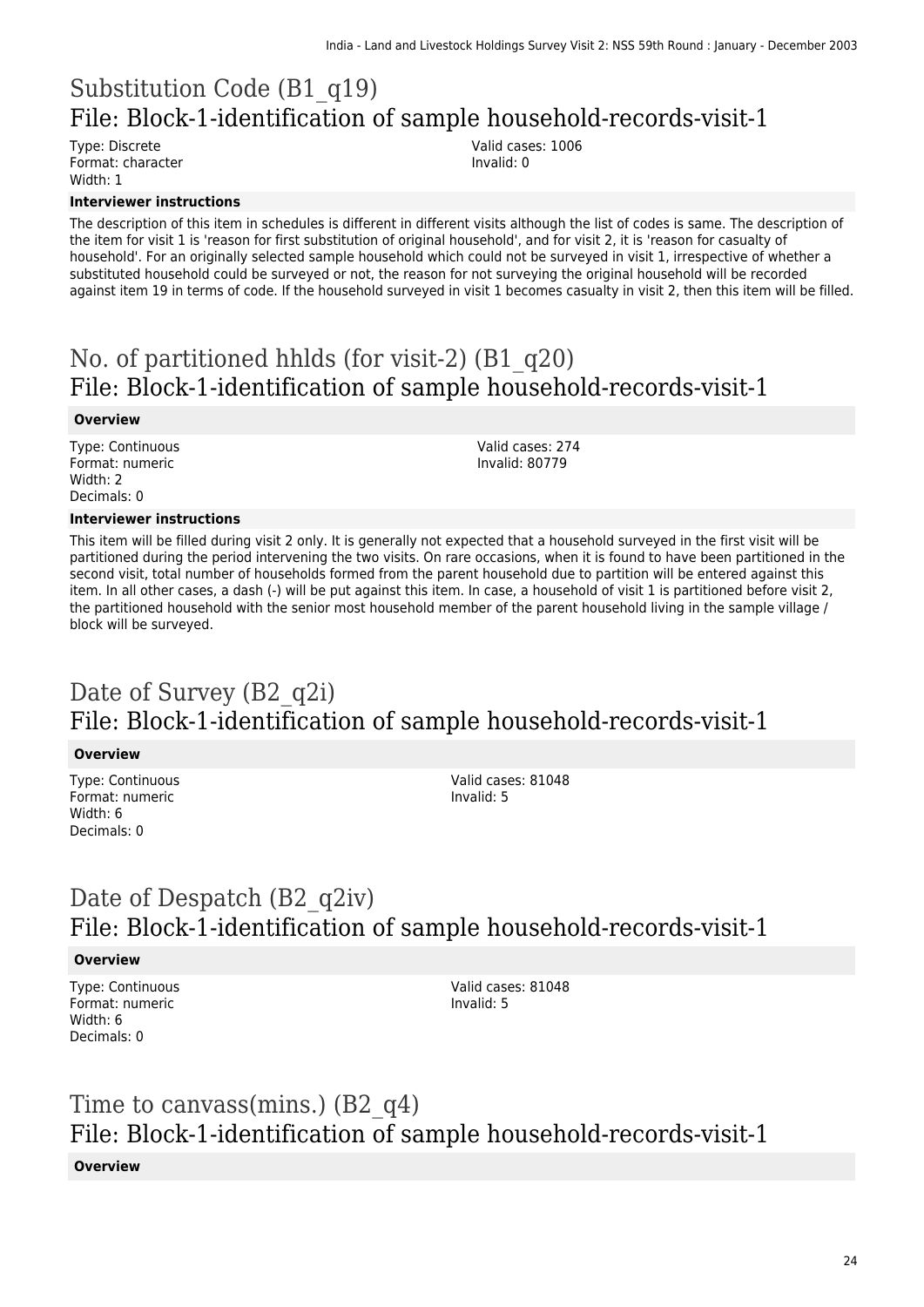## Time to canvass(mins.) (B2\_q4) File: Block-1-identification of sample household-records-visit-1

Type: Continuous Format: numeric Width: 3 Decimals: 0

Valid cases: 80868 Invalid: 185

## Weight sub-sample (wgt\_ss) File: Block-1-identification of sample household-records-visit-1

### **Overview**

Type: Continuous Format: numeric Width: 8 Decimals: 2 Range: 4.5-475427.76 Valid cases: 81053 Invalid: 0 Minimum: 0 Maximum: 760684.4 Mean: 5078.4 Standard deviation: 7566.3

## Weight combined (wgt\_combined) File: Block-1-identification of sample household-records-visit-1

### **Overview**

Type: Continuous Format: numeric Width: 8 Decimals: 2 Range: 2.25-237713.88 Valid cases: 81053 Invalid: 0 Minimum: 0 Maximum: 380342.2 Mean: 2556.2 Standard deviation: 3930.9

## NSS (NSS) File: Block-1-identification of sample household-records-visit-1

### **Overview**

Type: Continuous Format: numeric Width: 3 Decimals: 0 Range: 1-76

Valid cases: 81053 Invalid: 0 Minimum: 1 Maximum: 76 Mean: 10 Standard deviation: 11.1

## NSC (NSC) File: Block-1-identification of sample household-records-visit-1

### **Overview**

Type: Continuous Format: numeric Width: 3 Decimals: 0 Range: 1-152

Valid cases: 81053 Invalid: 0 Minimum: 1 Maximum: 150 Mean: 19.9 Standard deviation: 22.1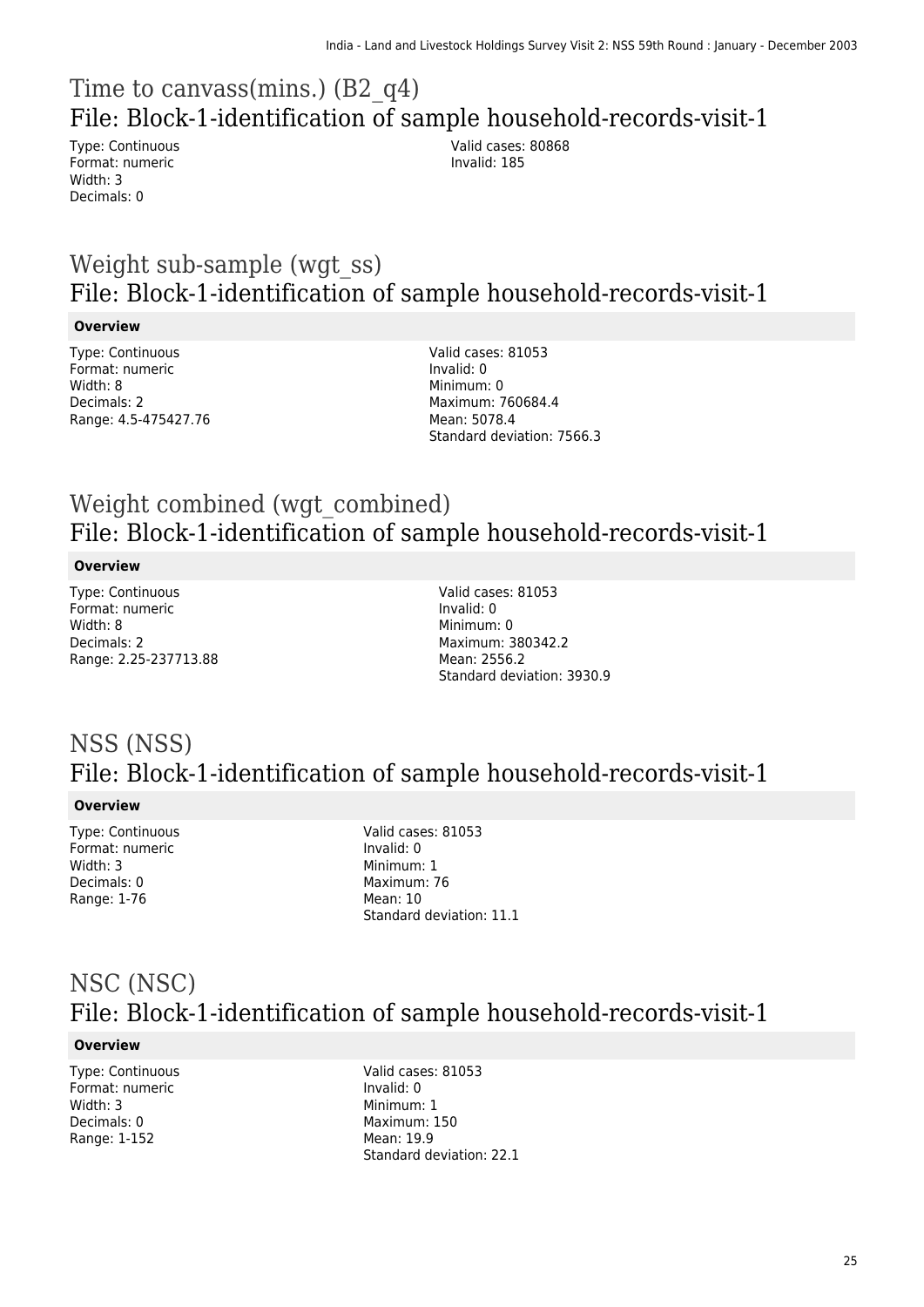## Multiplier posted (Wgt\_posted) File: Block-1-identification of sample household-records-visit-1

### **Overview**

Type: Continuous Format: numeric Width: 10 Decimals: 0 Range: 450-47542776 Valid cases: 81053 Invalid: 0 Minimum: 0 Maximum: 76068441 Mean: 507844 Standard deviation: 756631.5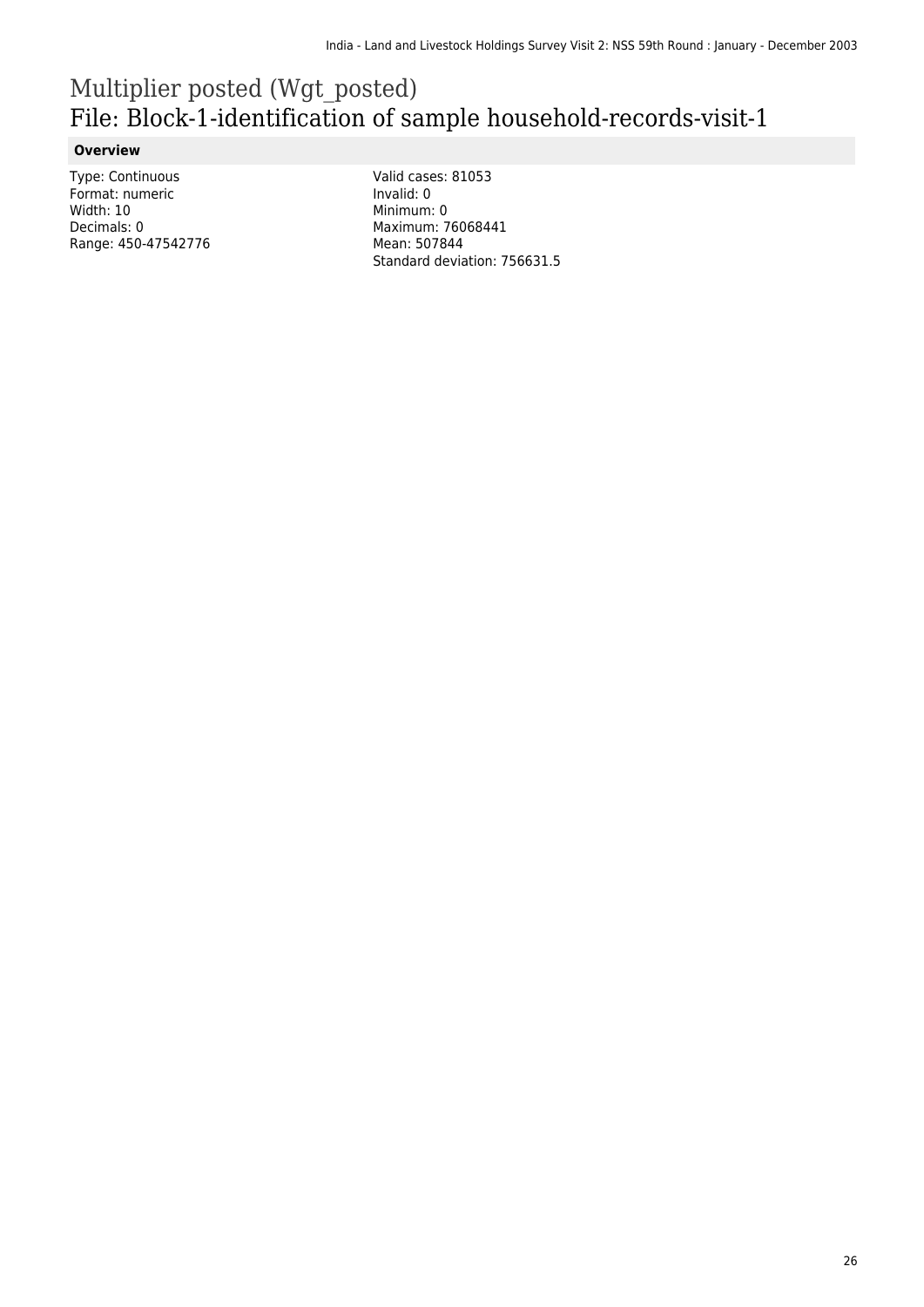## Key to locate plot number (Key\_plot) File: Block-5-particulars-land-household-records-visit-2

**Overview**

Type: Discrete Format: character Width: 12

Valid cases: 280737 Invalid: 0

## Key to locate Household (Key\_hhold) File: Block-5-particulars-land-household-records-visit-2

### **Overview**

Type: Discrete Format: character Width: 10

Valid cases: 280737 Invalid: 0

## Record identifier (Rec\_id) File: Block-5-particulars-land-household-records-visit-2

### **Overview**

Type: Discrete Format: character Width: 2

Valid cases: 280737 Invalid: 0

### Centre code,Round,Shift (CSR) File: Block-5-particulars-land-household-records-visit-2

### **Overview**

Type: Discrete Format: character Width: 3

Valid cases: 280737 Invalid: 0

## LOT/FSU Serial No. (FSU) File: Block-5-particulars-land-household-records-visit-2

### **Overview**

Type: Discrete Format: character Width: 5

Valid cases: 280737 Invalid: 0

## Round (Round) File: Block-5-particulars-land-household-records-visit-2

### **Overview**

Type: Discrete Format: character Width: 2

Valid cases: 280737 Invalid: 0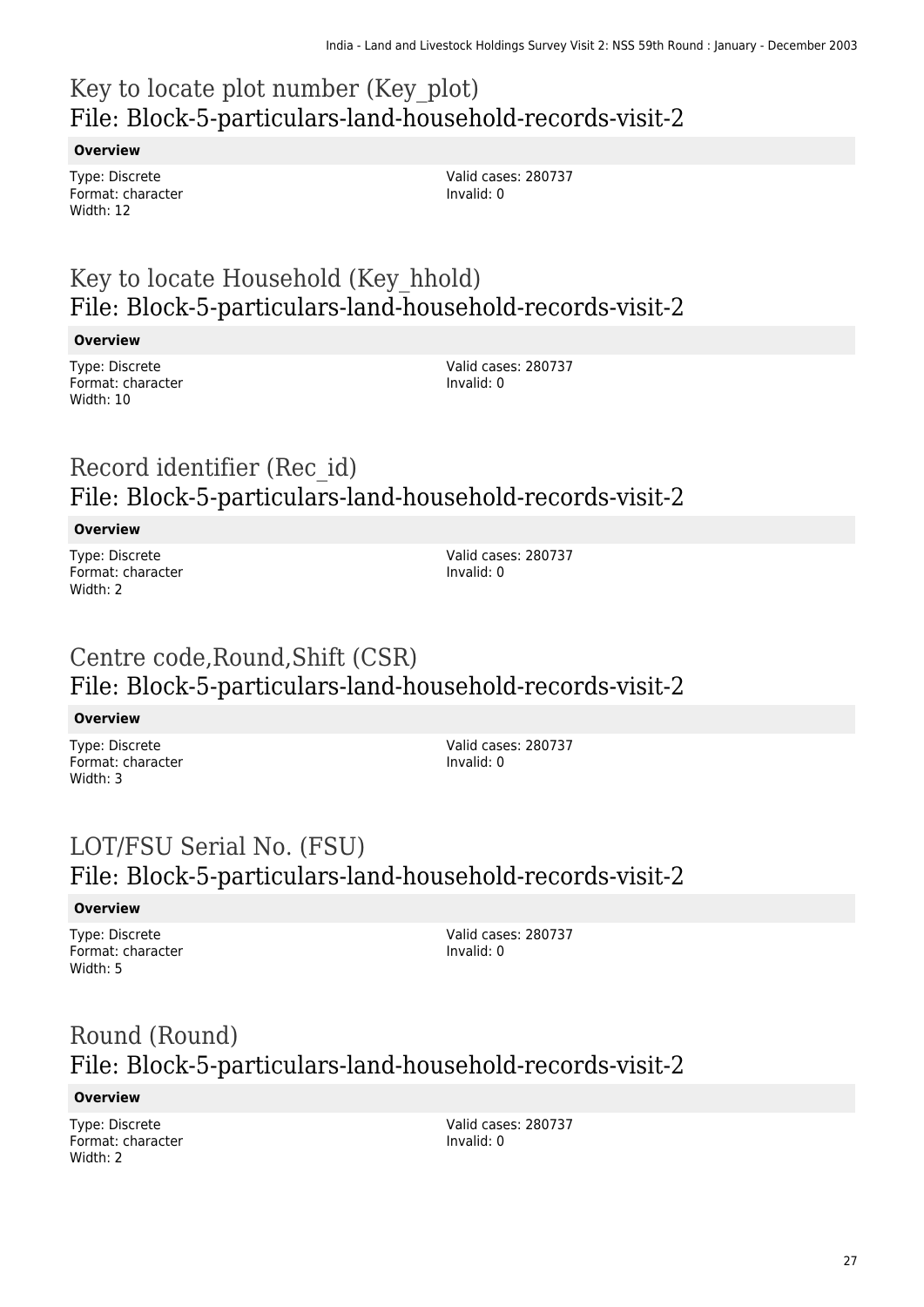## Schedule (Schedule) File: Block-5-particulars-land-household-records-visit-2

### **Overview**

Type: Discrete Format: character Width: 3

Valid cases: 280737 Invalid: 0

## Sample (Sample) File: Block-5-particulars-land-household-records-visit-2

### **Overview**

Type: Discrete Format: character Width: 1

Valid cases: 280737 Invalid: 0

## Sector (Sector) File: Block-5-particulars-land-household-records-visit-2

### **Overview**

Type: Discrete Format: character Width: 1

Valid cases: 280737 Invalid: 0

### State-Region (State\_Region) File: Block-5-particulars-land-household-records-visit-2

### **Overview**

Type: Discrete Format: character Width: 3

Valid cases: 280737 Invalid: 0

## State code (state) File: Block-5-particulars-land-household-records-visit-2

### **Overview**

Type: Discrete Format: character Width: 2

Valid cases: 280737 Invalid: 0

## District (District) File: Block-5-particulars-land-household-records-visit-2

### **Overview**

Type: Discrete Format: character Width: 2

Valid cases: 280737 Invalid: 0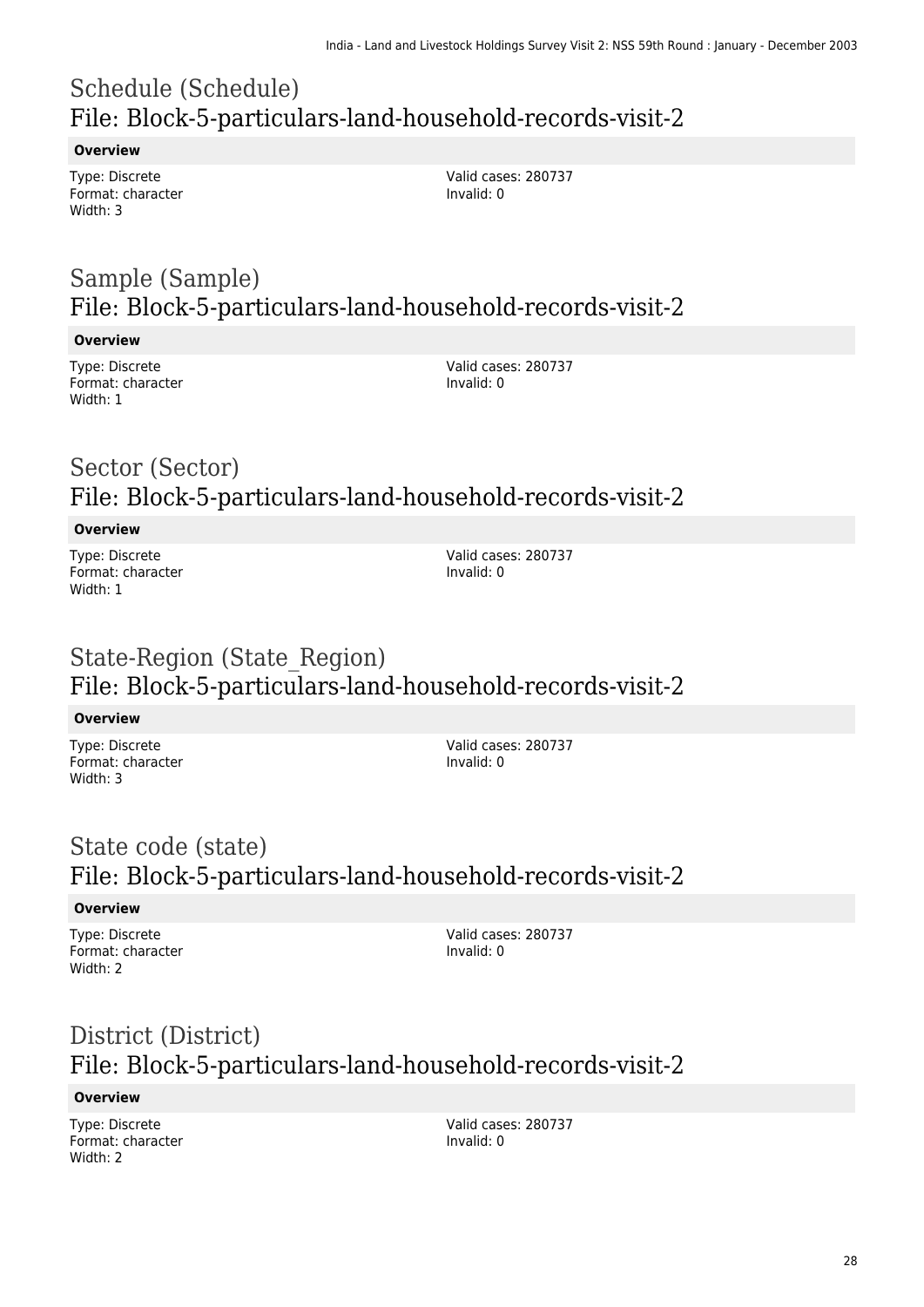## Stratum (Stratum) File: Block-5-particulars-land-household-records-visit-2

### **Overview**

Type: Discrete Format: character Width: 2

Valid cases: 280737 Invalid: 0

## Sub-Round (Sub\_Round) File: Block-5-particulars-land-household-records-visit-2

### **Overview**

Type: Discrete Format: character Width: 1

Valid cases: 280737 Invalid: 0

## Sub-Sample (Sub\_Sample) File: Block-5-particulars-land-household-records-visit-2

### **Overview**

Type: Discrete Format: character Width: 1

Valid cases: 280737 Invalid: 0

## FOD Sub-Region (FOD\_Sub\_Region) File: Block-5-particulars-land-household-records-visit-2

### **Overview**

Type: Discrete Format: character Width: 4

Valid cases: 280737 Invalid: 0

## Hamlet Group/Sub-Block no. (Sub\_Block\_no) File: Block-5-particulars-land-household-records-visit-2

### **Overview**

Type: Discrete Format: character Width: 1

Valid cases: 280737 Invalid: 0

## Second Stage Stratum (Second\_Stage\_Stratum) File: Block-5-particulars-land-household-records-visit-2

### **Overview**

Type: Discrete Format: character Width: 1

Valid cases: 280737 Invalid: 0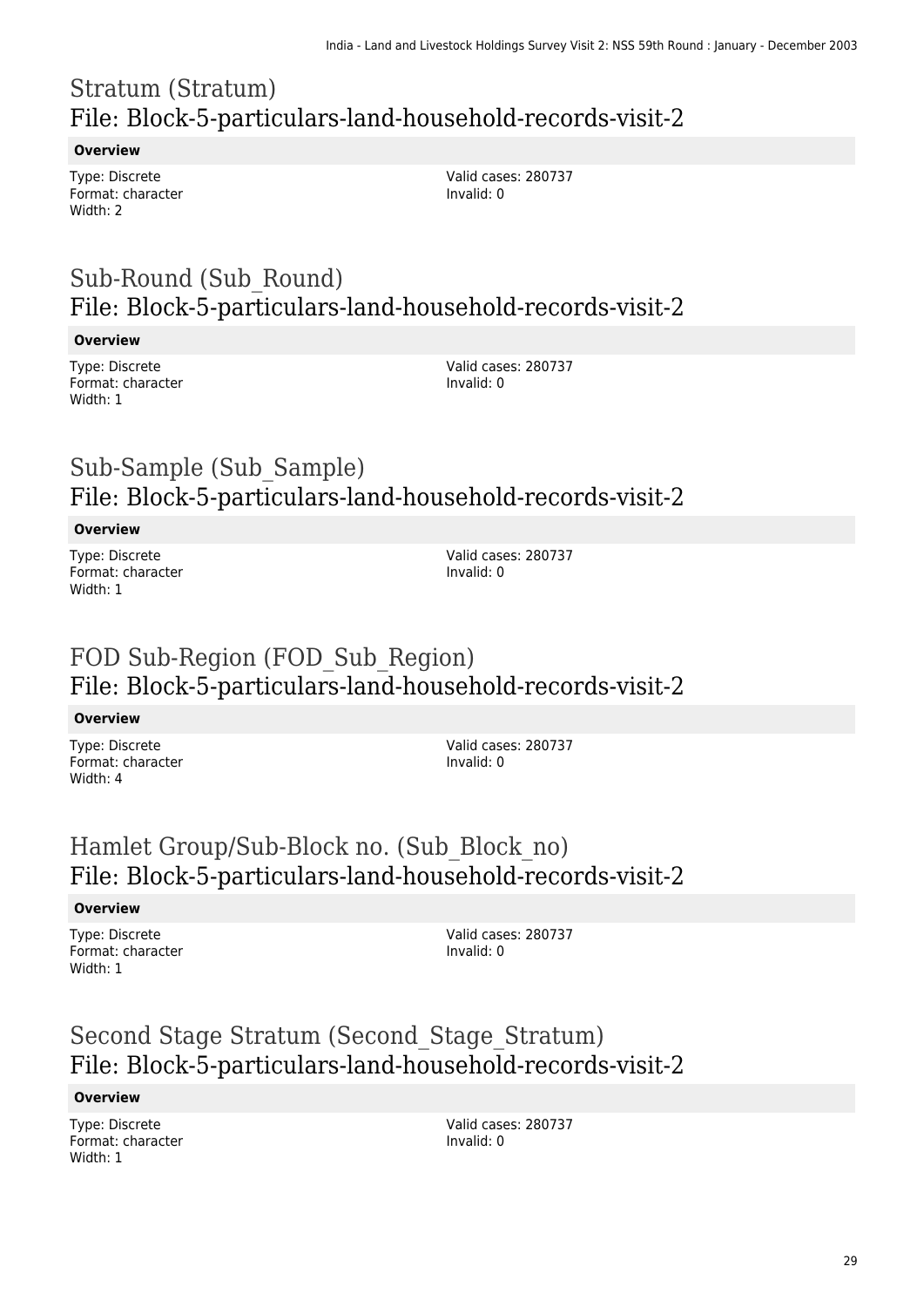## Visit number (Visit\_number) File: Block-5-particulars-land-household-records-visit-2

#### **Overview**

Type: Discrete Format: character Width: 1

Valid cases: 280737 Invalid: 0

## Sample HHS No. (Hhold\_Sl\_No) File: Block-5-particulars-land-household-records-visit-2

#### **Overview**

Type: Discrete Format: character Width: 2

Valid cases: 280737 Invalid: 0

## Plot srl no. (B5\_c1) File: Block-5-particulars-land-household-records-visit-2

### **Overview**

Type: Discrete Format: character Width: 2

Valid cases: 280730 Invalid: 0

#### **Interviewer instructions**

A running serial number will be given to each of the plots in the specified order mentioned above. For all the plots which are found in second visit but not included in first visit, serial numbers will be listed after the plots reported in visit 1 and given after the last serial number of the plots of first visit irrespective of their 'kind of possession'. However, all such additional plots will be arranged among themselves in the prescribed order. In no case, a serial number assigned to a plot in first visit will be altered in second visit. Three serial numbers 97, 98 and 99 have already been printed in last three rows of the block. Serial numbers 97 and 98 are meant for homestead land. The part of homestead land which has been operated in the agricultural year 2002-03 will be reported against '97' and the remaining land, against '98'. The row with serial number '99' will give the column totals for the relevant columns. If in visit 2, it is found that a plot was missed in visit 1 for one reason or the other, necessary corrections may be intimated to DP Centre for modifying visit 1 schedule. However, in such cases, 'sl. no.' to be assigned to such plot will be the next to the highest serial number given during visit 1.

## Kind of possession (B5\_c3) File: Block-5-particulars-land-household-records-visit-2

#### **Overview**

Type: Discrete Format: character Width: 1

Valid cases: 200441 Invalid: 0

## **Interviewer instructions**

This item will be filled in terms of code.

## Area of land  $(0.000)$  (B5 $\;$ c4) File: Block-5-particulars-land-household-records-visit-2

#### **Overview**

Type: Continuous Format: numeric Width: 8 Decimals: 3

Valid cases: 280542 Invalid: 195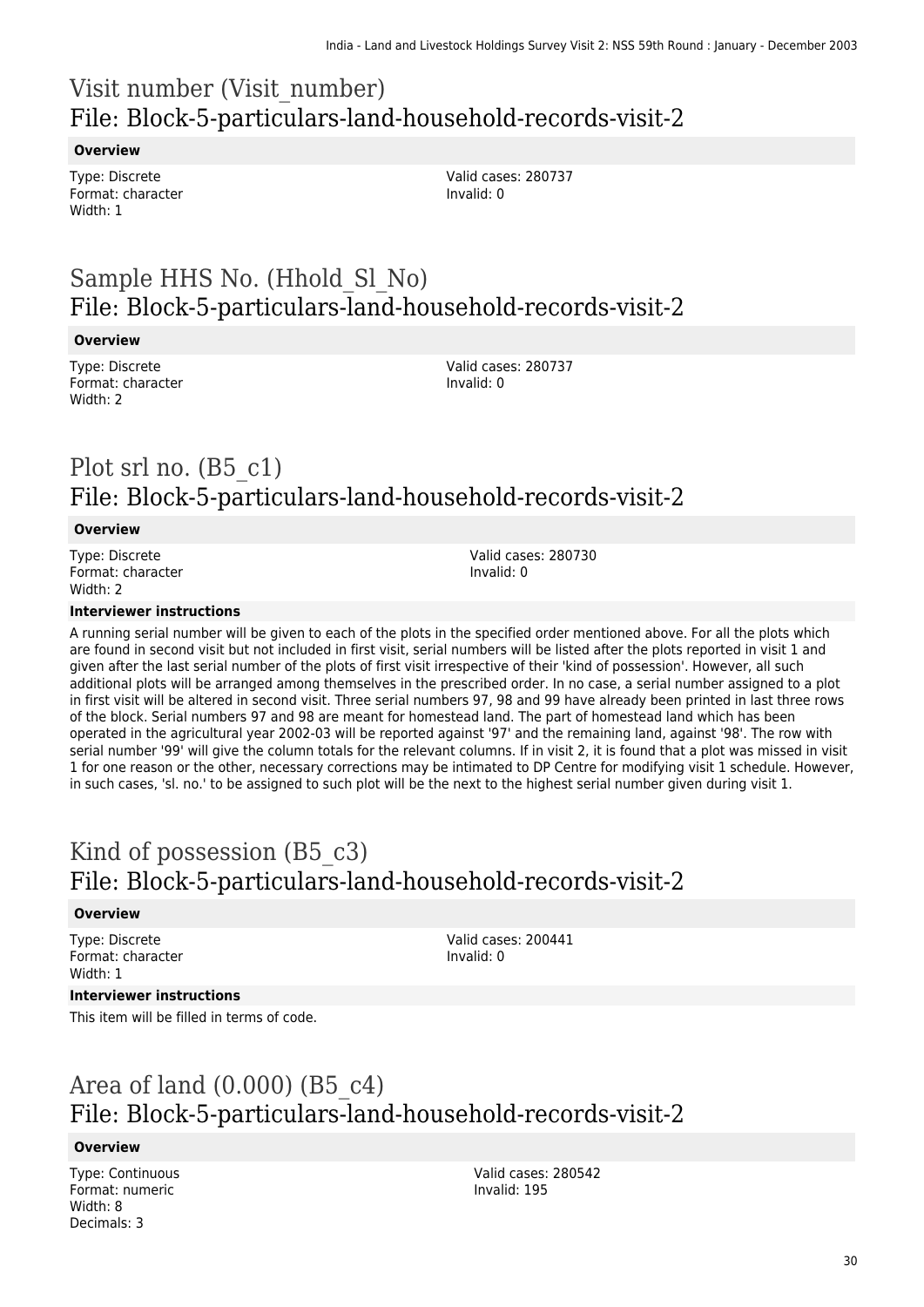### Area of land (0.000) (B5\_c4) File: Block-5-particulars-land-household-records-visit-2 **Interviewer instructions**

The total geographical area of the plot will be recorded in this column in hectare in three places of decimals. This column is split vertically into two parts to record the integral part of area in the left-hand part and the decimal part (which is to be recorded in three places) in the right-hand part

## Included in operational holdings? (B5\_c5) File: Block-5-particulars-land-household-records-visit-2

### **Overview**

Type: Discrete Format: character Width: 1

#### Valid cases: 200975 Invalid: 0

#### **Interviewer instructions**

Whether the plot is included in one of the operational holdings of the household during the Kharif season for visit 1 or agricultural year 2002-03 for visit 2 may be assessed and reported in codes - yes: Kharif only -1, Rabi only-2, both Kharif and Rabi-3, no -4. If the plot of land is possessed for more than three months during the agricultural year 2002-03 and the household has operated some land, then code will be 1, 2 or 3. Otherwise code 4 will be recorded against this item.

## Soil type (B5\_c6) File: Block-5-particulars-land-household-records-visit-2

### **Overview**

Type: Discrete Format: character Width: 1

Valid cases: 1 Invalid: 0

### **Interviewer instructions**

Soil type indicates texture of the soil. Three important factors which determine the soil texture are sand, silt and clay. Depending on their quantum in the soil, the soil can be divided into five groups, viz., sand, loam, silt, clay and clay-loam. This column will be filled in terms of code.

## Type of possession (B5\_c7) File: Block-5-particulars-land-household-records-visit-2

#### **Overview**

Type: Discrete Format: character Width: 1

Valid cases: 22312 Invalid: 0

#### **Interviewer instructions**

For plots with code 2, 4 or 5 in column (3), it will be ascertained whether the portion of land held by the household is taken on lease or otherwise possessed. A lease contract may be written or oral. Hence, whether or not the lease is recorded will also be ascertained and appropriate entries will be made in this column in terms of codes

## Duration of possession (B5\_c8) File: Block-5-particulars-land-household-records-visit-2

#### **Overview**

Type: Discrete Format: character Width: 1

Valid cases: 22414 Invalid: 0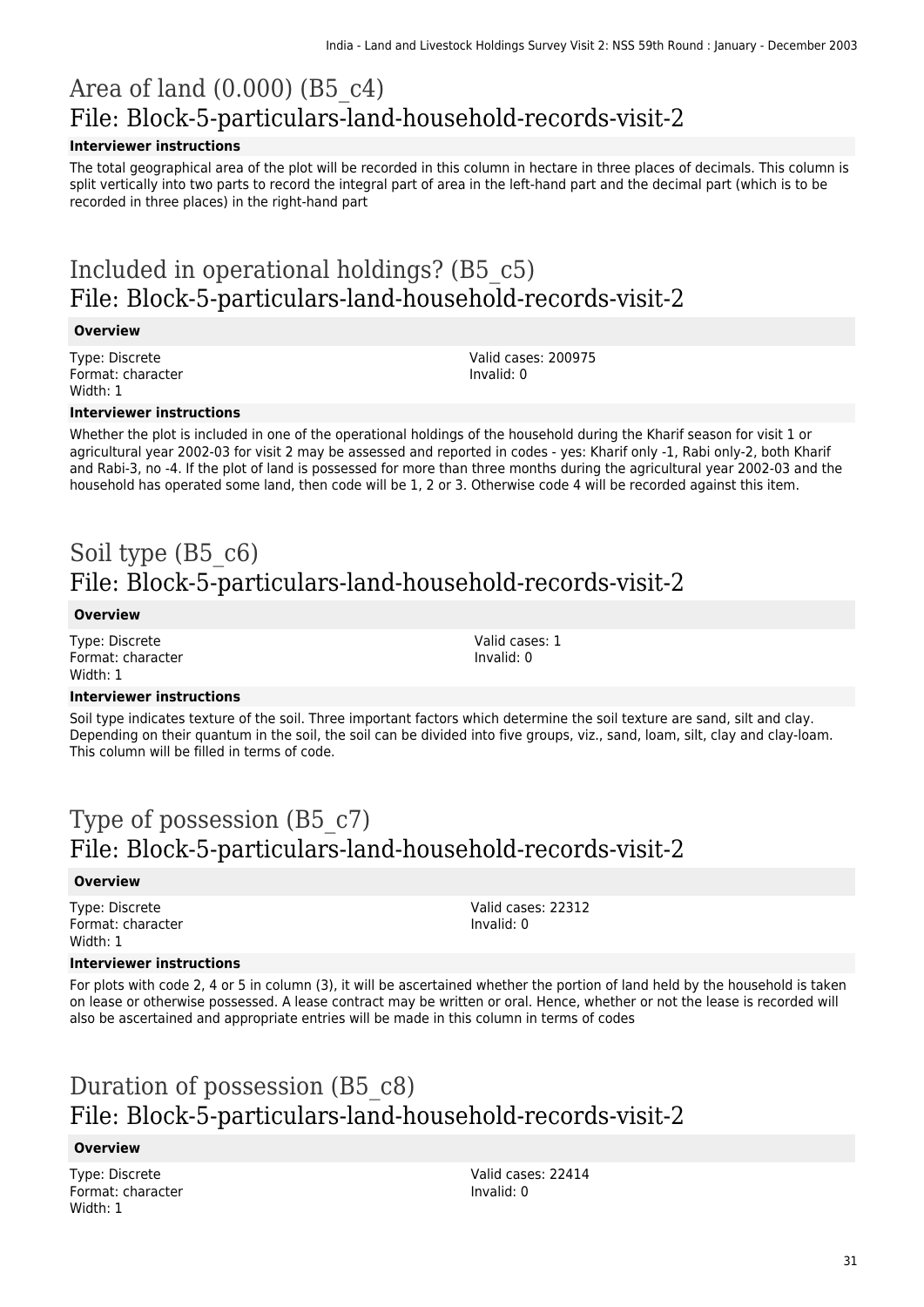### Duration of possession (B5\_c8) File: Block-5-particulars-land-household-records-visit-2 **Interviewer instructions**

The period for which the leased-in or otherwise possessed land is actually possessed by the household without break will be considered as the 'duration of possession'. It will be recorded in terms of codes

## No.of lessor/lessee households (B5\_c9) File: Block-5-particulars-land-household-records-visit-2

#### **Overview**

Type: Continuous Format: numeric Width: 3 Decimals: 0

Valid cases: 22218 Invalid: 258519

### **Interviewer instructions**

Columns (9) - (11): particulars of leased-in or out: These columns will be filled only for the plots either leased-in or leased-out i.e. where kind of possession code is either 2 or 3.

The number of households to which a plot is leased out or leased in by the household, as the case may be, will be recorded in this column. In most cases, a plot is leased out (or leased in) to (by) a single household. Entry in all such cases against this item will be 1. On the rare occasions when it is leased out to (or leased in by) two or more households, the number of lessee (or lessor) households, which will be more than one, will be entered.

## Recoded type of lessor (B5\_c10) File: Block-5-particulars-land-household-records-visit-2

**Overview**

Type: Discrete Format: character Width: 2

Valid cases: 280737 Invalid: 0

## Terms of lease (B5\_c11) File: Block-5-particulars-land-household-records-visit-2

**Overview**

Type: Discrete Format: character Width: 1

Valid cases: 22226 Invalid: 0

### **Interviewer instructions**

Columns (9) - (11): particulars of leased-in or out: These columns will be filled only for the plots either leased-in or leased-out i.e. where kind of possession code is either 2 or 3.

The terms of lease on which the area is leased out to the lessee household or leased in by the lessor household will be recorded in this column in terms of code.

## Water-logged? (B5\_c12) File: Block-5-particulars-land-household-records-visit-2

#### **Overview**

Type: Discrete Format: character Width: 1 **Interviewer instructions** Valid cases: 194783 Invalid: 0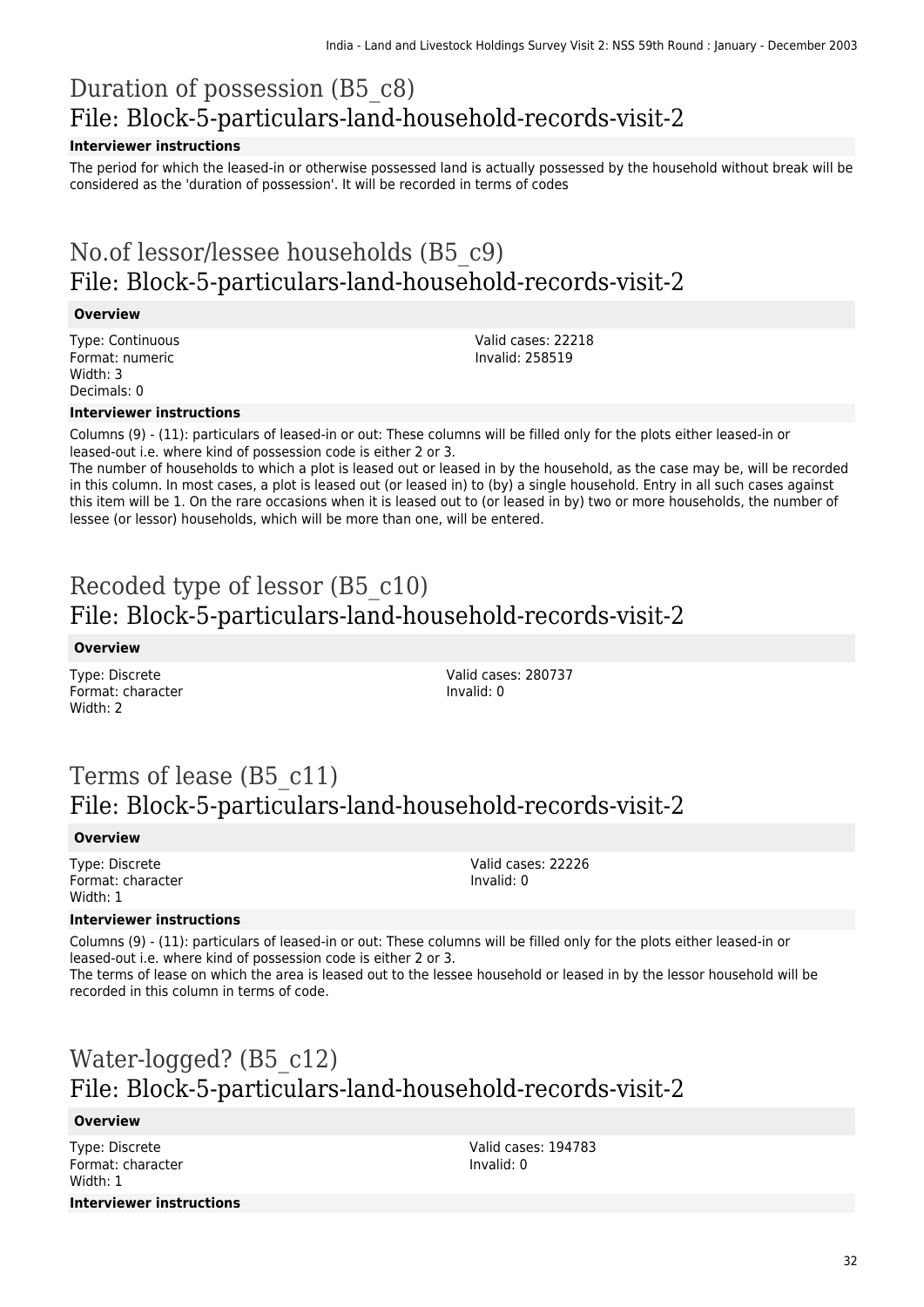## Water-logged? (B5\_c12) File: Block-5-particulars-land-household-records-visit-2

Information on availability of drainage facility will be ascertained for the plots of the operational holding which are generally affected by water-logging and recorded in codes - yes -1, no -2. The information has to be collected for Kharif season during visit 1 and for Rabi season during visit 2. If a plot, or a part of it, is affected by water-logging over a certain period of the reference agricultural season, code 1 will be recorded. If a part of a plot remained water-logged, the plot will be considered as water-logged if the area of the plot under water-log is more than the remaining area of the plot.

## Land use  $(B5\text{ c}13)$ File: Block-5-particulars-land-household-records-visit-2

### **Overview**

Type: Discrete Format: character Width: 2

Valid cases: 195622 Invalid: 0

### **Interviewer instructions**

Each plot will be classified by its use in terms of code. The reference period for determining the appropriate land use code will be Kharif season of the agricultural year 2002- 03 for visit 1 a

## Whether irrigated (B5 c14) File: Block-5-particulars-land-household-records-visit-2

#### **Overview**

Type: Discrete Format: character Width: 1

Valid cases: 63424 Invalid: 0

### **Interviewer instructions**

This column will be filled only if the 'land use' code is '01' to '12' i.e., the land is used for cultivation of orchard, plantation and seasonal crops like cereals, pulses, oilseeds, mixed crop, sugarcane, other crop, vegetables, fibre crop and fodder. Irrigation refers to purposely providing land with water, other than rain, for improving pastures or crop production. Uncontrolled land flooding by overflowing of rivers or streams is not considered irrigation. However, when rainwater or uncontrolled overflow from rivers and streams is collected and later used on the land for crop or pasture production, it is considered irrigation. If the plot is irrigated during the reference agricultural season (Kharif or Rabi), code 1 will be recorded, otherwise, code 2. Like water-logging, the plot will be considered as irrigated if the major part of the plot is irrigated.

## Source of irrigation (B5\_c15) File: Block-5-particulars-land-household-records-visit-2

#### **Overview**

Type: Discrete Format: character Width: 1

Valid cases: 39898 Invalid: 0

### **Interviewer instructions**

If a plot is irrigated then the corresponding source of irrigation will be recorded in this column in terms of code. It may be noted that if operated area of a plot is irrigated by two or more different sources of irrigation during the reference agricultural season, the code for the source attributable to the largest share of the gross area will be considered for making entry. If a whole plot is irrigated twice from the source 'tank' and once from 'well', then code 2 (tank) will be assigned.

## Agriculture Production (B5\_c16) File: Block-5-particulars-land-household-records-visit-2

**Overview**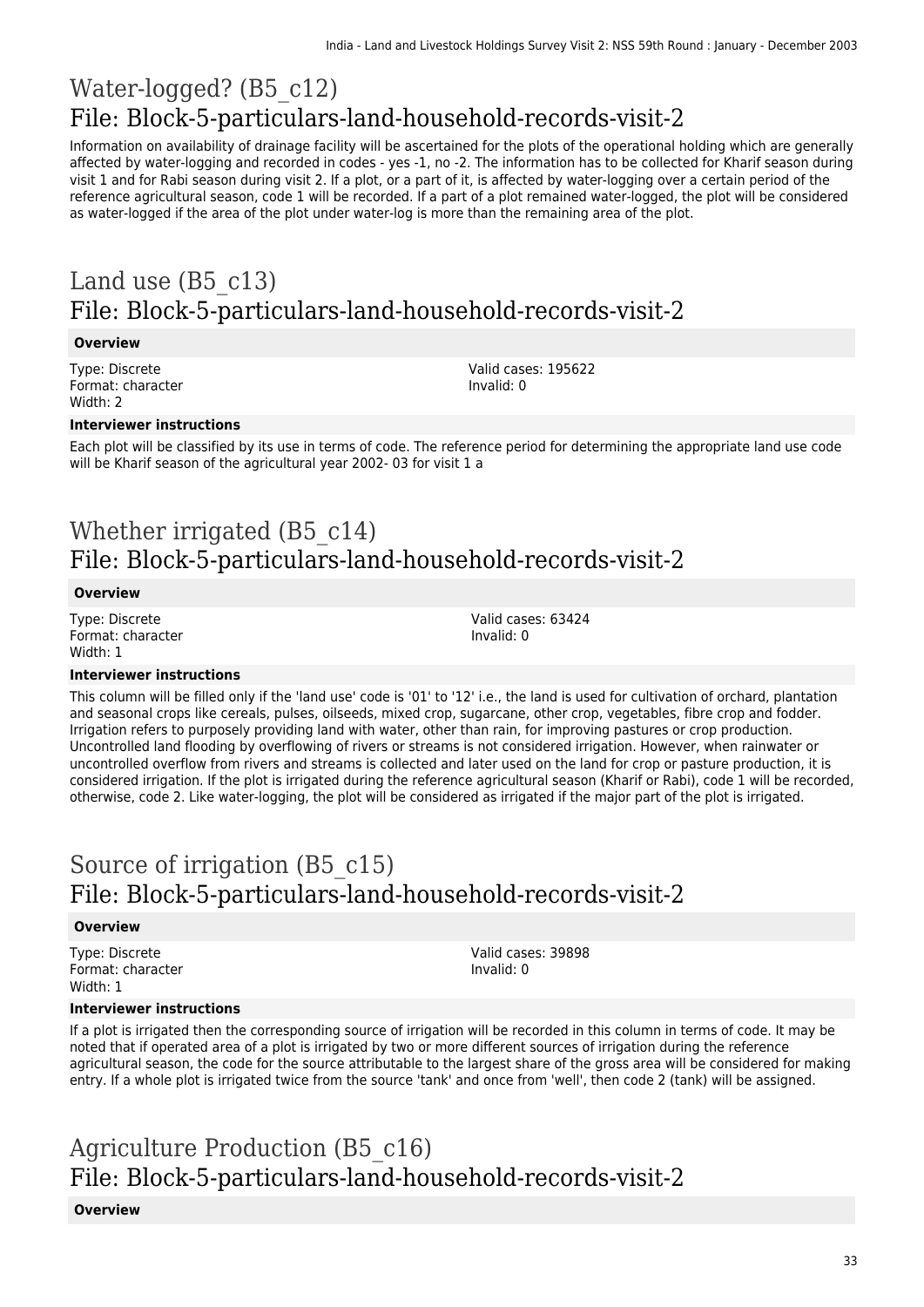## Agriculture Production (B5\_c16) File: Block-5-particulars-land-household-records-visit-2

Type: Discrete Format: character Width: 1

### **Interviewer instructions**

For each plot listed in this block, it will be ascertained whether any agricultural production, as defined in Chapter One, is carried out during the reference agricultural season in the plot included in the operational holding. If the answer is in affirmative, code will be 1, otherwise code will be 2.

## Possessed for the major part? (B5\_c17) File: Block-5-particulars-land-household-records-visit-2

#### **Overview**

Type: Discrete Format: character Width: 1

Valid cases: 196649 Invalid: 0

Valid cases: 196288

Invalid: 0

### **Literal question**

whether possessed for major part the period July - December 2002/ January-June 2003:

#### **Interviewer instructions**

For each plot with 'kind of possession' code 1, 2, 4 or 5, it will be ascertained whether any agricultural production is carried out for the major part of the reference period. The reference period for the item is July to December 2002 for visit 1 and January to June 2003 for visit 2. It means that the plot should be in possession for at least 3 months of the reference period (which is six months for both the visits). If the answer is affirmative, code 1 will be recorded, otherwise code 2.

### Multiplier combined (wgt\_combined) File: Block-5-particulars-land-household-records-visit-2

#### **Overview**

Type: Continuous Format: numeric Width: 8 Decimals: 2 Range: 2.25-285256.655 Valid cases: 280737 Invalid: 0 Minimum: 0 Maximum: 380342.2 Mean: 2469.7 Standard deviation: 3450.4

### Multiplier sub-sample (wgt\_ss) File: Block-5-particulars-land-household-records-visit-2

### **Overview**

Type: Continuous Format: numeric Width: 8 Decimals: 2 Range: 4.5-570513.31

Valid cases: 280737 Invalid: 0 Minimum: 0 Maximum: 760684.4 Mean: 4911.1 Standard deviation: 6679.8

## NSS (NSS) File: Block-5-particulars-land-household-records-visit-2

#### **Overview**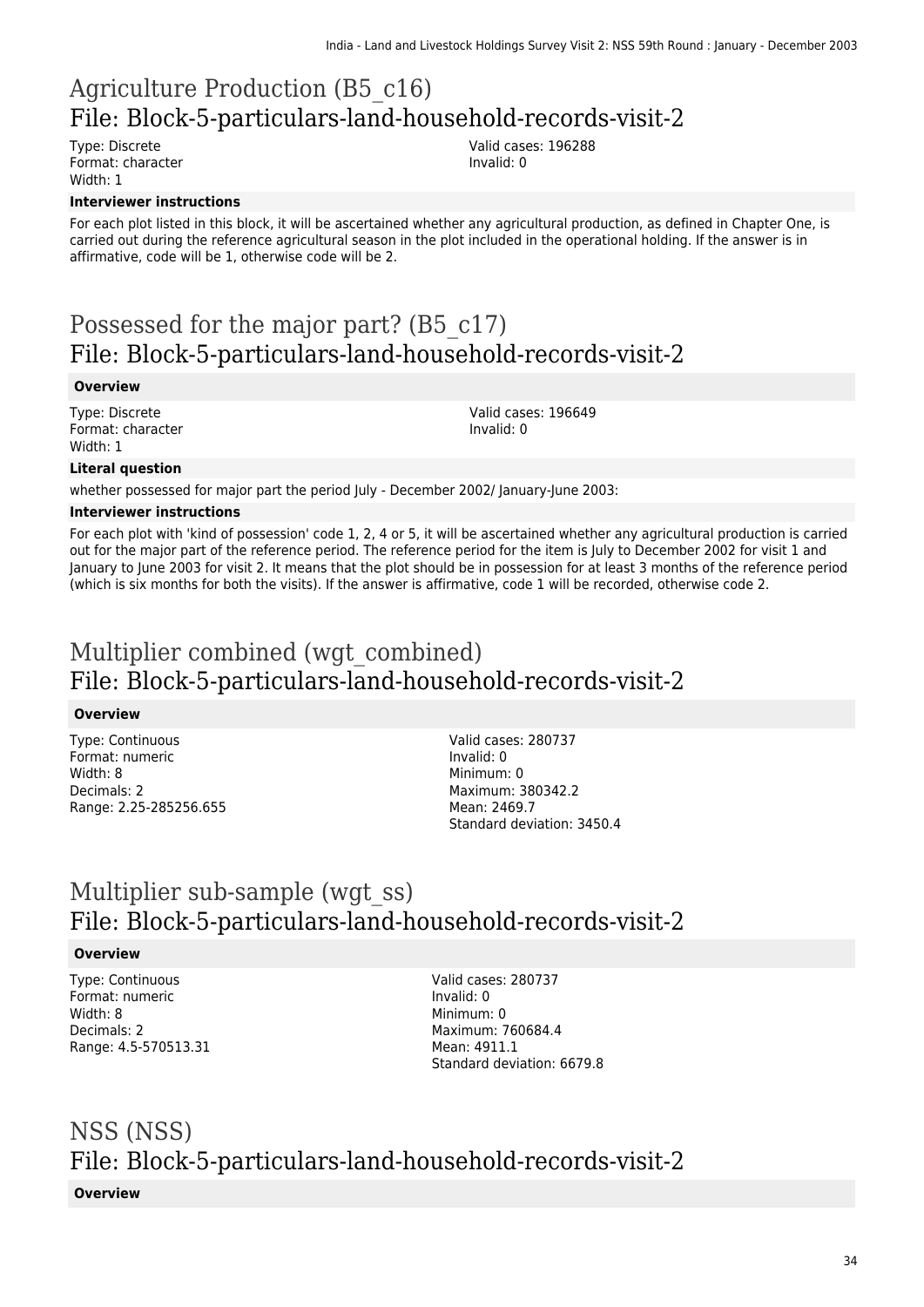## NSS (NSS) File: Block-5-particulars-land-household-records-visit-2

Type: Continuous Format: numeric Width: 3 Decimals: 0 Range: 1-76

Valid cases: 280737 Invalid: 0 Minimum: 1 Maximum: 76 Mean: 8.5 Standard deviation: 8.9

## NSC (NSC) File: Block-5-particulars-land-household-records-visit-2

### **Overview**

Type: Continuous Format: numeric Width: 3 Decimals: 0 Range: 1-152

Valid cases: 280737 Invalid: 0 Minimum: 1 Maximum: 150 Mean: 16.9 Standard deviation: 17.7

## Multiplier posted (Wgt\_posted) File: Block-5-particulars-land-household-records-visit-2

### **Overview**

Type: Continuous Format: numeric Width: 10 Decimals: 0 Range: 450-57051331 Valid cases: 280737 Invalid: 0 Minimum: 0 Maximum: 76068441 Mean: 491113.6 Standard deviation: 667976.1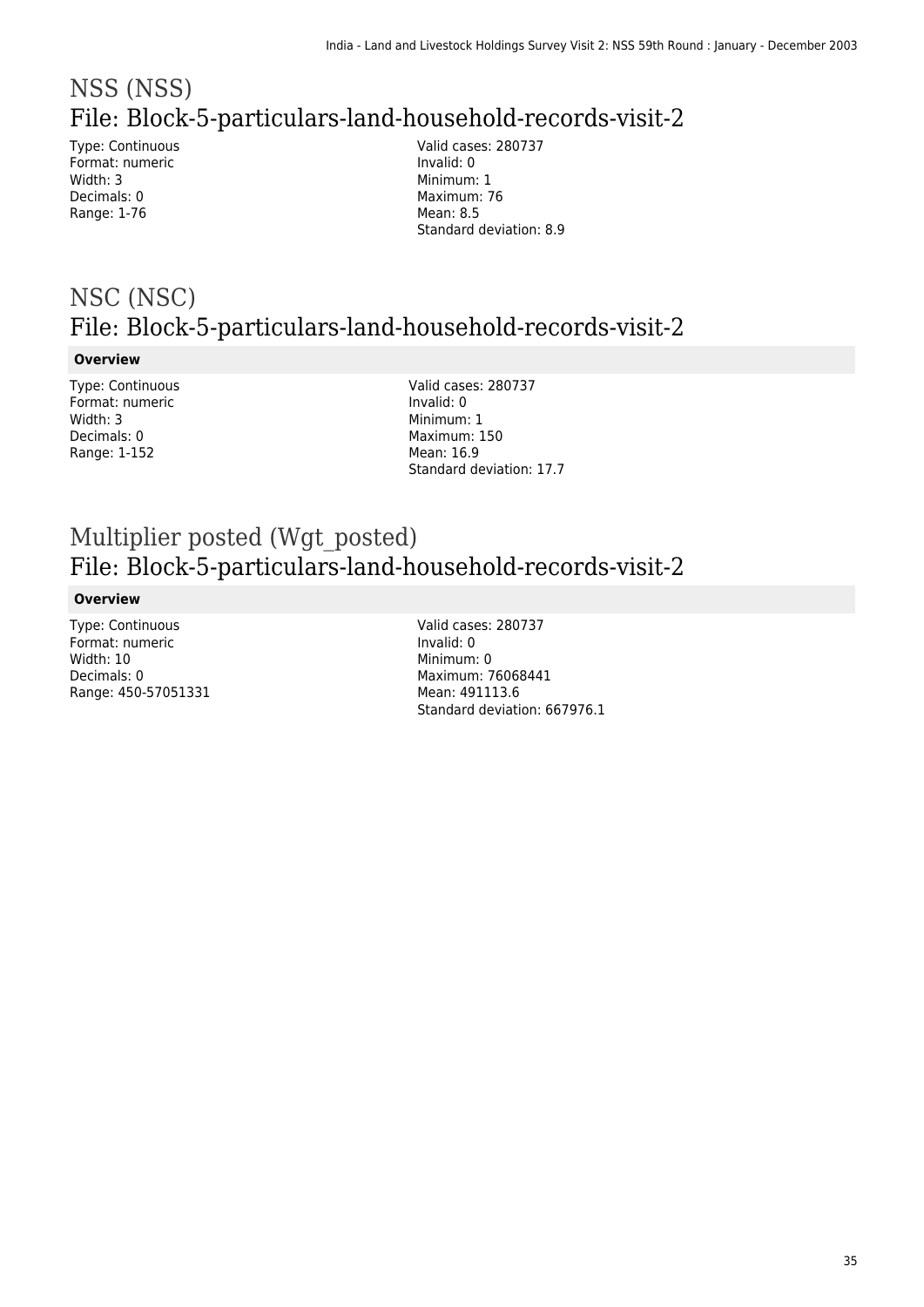### Key to locate Operational holding no (key\_oper\_hold) File: Block-6-general-information-operational-holdings-Rabi-records-visit-2

### **Overview**

Type: Discrete Format: character Width: 12

Valid cases: 40510 Invalid: 0

### Key to locate Household (key\_hhold) File: Block-6-general-information-operational-holdings-Rabi-records-visit-2

### **Overview**

Type: Discrete Format: character Width: 10

Valid cases: 40510 Invalid: 0

### Record identifier (Rec\_id) File: Block-6-general-information-operational-holdings-Rabi-records-visit-2

### **Overview**

Type: Discrete Format: character Width: 2

Valid cases: 40510 Invalid: 0

## Centre code,Round,Shift (CSR) File:

Block-6-general-information-operational-holdings-Rabi-records-visit-2

### **Overview**

Type: Discrete Format: character Width: 3

Valid cases: 40510 Invalid: 0

### LOT/FSU Serial No. (FSU) File: Block-6-general-information-operational-holdings-Rabi-records-visit-2

### **Overview**

Type: Discrete Format: character Width: 5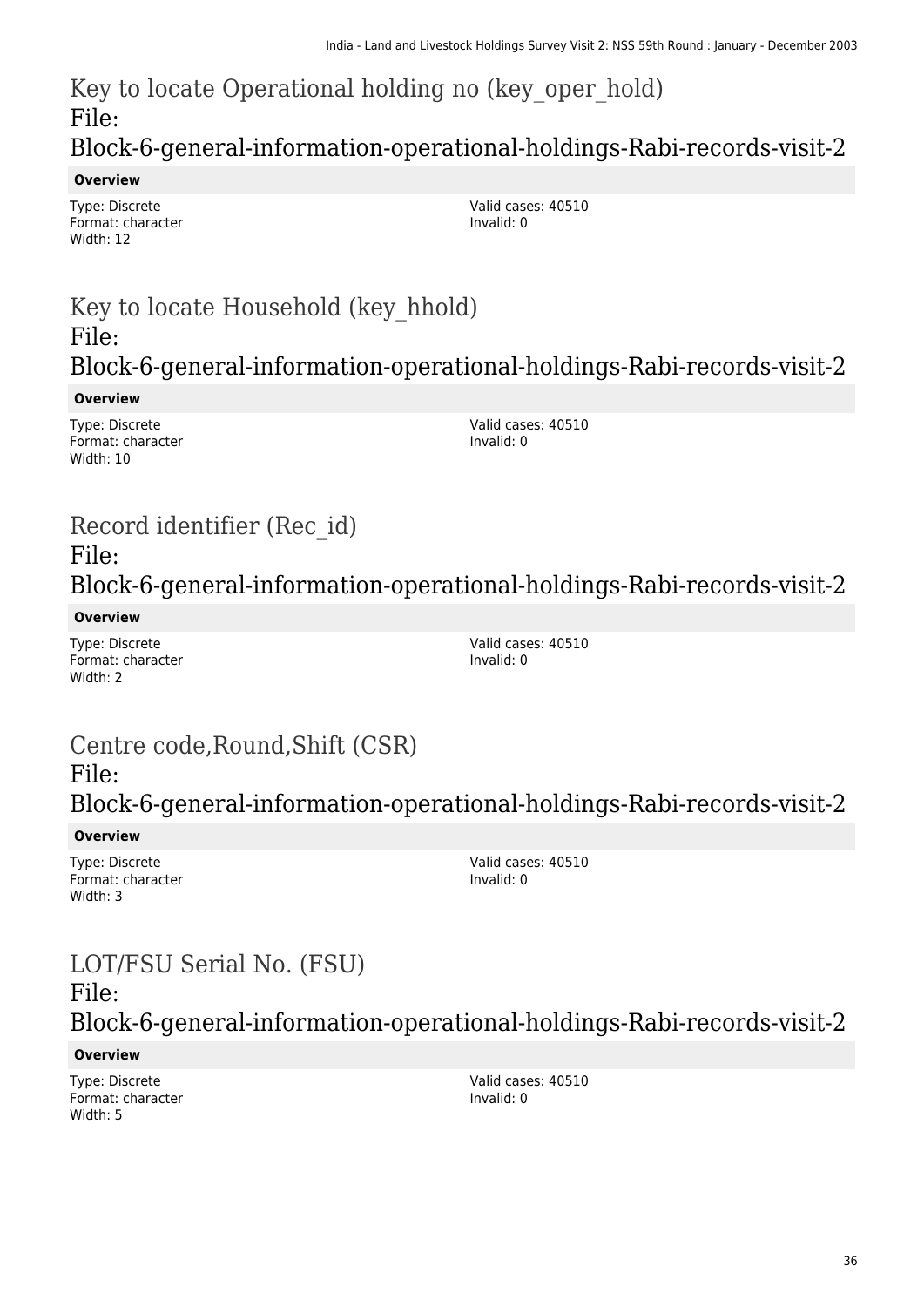### Round (Round) File: Block-6-general-information-operational-holdings-Rabi-records-visit-2

### **Overview**

Type: Discrete Format: character Width: 2

Valid cases: 40510 Invalid: 0

### Schedule (Schedule) File: Block-6-general-information-operational-holdings-Rabi-records-visit-2

### **Overview**

Type: Discrete Format: character Width: 3

Valid cases: 40510 Invalid: 0

## Sample (Sample) File: Block-6-general-information-operational-holdings-Rabi-records-visit-2

### **Overview**

Type: Discrete Format: character Width: 1

Valid cases: 40510 Invalid: 0

## Sector (Sector) File: Block-6-general-information-operational-holdings-Rabi-records-visit-2

### **Overview**

Type: Discrete Format: character Width: 1

Valid cases: 40510 Invalid: 0

### State-Region (State\_Region) File: Block-6-general-information-operational-holdings-Rabi-records-visit-2

### **Overview**

Type: Discrete Format: character Width: 3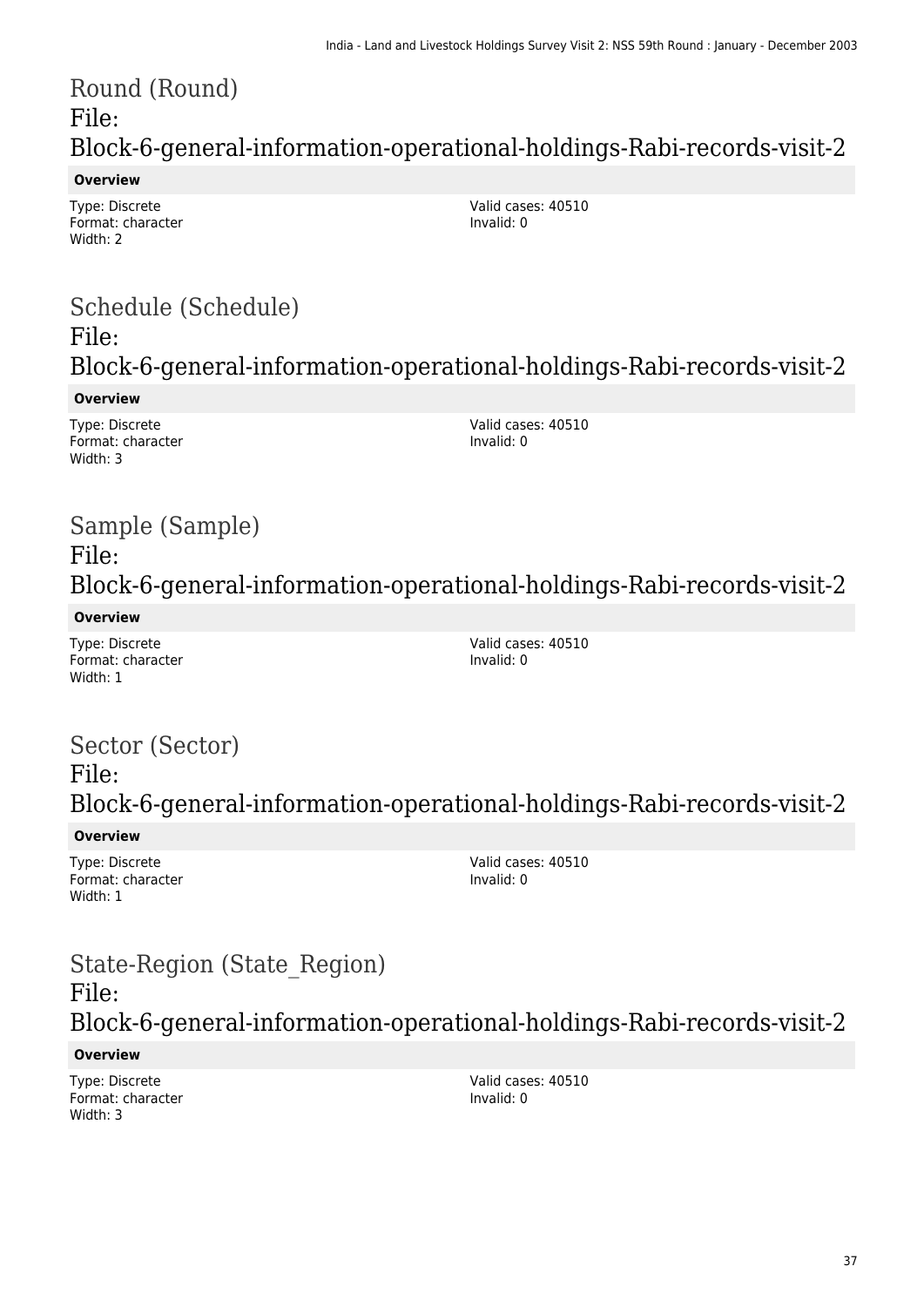### State code (state) File: Block-6-general-information-operational-holdings-Rabi-records-visit-2

### **Overview**

Type: Discrete Format: character Width: 2

Valid cases: 40510 Invalid: 0

## District (District) File: Block-6-general-information-operational-holdings-Rabi-records-visit-2

### **Overview**

Type: Discrete Format: character Width: 2

Valid cases: 40510 Invalid: 0

### Stratum (Stratum) File: Block-6-general-information-operational-holdings-Rabi-records-visit-2

### **Overview**

Type: Discrete Format: character Width: 2

Valid cases: 40510 Invalid: 0

### Sub-Round (Sub\_Round) File: Block-6-general-information-operational-holdings-Rabi-records-visit-2

### **Overview**

Type: Discrete Format: character Width: 1

Valid cases: 40510 Invalid: 0

### Sub-Sample (Sub\_Sample) File: Block-6-general-information-operational-holdings-Rabi-records-visit-2

### **Overview**

Type: Discrete Format: character Width: 1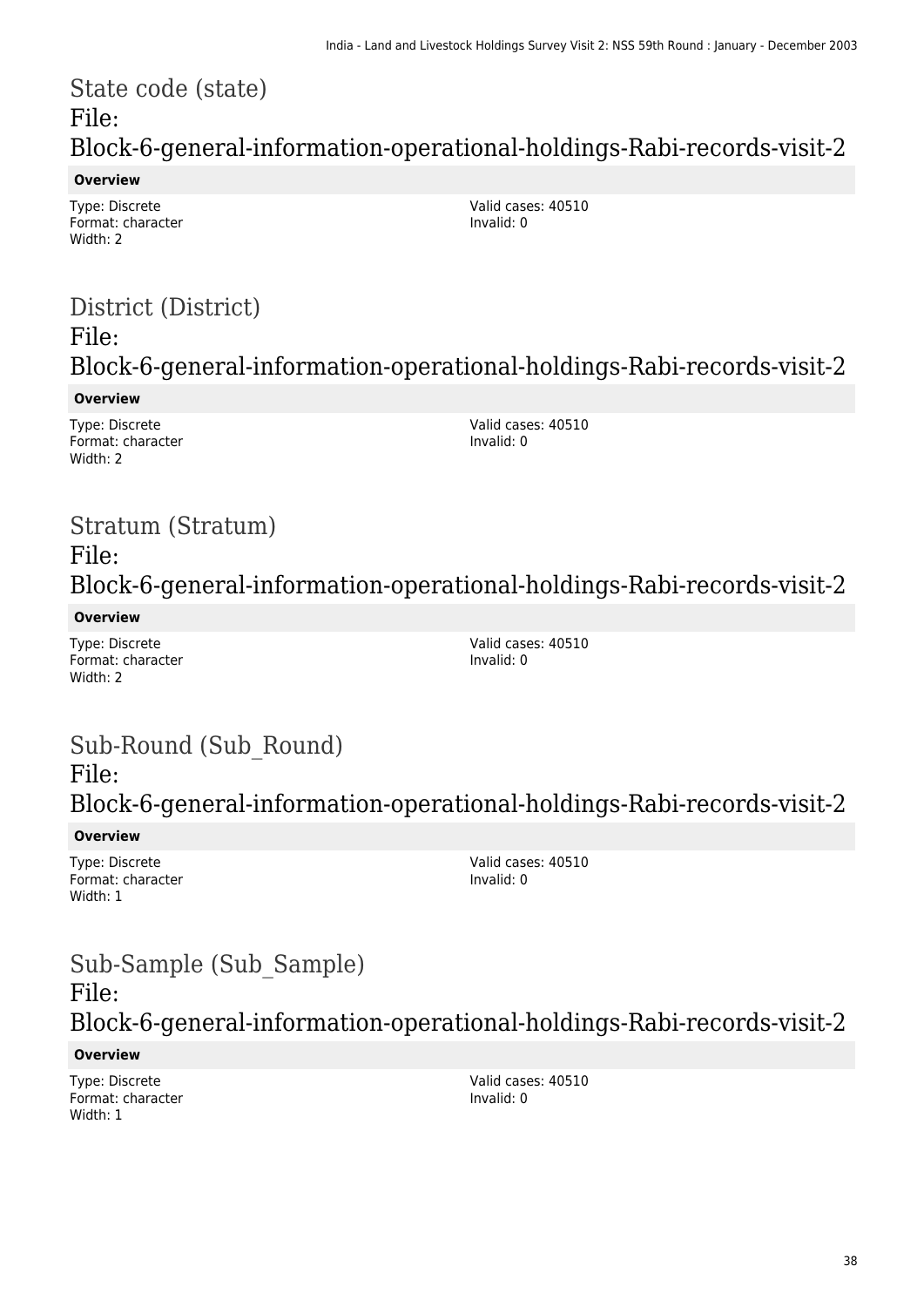### FOD Sub-Region (FOD\_Sub\_Region) File: Block-6-general-information-operational-holdings-Rabi-records-visit-2

#### **Overview**

Type: Discrete Format: character Width: 4

Valid cases: 40510 Invalid: 0

Hamlet Group/Sub-Block no. (Sub\_Block\_no) File: Block-6-general-information-operational-holdings-Rabi-records-visit-2

#### **Overview**

Type: Discrete Format: character Width: 1

Valid cases: 40510 Invalid: 0

### Second Stage Stratum (Second\_Stage\_Stratum) File: Block-6-general-information-operational-holdings-Rabi-records-visit-2

#### **Overview**

Type: Discrete Format: character Width: 1

Valid cases: 40510 Invalid: 0

### Visit number (Visit\_number) File: Block-6-general-information-operational-holdings-Rabi-records-visit-2

### **Overview**

Type: Discrete Format: character Width: 1

Valid cases: 40510 Invalid: 0

### Sample HHS No. (Hhold\_Sl\_No) File: Block-6-general-information-operational-holdings-Rabi-records-visit-2

#### **Overview**

Type: Discrete Format: character Width: 2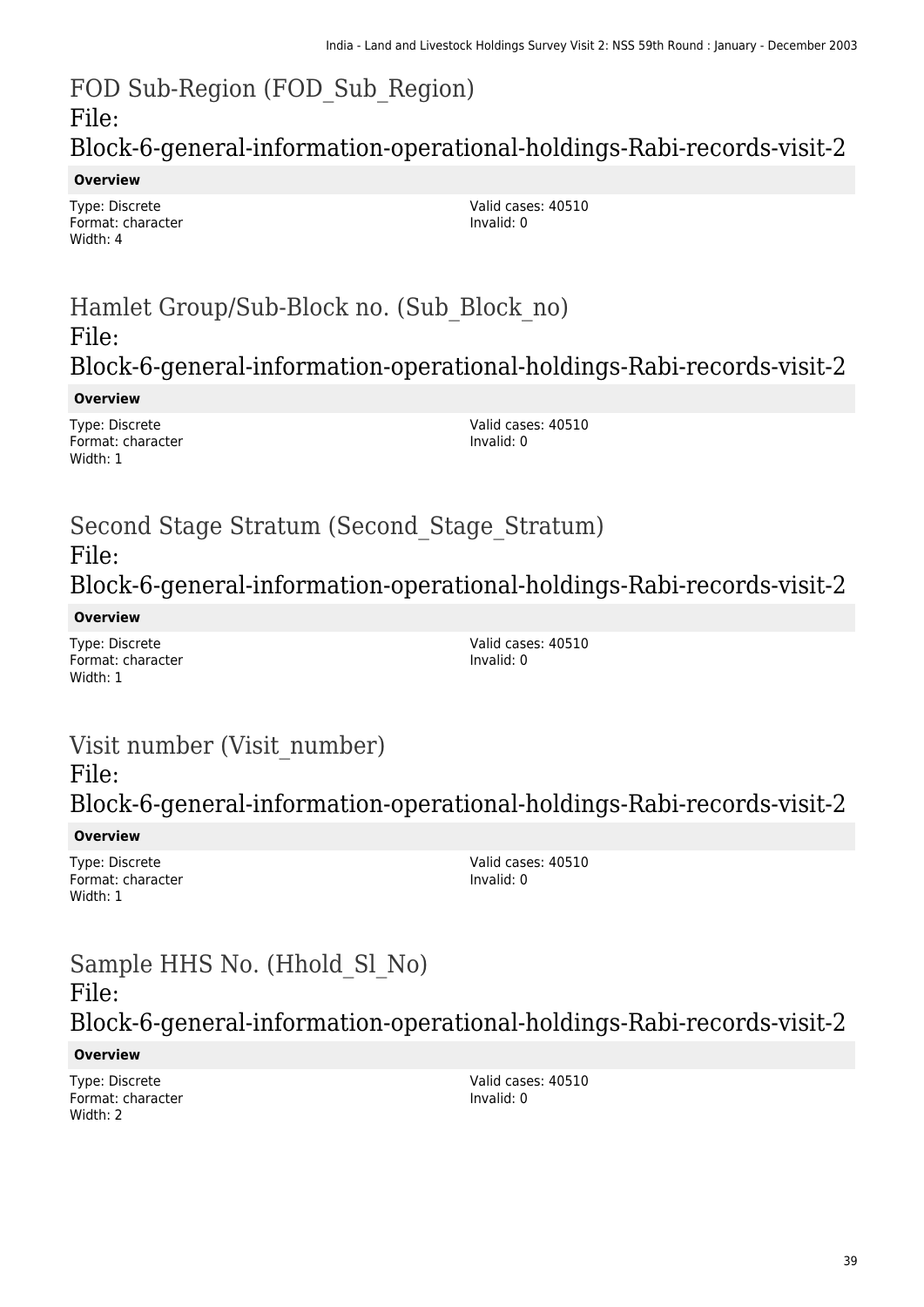## Operational holding no. (B6\_Col) File: Block-6-general-information-operational-holdings-Rabi-records-visit-2

#### **Overview**

Type: Discrete Format: character Width: 2

Valid cases: 40510 Invalid: 0

### How operated? (B6\_c1) File: Block-6-general-information-operational-holdings-Rabi-records-visit-2

#### **Overview**

Type: Discrete Format: character Width: 1

Valid cases: 40508 Invalid: 0

#### **Interviewer instructions**

If the operational holding is managed solely by member(s) of the sample household, the holding will be treated as an individually operated holding and code 1 will be recorded against this item. On the other hand, if the operational holding is operated by members of two or more households, it will be treated as a jointly operated holding and code 2 will be entered.

## No. of partner households (B6\_c2) File:

## Block-6-general-information-operational-holdings-Rabi-records-visit-2

### **Overview**

Type: Continuous Format: numeric Width: 3 Decimals: 0 Range: 0-20

Valid cases: 8564 Invalid: 31946

### **Interviewer instructions**

When the holding is jointly operated, (i.e. entry is 2 against item 1), the number of participating households, including the sample household, will be recorded in item 2 and the percentage share of land of the sample household will be recorded against item 3 in whole number. For individual holdings, a dash (-) may be put against item 3.

### Percentage share of land (B6\_c3) File: Block-6-general-information-operational-holdings-Rabi-records-visit-2

#### **Overview**

Type: Continuous Format: numeric Width: 3 Decimals: 0

Valid cases: 8564 Invalid: 31946 Minimum: 0 Maximum: 100  $M$ ean: 14 Standard deviation: 8

#### **Interviewer instructions**

As given in q2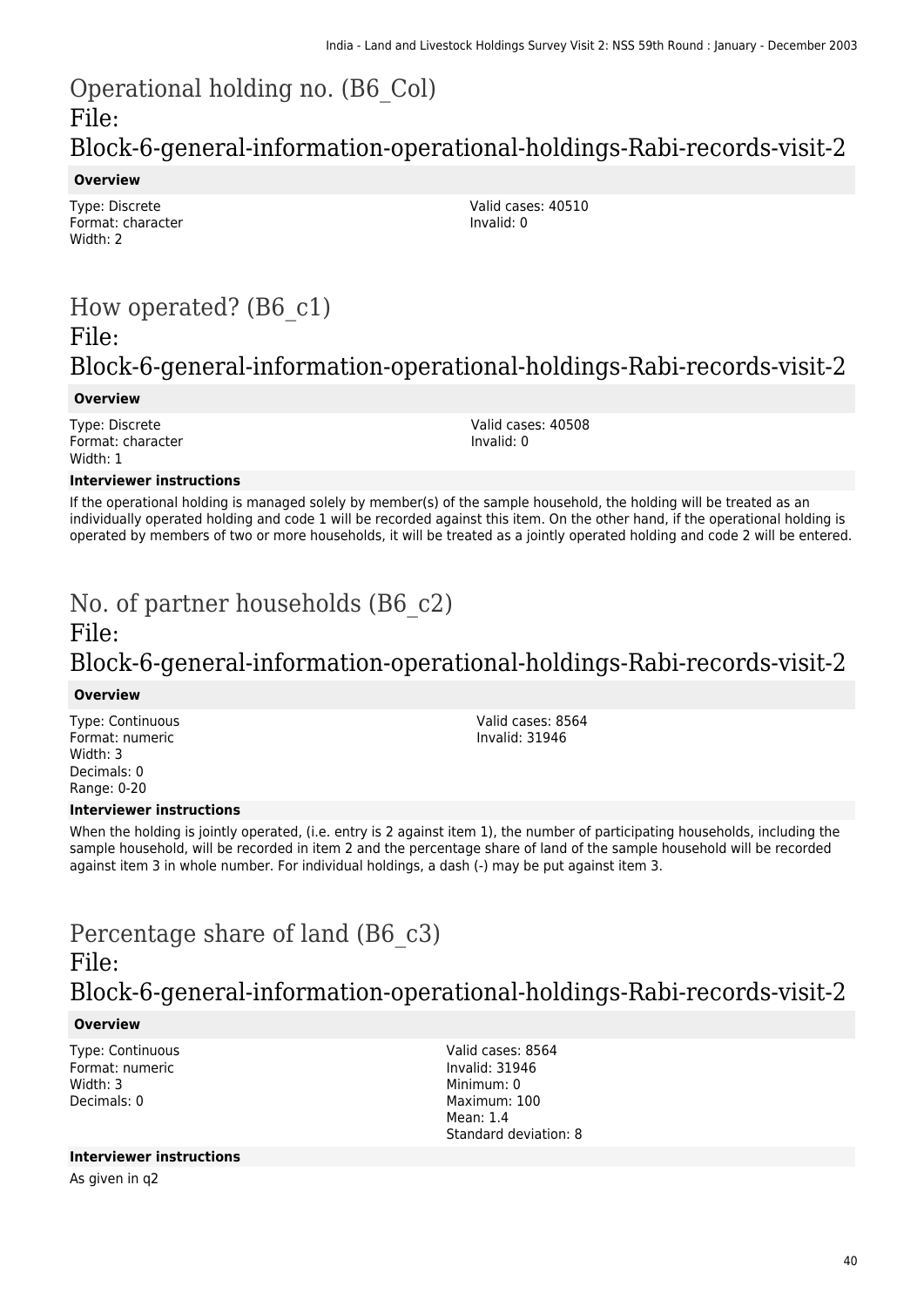### Class of area operated (B6\_c4) File: Block-6-general-information-operational-holdings-Rabi-records-visit-2

#### **Overview**

Type: Discrete Format: character Width: 1

Valid cases: 40355 Invalid: 0

#### **Interviewer instructions**

The area of operational holdings is classified into 6 classes. In this item, the class of area operated of the holding will be recorded in terms of codes

## Type of holding (B6\_c5) File: Block-6-general-information-operational-holdings-Rabi-records-visit-2

#### **Overview**

Type: Discrete Format: character Width: 1

Valid cases: 40369 Invalid: 0

#### **Interviewer instructions**

an operational holding may be constituted of land owned and/or land leased-in by the household and, in a few cases, may be constituted only of otherwise possessed land. Considering the type of possession of land included in the holding, an operational holding will be classified in terms of code specified for different types of holdings

## Main use of holding (B6\_c6)

### File:

## Block-6-general-information-operational-holdings-Rabi-records-visit-2

#### **Overview**

Type: Discrete Format: character Width: 1

Valid cases: 40357 Invalid: 0

#### **Interviewer instructions**

The main use to which the operational holding is put will be recorded against this item in terms of code. The holding will be classified according to the main use it is put to during the Kharif season 2002-03 in the first visi

## Cultivation in kitchen garden (B6\_c7) File: Block-6-general-information-operational-holdings-Rabi-records-visit-2

#### **Overview**

Type: Discrete Format: character Width: 1

Valid cases: 40471 Invalid: 0

#### **Interviewer instructions**

This item is meant for collecting information on the types of agricultural activities carried out in the holding during the reference season.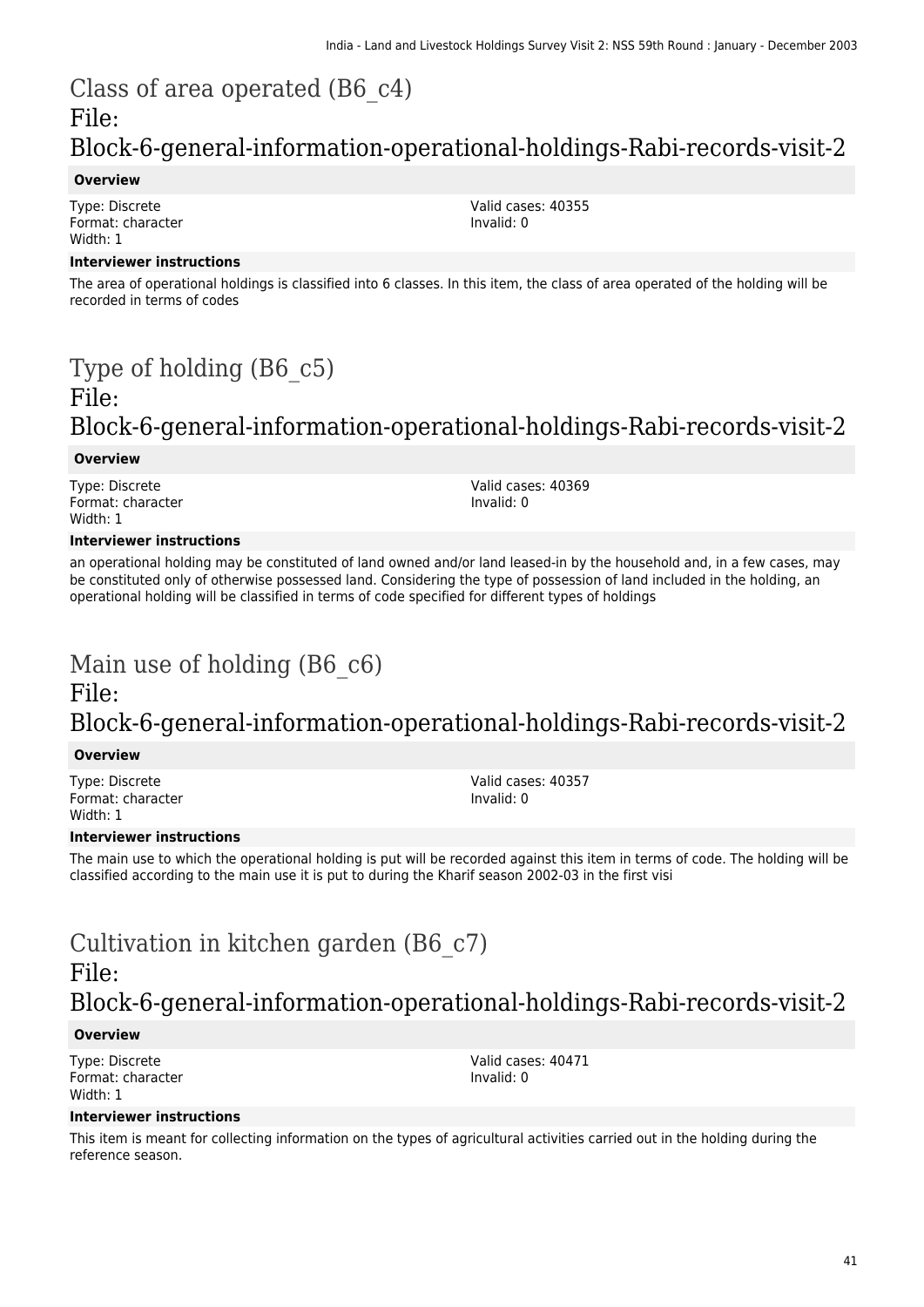### Livestock keeping (B6\_c8) File: Block-6-general-information-operational-holdings-Rabi-records-visit-2

### **Overview**

Type: Discrete Format: character Width: 1

Valid cases: 40472 Invalid: 0

### **Interviewer instructions**

This item is meant for collecting information on the types of agricultural activities carried out in the holding during the reference season.

## Poultry (B6\_c9) File: Block-6-general-information-operational-holdings-Rabi-records-visit-2

### **Overview**

Type: Discrete Format: character Width: 1

Valid cases: 40474 Invalid: 0

#### **Interviewer instructions**

This item is meant for collecting information on the types of agricultural activities carried out in the holding during the reference season.

### Other ag. prod. in homestead (B6\_c10) File: Block-6-general-information-operational-holdings-Rabi-records-visit-2

#### **Overview**

Type: Discrete Format: character Width: 1

Valid cases: 40472 Invalid: 0

### **Interviewer instructions**

This item is meant for collecting information on the types of agricultural activities carried out in the holding during the reference season.

## Orchards (B6\_c11) File: Block-6-general-information-operational-holdings-Rabi-records-visit-2

#### **Overview**

Type: Discrete Format: character Width: 1

Valid cases: 40319 Invalid: 0

#### **Interviewer instructions**

This item is meant for collecting information on the types of agricultural activities carried out in the holding during the reference season.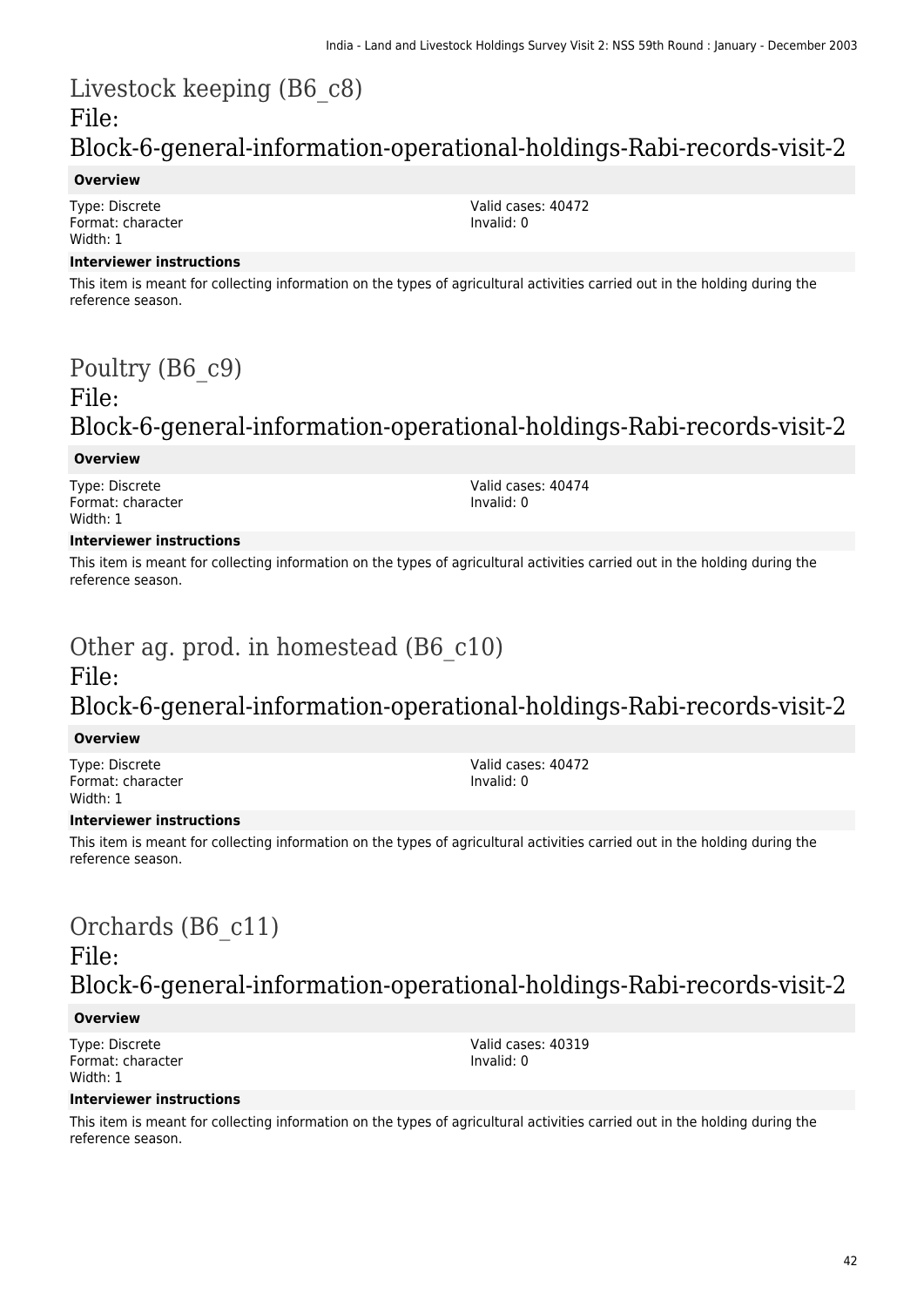### Plantation (B6\_c12) File: Block-6-general-information-operational-holdings-Rabi-records-visit-2

### **Overview**

Type: Discrete Format: character Width: 1

Valid cases: 40308 Invalid: 0

### **Interviewer instructions**

This item is meant for collecting information on the types of agricultural activities carried out in the holding during the reference season.

## Raising field crops (B6\_c13) File: Block-6-general-information-operational-holdings-Rabi-records-visit-2

#### **Overview**

Type: Discrete Format: character Width: 1

Valid cases: 40309 Invalid: 0

#### **Interviewer instructions**

This item is meant for collecting information on the types of agricultural activities carried out in the holding during the reference season.

## Pisciculture (B6\_c14)

## File: Block-6-general-information-operational-holdings-Rabi-records-visit-2

#### **Overview**

Type: Discrete Format: character Width: 1

Valid cases: 40286 Invalid: 0

#### **Interviewer instructions**

This item is meant for collecting information on the types of agricultural activities carried out in the holding during the reference season.

### Other agl. prod. outside homestead (B6\_c15) File: Block-6-general-information-operational-holdings-Rabi-records-visit-2

#### **Overview**

Type: Discrete Format: character Width: 1

Valid cases: 40256 Invalid: 0

#### **Interviewer instructions**

This item is meant for collecting information on the types of agricultural activities carried out in the holding during the reference season.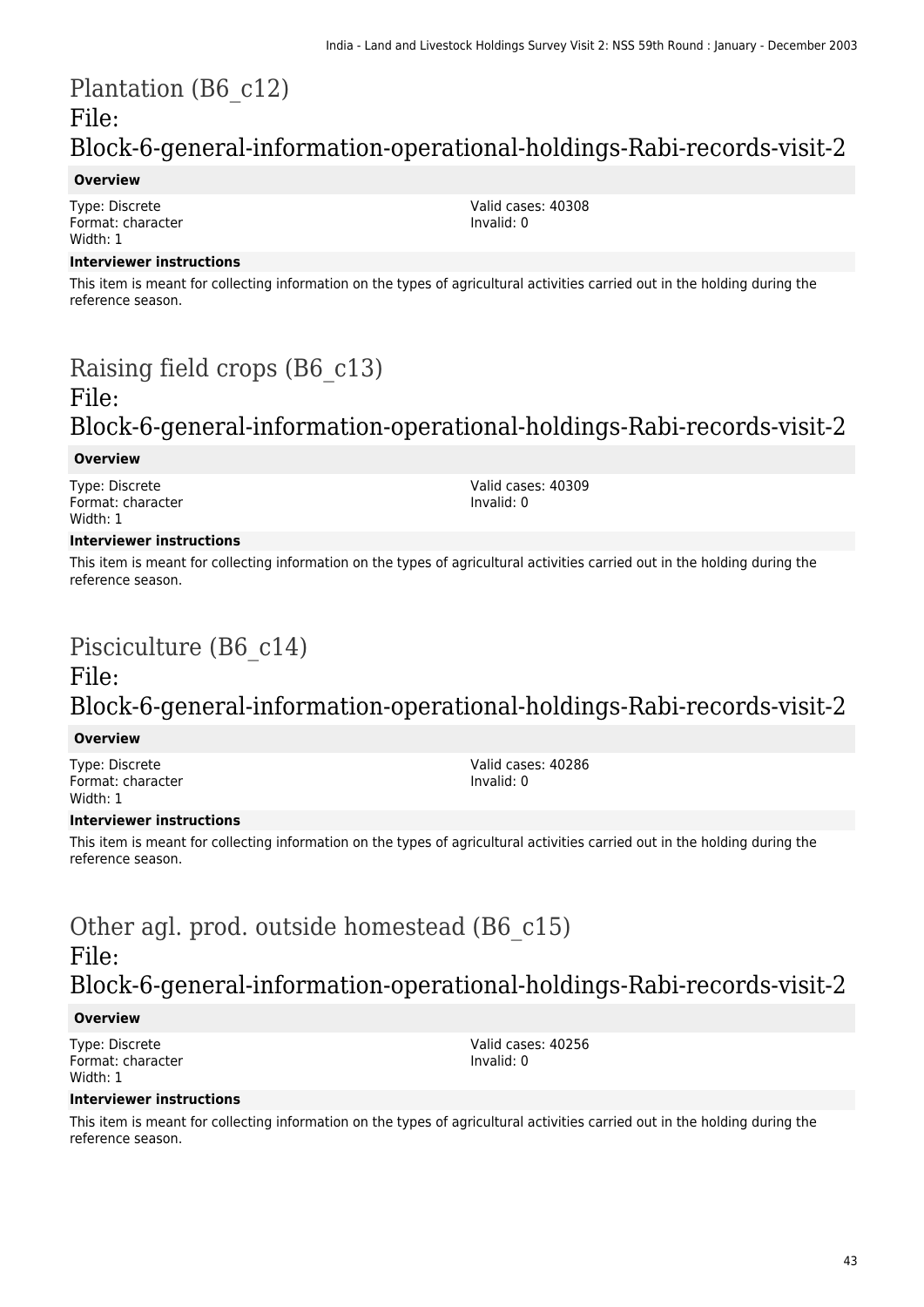### No. of parcels (B6\_c16) File: Block-6-general-information-operational-holdings-Rabi-records-visit-2

#### **Overview**

Type: Continuous Format: numeric Width: 4 Decimals: 0 Range: 1-496

#### **Interviewer instructions**

Valid cases: 32606 Invalid: 7904 Minimum: 1 Maximum: 300  $Mean: 2.7$ Standard deviation: 3

As defined in Chapter One, a parcel of an operational holding is a piece of land surrounded by land not included in the holding. A parcel of land may consist of one or more plots. The number of parcels constituting the operational holding will be recorded in this column separately for each operational holding.

## Workers against wage in cash/kind (B6\_c17) File: Block-6-general-information-operational-holdings-Rabi-records-visit-2

#### **Overview**

Type: Continuous Format: numeric Width: 4 Decimals: 0 Range: 0-8500

Valid cases: 2698 Invalid: 37812 Minimum: 0 Maximum: 6930 Mean: 13.3 Standard deviation: 178.5

#### **Interviewer instructions**

The number of permanent attached farm workers engaged in the operational holding during the Kharif season. In ascertaining the number of such workers, the period during which various agricultural operations (from preparation of soil to storing of grains) in respect of crop of the reference season are carried out will be taken into consideration. The number of attached farm workers so determined will be classified into two groups depending on the mode of payment. If the payment is a fixed amount to be paid in cash or kind, the attached farm worker will be enumerated against item 17.

## Workers against share of produce (B6\_c18) File: Block-6-general-information-operational-holdings-Rabi-records-visit-2

#### **Overview**

Type: Continuous Format: numeric Width: 4 Decimals: 0 Range: 0-1000

Valid cases: 1566 Invalid: 38944

#### **Interviewer instructions**

The number of permanent attached farm workers engaged in the operational holding during the Kharif season. In ascertaining the number of such workers, the period during which various agricultural operations (from preparation of soil to storing of grains) in respect of crop of the reference season are carried out will be taken into consideration. The number of attached farm workers so determined will be classified into two groups depending on the mode of payment. if a worker gets a share of produce in lieu of the services rendered by him/her, he/she will be accounted for against item 18. It should be borne in mind that those who get a share of produce as remuneration for services rendered by them will not be classified as share croppers. While a permanent attached farm worker is only employed in the operational holding, a share-cropper organises, conducts and participates in the agricultural operations carried out in the holding. Share-cropping is a term of lease.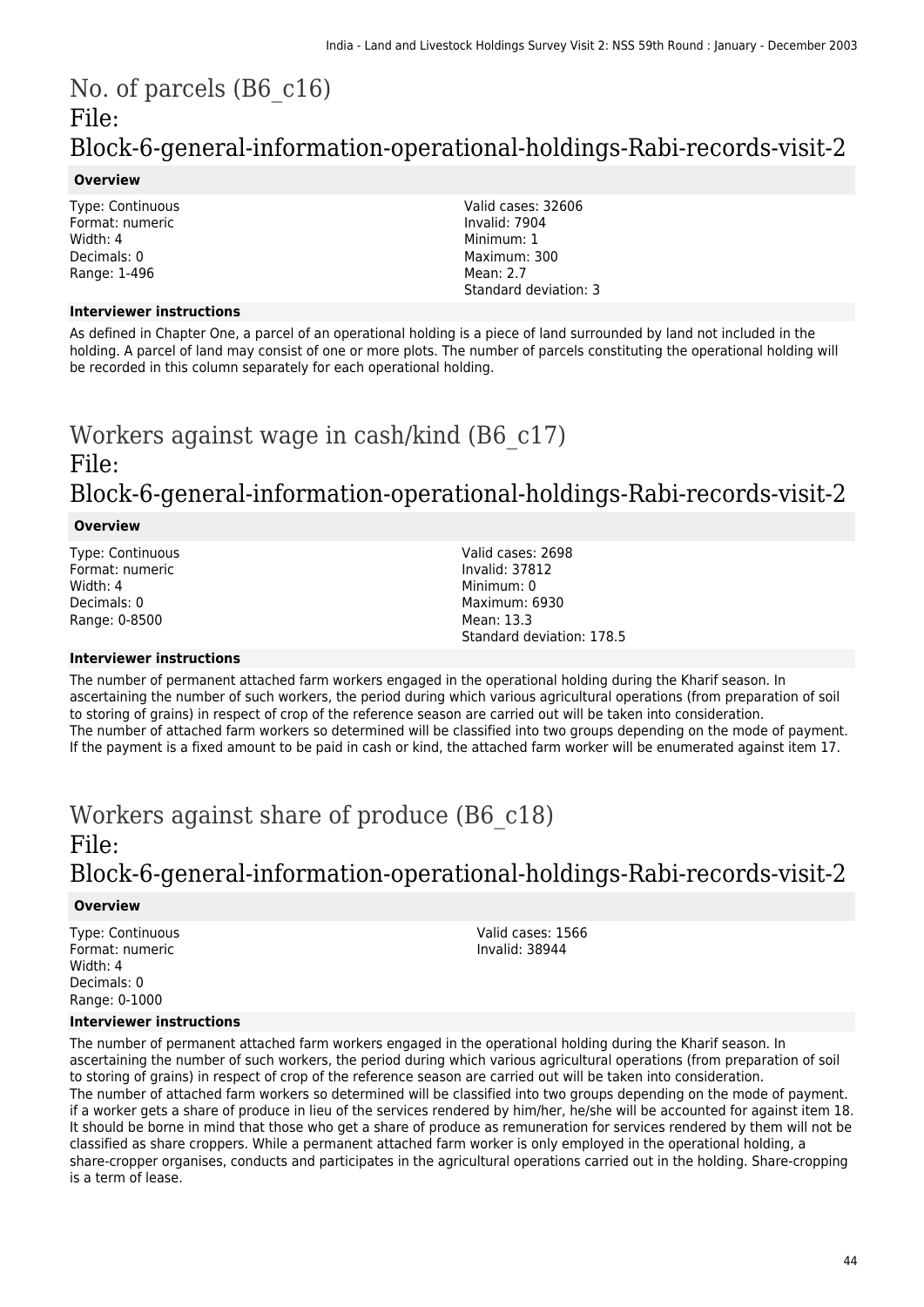### Weight combined (wgt\_combined) File: Block-6-general-information-operational-holdings-Rabi-records-visit-2

### **Overview**

Type: Continuous Format: numeric Width: 8 Decimals: 2 Range: 2.25-237713.88 Valid cases: 40510 Invalid: 0 Minimum: 0 Maximum: 149420.2 Mean: 2523.8 Standard deviation: 2884.5

### Weight sub-sample (wgt\_ss) File: Block-6-general-information-operational-holdings-Rabi-records-visit-2

### **Overview**

Type: Continuous Format: numeric Width: 8 Decimals: 2 Range: 4.5-475427.76 Valid cases: 40510 Invalid: 0 Minimum: 0 Maximum: 298840.3 Mean: 5026.4 Standard deviation: 5648.9

### NSS (NSS)

## File: Block-6-general-information-operational-holdings-Rabi-records-visit-2

### **Overview**

Type: Continuous Format: numeric Width: 3 Decimals: 0 Range: 1-76

Valid cases: 40510 Invalid: 0 Minimum: 1 Maximum: 76 Mean: 7 Standard deviation: 4.4

## NSC (NSC)

## File: Block-6-general-information-operational-holdings-Rabi-records-visit-2

### **Overview**

Type: Continuous Format: numeric Width: 3 Decimals: 0 Range: 1-152

Valid cases: 40510 Invalid: 0 Minimum: 1 Maximum: 150 Mean: 13.9 Standard deviation: 8.8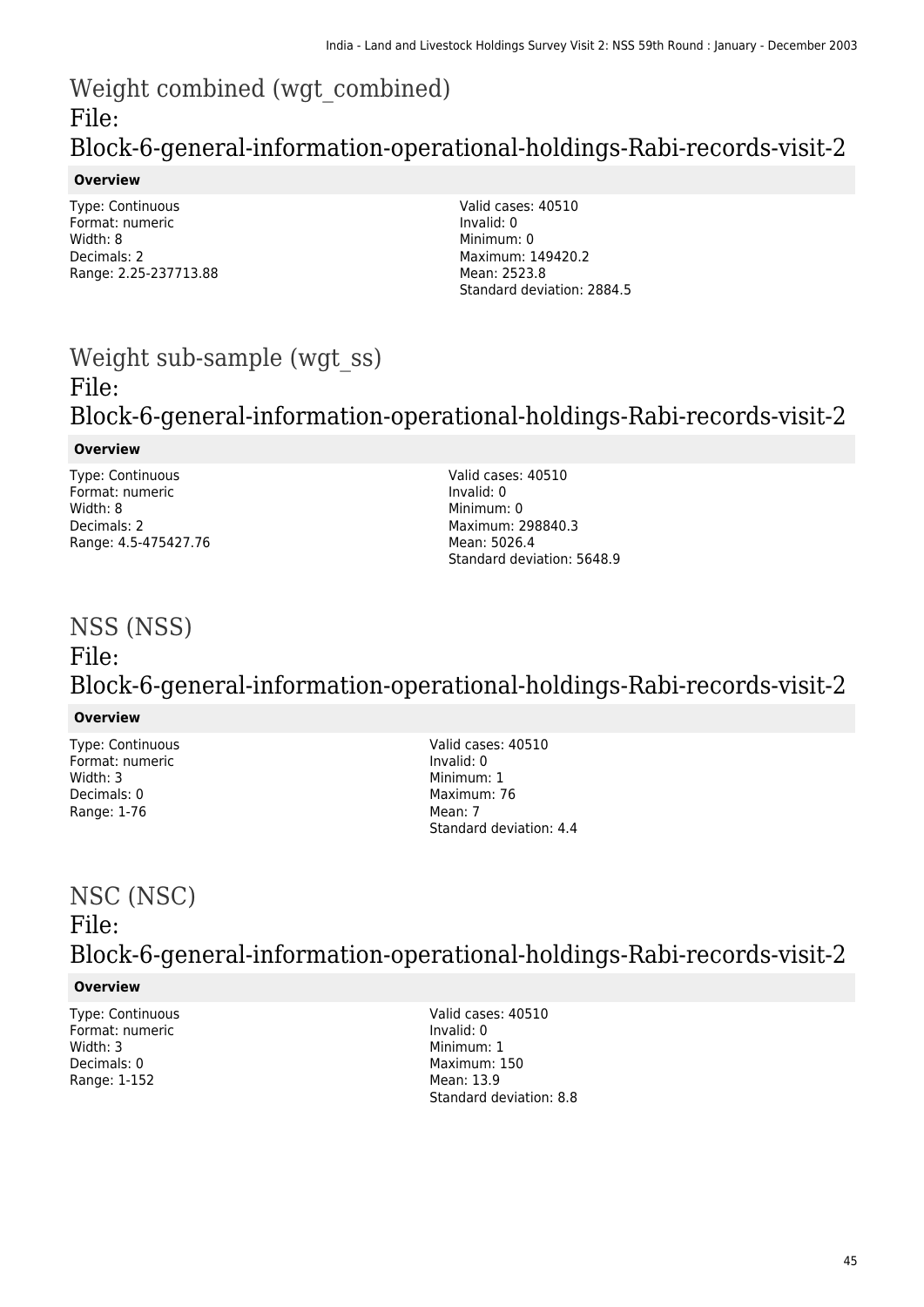## Multiplier posted (Wgt\_posted) File: Block-6-general-information-operational-holdings-Rabi-records-visit-2

#### **Overview**

Type: Continuous Format: numeric Width: 10 Decimals: 0 Range: 450-47542776 Valid cases: 40510 Invalid: 0 Minimum: 0 Maximum: 29884030 Mean: 502644.1 Standard deviation: 564885.1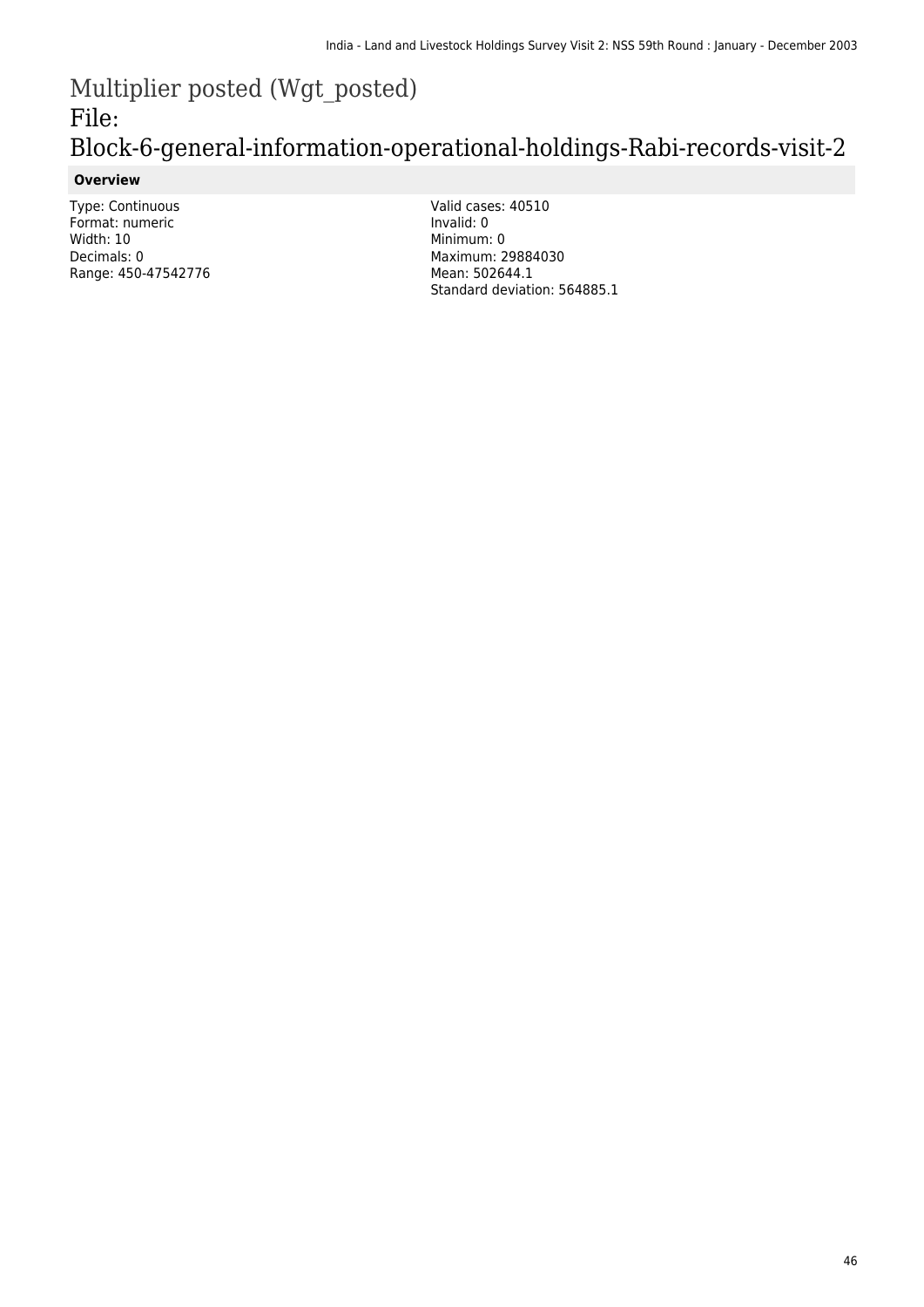## **Documentation**

### **Questionnaires**

### **HOUSEHOLD SCHEDULE 18.1 : LAND AND LIVESTOCK HOLDINGS Visit-2**

Title HOUSEHOLD SCHEDULE 18.1 : LAND AND LIVESTOCK HOLDINGS Visit-2 Author(s) NSSO Country India Language English Filename Schedule-NSS59-Sch18dot1 visit-2.pdf

### **Reports**

### **IHSN study report NSS 59R Sch18.1 visit-2 generated using IHSN tools**

Title IHSN study report NSS 59R Sch18.1 visit-2 generated using IHSN tools Country India Language English Filename IHSN Study Report-NSS59R-Schedule 18.1 visit-2.pdf

### **Technical documents**

### **Note on Sample Design and Estimation Procedure of NSS 59 round**

Title Note on Sample Design and Estimation Procedure of NSS 59 round Author(s) NSSO Country India Language English Filename Estimation Procedure-NSS59R.pdf

### **Other materials**

### **Instrucion to field staff Vol-1: NSS 59R**

Title Instrucion to field staff Vol-1: NSS 59R Author(s) NSSO Country India Language English Filename Chapter-1-NSS59.pdf

### **SCHEDULE 18.1: LAND AND LIVESTOCK HOLDINGS**